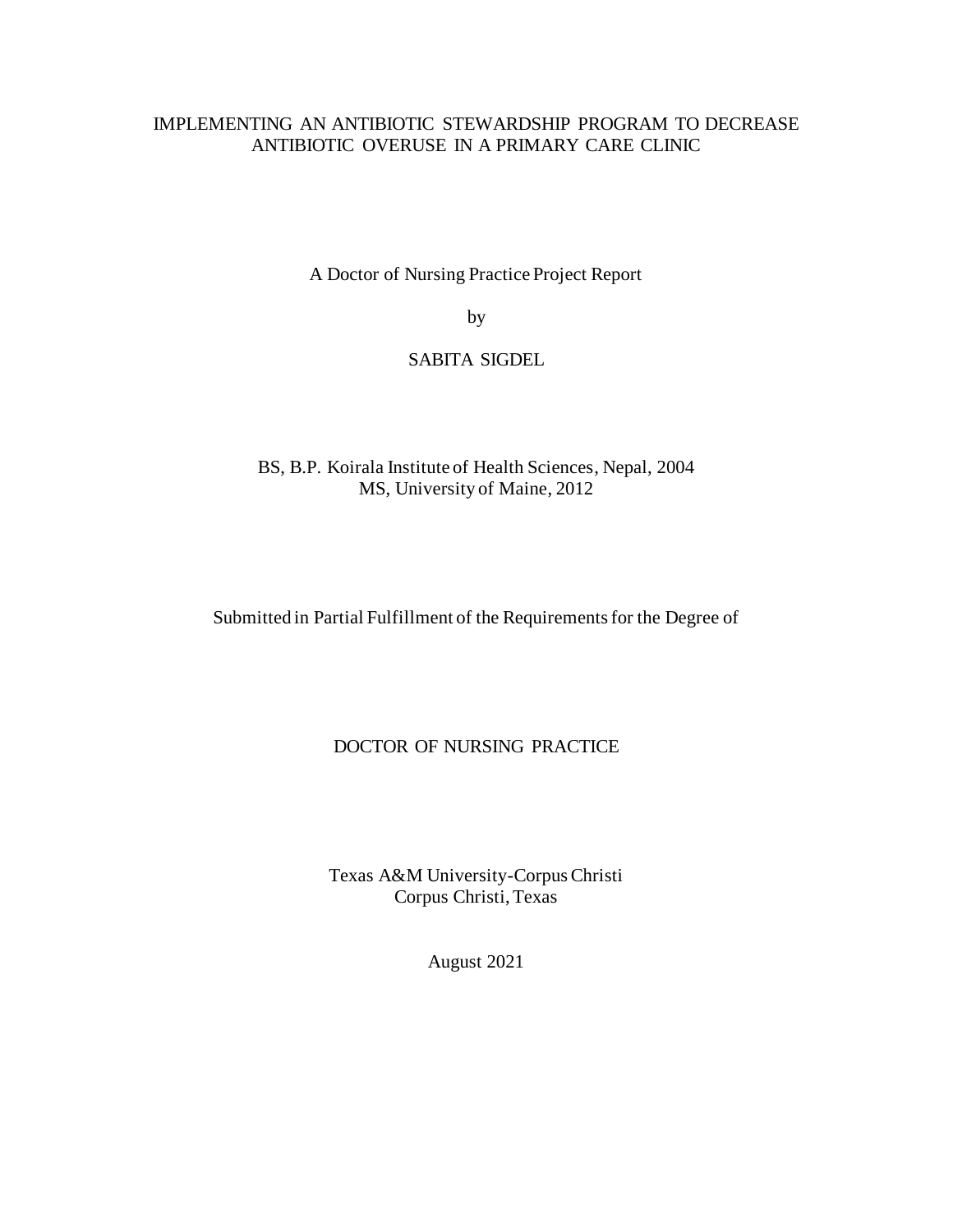© Sabita Sigdel

All Rights Reserved

August 2021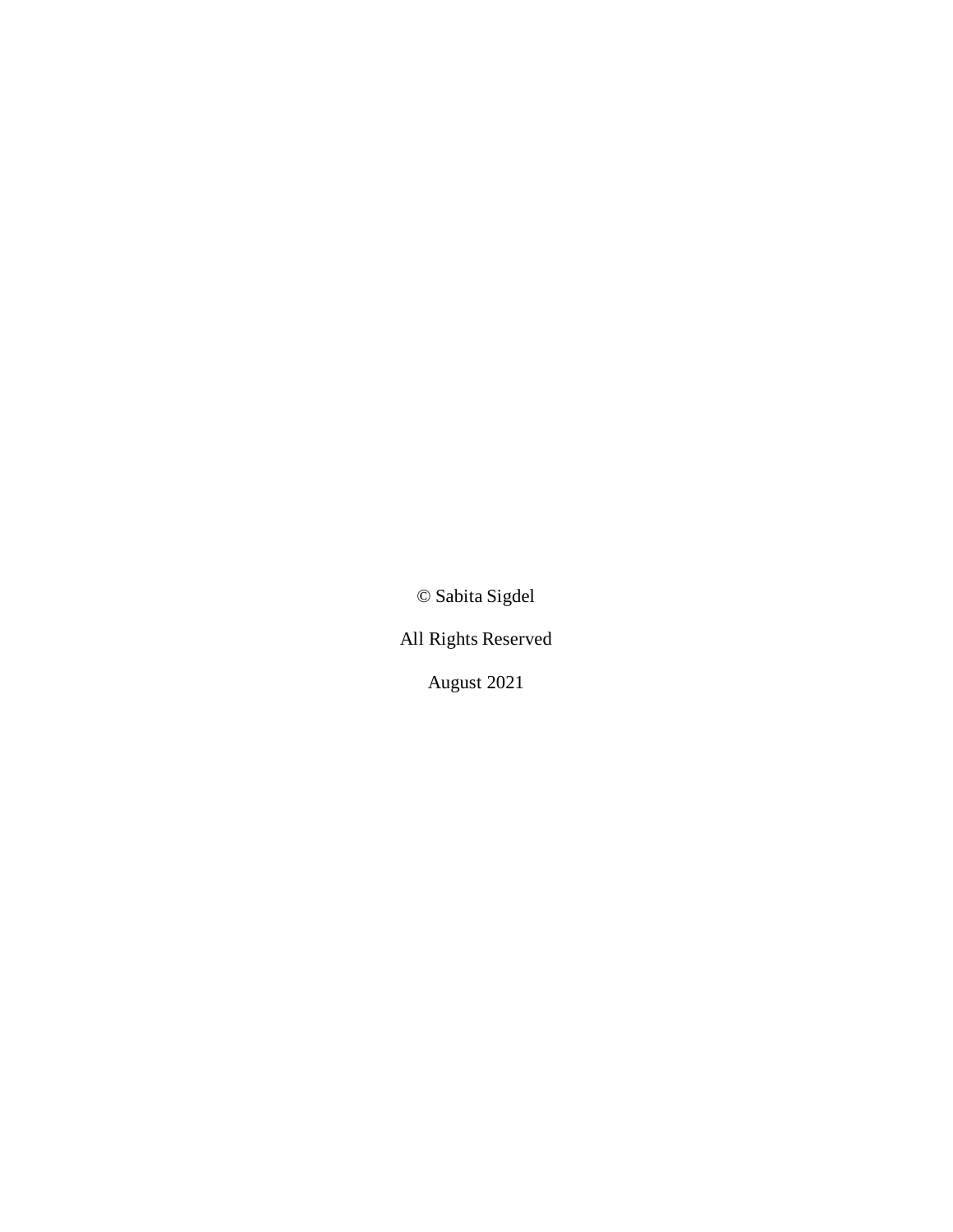### IMPLEMENTING AN ANTIBIOTIC STEWARDSHIP PROGRAM TO DECREASE ANTIBIOTIC OVERUSE IN A PRIMARY CARE CLINIC

A Doctor of Nursing Practice Project Report

by

## SABITA SIGDEL, MSN, APRN, FNP-C

This Doctor of Nursing Practice Project Report meets the standards for scope and quality of Texas A&M University-Corpus Christi College of Nursing and Health Sciences and is hereby approved.

> Theresa Garcia, Ph.D., RN Chair

Sara Baldwin, Ph.D., RN, PHNA-BC Project Advisor

Michael Sollitto, Ph.D. Graduate Faculty Representative

August 2021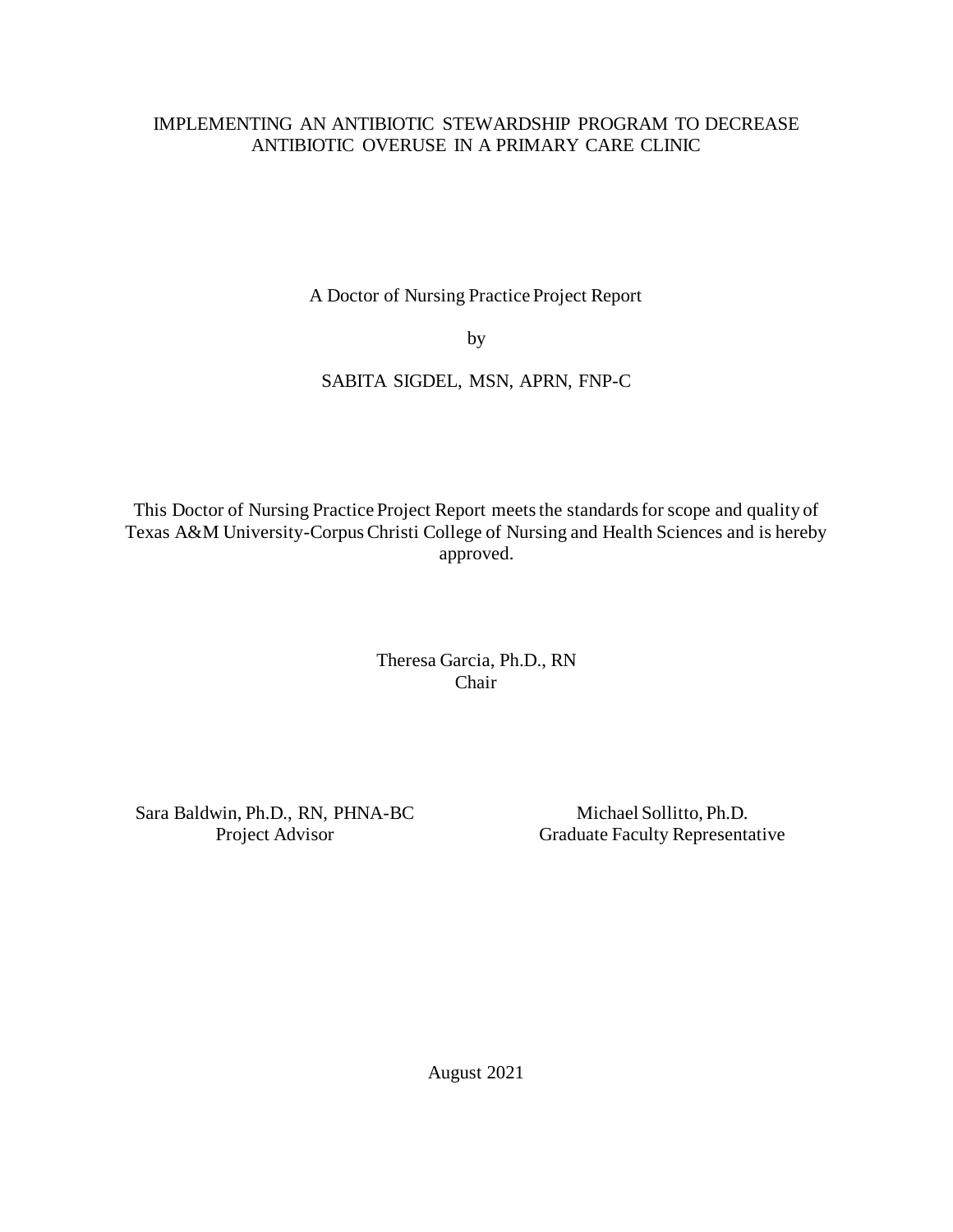### DEDICATION

<span id="page-3-0"></span>It is my honor to dedicate this work to my loving mother and father who have sacrificed so much for me to be who I am today. This is also dedicated to my daughters, Aanya and Aanvi. I hope the sacrifices you have endured for me to pursue this dream will be repaid to you with many opportunities for joy and success in your future.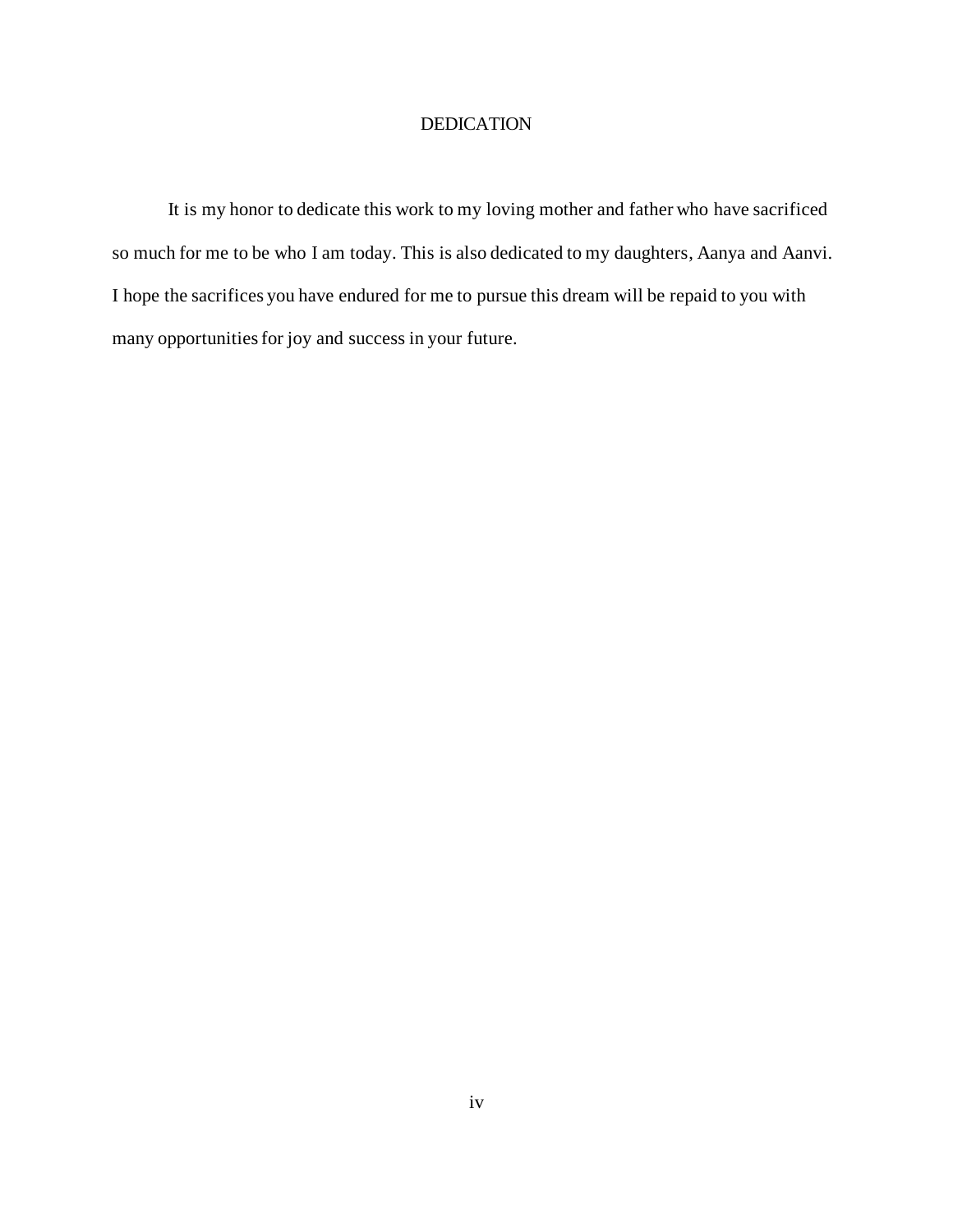#### ACKNOWLEDGEMENTS

<span id="page-4-0"></span>First, I would like to thank my project committee. I would like to express my sincere gratitude to my project chair, Dr. Theresa Garcia, for her continuous support and encouragement throughout the DNP program. I am extremely grateful towards my project advisor, Dr. Sara Baldwin, for her guidance, motivation, and words of encouragement. And, I am very thankful for my GFR, Dr. Michael Sollitto, for his support and constructive feedback that led to the successful completion of this project.

Lastly, but not the least, I would like to thank my husband for all his support, help, and encouragement throughout this journey. Without his support and encouragement this achievement would not have been possible. Together with me, you have earned this degree by staying right beside me!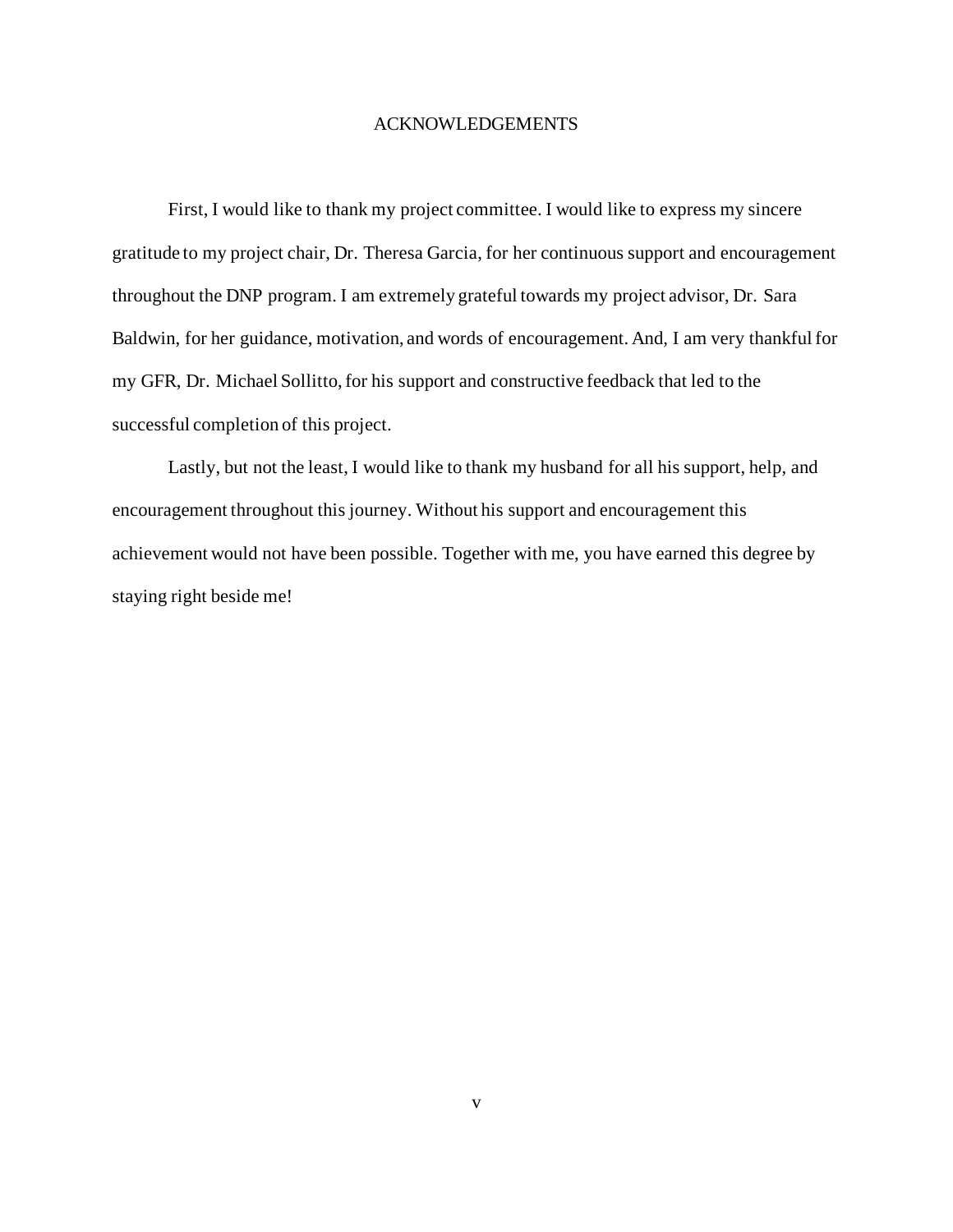<span id="page-5-0"></span>

| <b>CONTENTS</b> | <b>PAGE</b> |
|-----------------|-------------|
|                 |             |
|                 |             |
|                 |             |
|                 |             |
|                 |             |
|                 |             |
|                 |             |
|                 |             |
|                 |             |
|                 |             |
|                 |             |
|                 |             |
|                 |             |
|                 |             |
|                 |             |
|                 |             |
|                 |             |
|                 |             |

# TABLE OF CONTENTS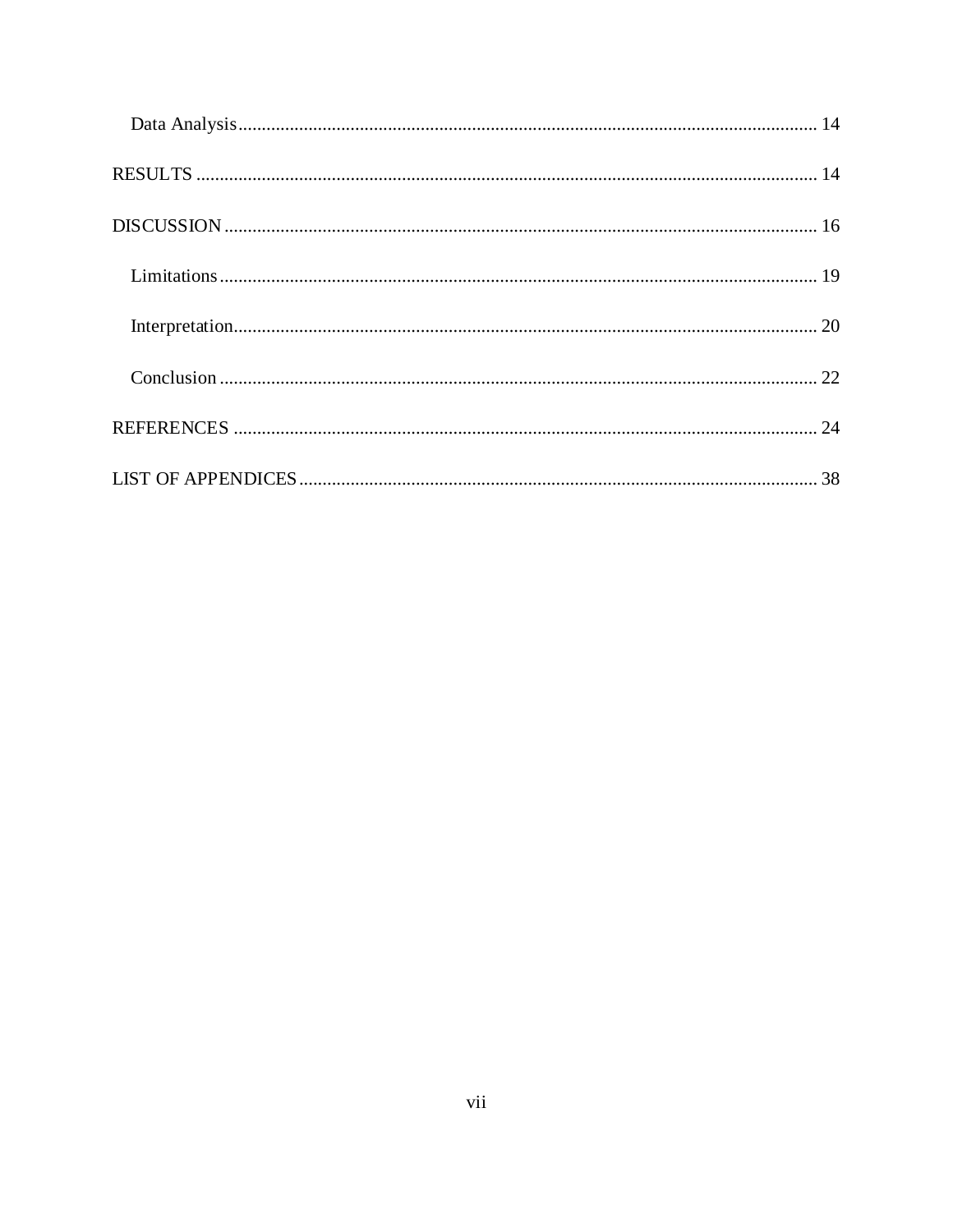## LIST OF FIGURES

<span id="page-7-0"></span>

| <b>FIGURES</b>                                                                            | <b>PAGE</b> |
|-------------------------------------------------------------------------------------------|-------------|
|                                                                                           |             |
|                                                                                           |             |
| Figure 3: Pre and Post Intervention Patient's Mean Knowledge and Mean Attitude Scores  34 |             |
|                                                                                           |             |
|                                                                                           |             |
|                                                                                           |             |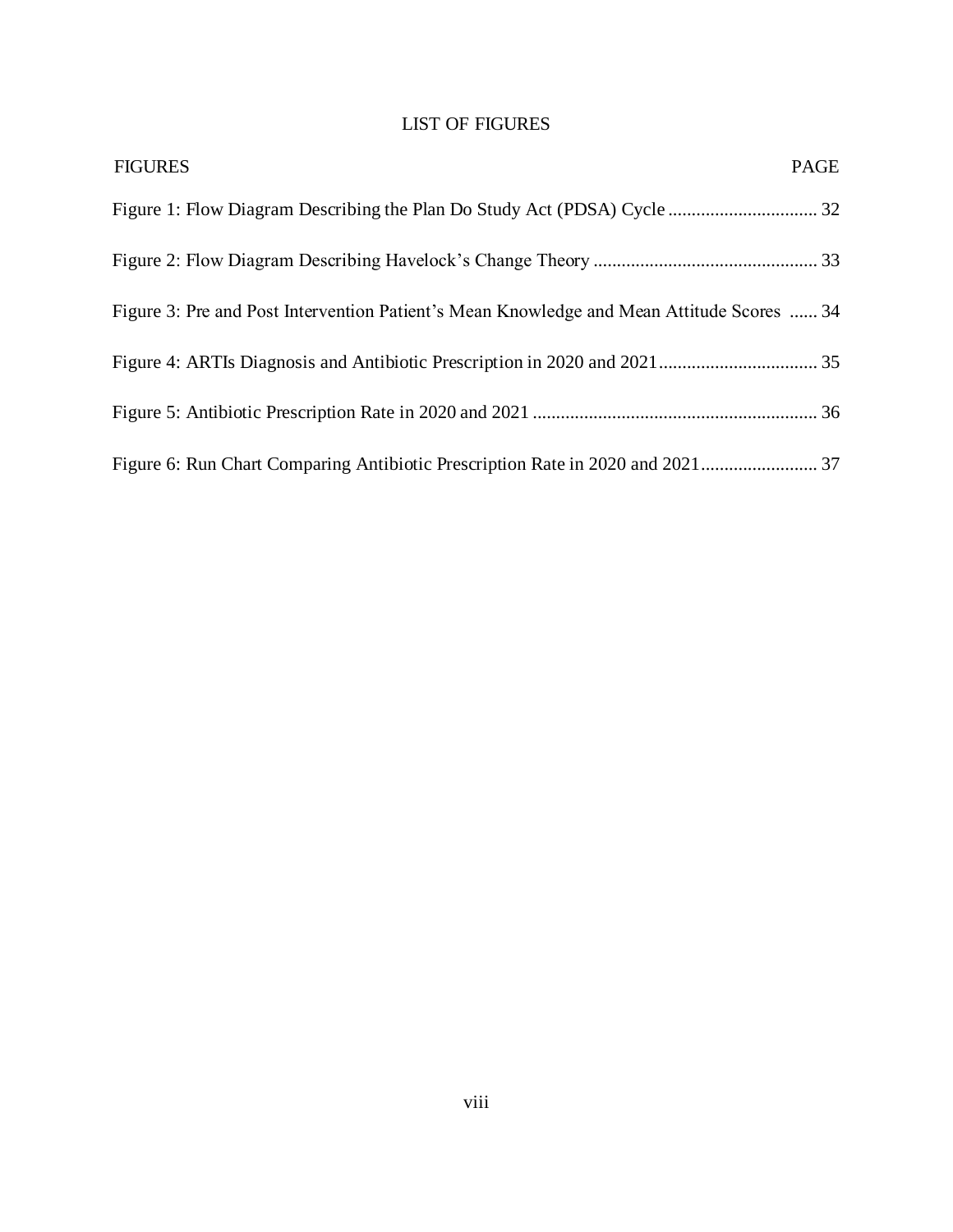## LIST OF TABLES

<span id="page-8-0"></span>

| <b>TABLES</b> | <b>PAGE</b> |
|---------------|-------------|
|               |             |
|               |             |
|               |             |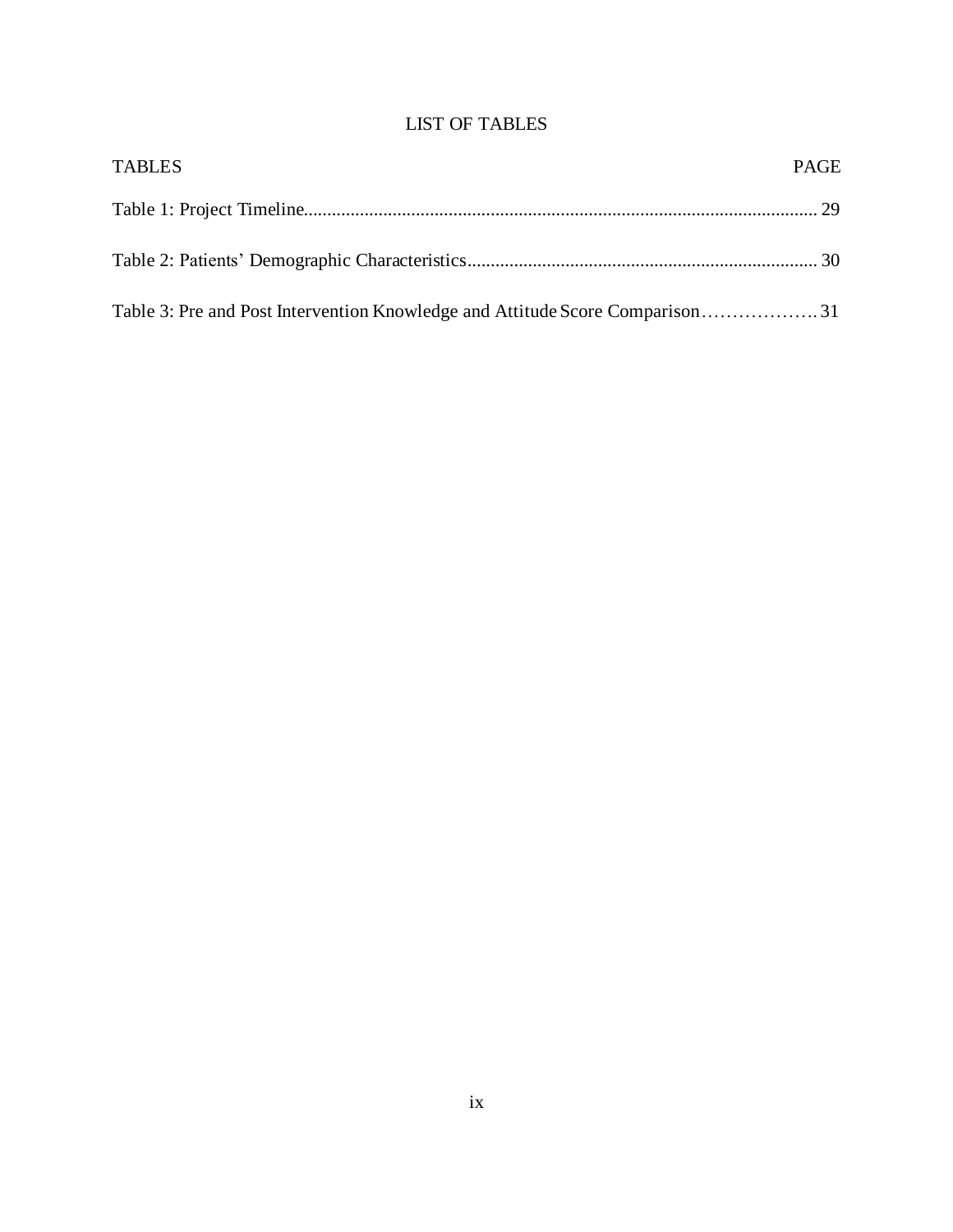#### ABSTRACT

<span id="page-9-0"></span>**Background:** Antibiotic overuse is one of the largest threats to global health. Nearly 50% of antibiotics prescribed in outpatient settings are unnecessary. The overuse of antibiotics is associated with antibiotic resistance, unnecessary adverse drug effects, and increased healthcare costs. **Purpose**: This quality improvement (QI) project aimed to increase patients' knowledge and improve their attitude toward appropriate antibiotic use in acute respiratory tract infections (ARTIs) and decrease antibiotic over-prescription by providers through the implementation of an antibiotic stewardship program in a North Texas primary care clinic. **Methods**: This is a beforeand-after design QI project that implemented Centers for Disease Control and Prevention's (CDC) antibiotic stewardship educational intervention. A convenience sample  $(N=20)$  was recruited from all interested English-speaking patients who were 18 years or above. Patients' knowledge and attitude towards antibiotic use was assessed before and after an educational intervention. The second part of the project entailed provider education using a training activity from Stanford University  $(N=2)$ . Pre- and post-training retrospective chart review was done to determine changes in antibiotic prescription rate. **Results**: There was a significant increase in patients' knowledge and their attitude towards appropriate antibiotic use in ARTIs (*p < .001*) after the educational intervention. Secondly, there was a 15% reduction in antibiotic prescription rate in 2021 compared to the same months in 2020. **Conclusion:** Provider and patient educational interventions are effective strategies in promoting antibiotic stewardship in outpatient settings and improving inappropriate antibiotic use in ARTIs. Further research is needed to explore innovative educational strategies incorporating inexpensive technology.

.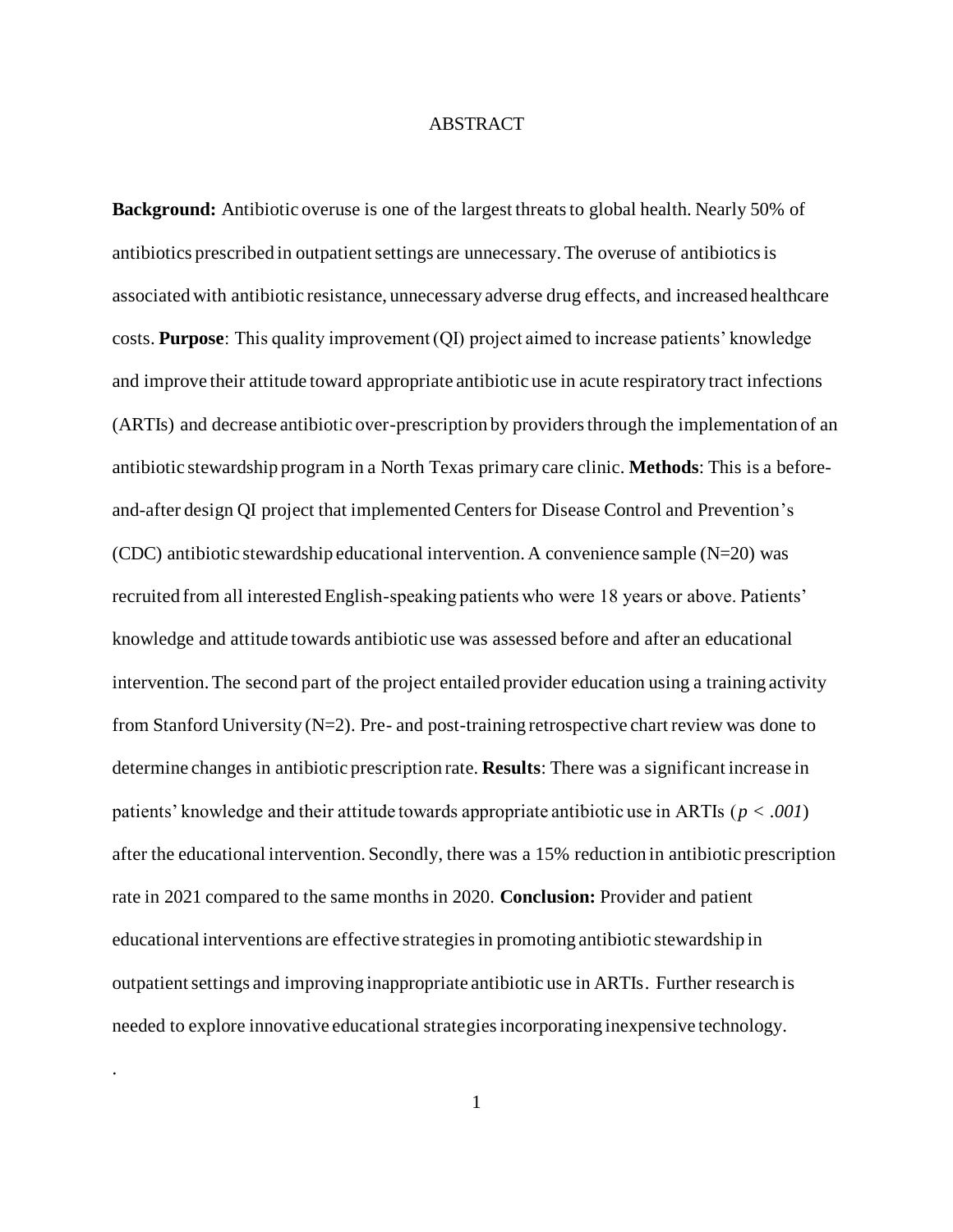# Implementing an Antibiotic Stewardship Program to Decrease Antibiotic Overuse in a Primary Care Clinic

#### INTRODUCTION

<span id="page-10-0"></span>Nearly 50% of antibiotics prescribed in outpatient settings are unnecessary (Centers for Disease Control and Prevention [CDC], 2019). Antimicrobial resistance among common bacterial pathogens has reached alarming levels in many countries and is now a global health crisis (World Health Organization [WHO], 2018). At least 2.8 million illnesses and more than 35,000 deaths in the United States (US) are caused by antibiotic-resistant bacteria (CDC, 2020). If this trend persists, it is estimated there will be 10 million antimicrobial resistance-related deaths worldwide by 2050 resulting in up to \$100 trillion in health-related expenditures (CDC, 2019). Antibiotic overuse resulting in antibiotic-resistant infection is a real and growing threat to public health. The CDC recognized multidrug-resistant infections such as *Clostridium difficile* (*C. difficile*) and carbapenem-resistant Enterobacteriaceae (CRE) as urgent threats to the US healthcare system. It is estimated that *C. difficile* alone causes 2,500,000 infections, 14,000 deaths, and \$1 billion in excess medical costs per year (Durkin et al., 2018). Significant regulatory measures to decrease antibiotic overuse or inappropriate use have been placed by CDC and Centers for Medicare and Medicaid Services (CMS) for inpatient antibiotic utilization; however, there are no such measures to regulate outpatient antibiotic utilization and ensure education of providers and patients (Durkin et al., 2018). Therefore, implementation of an antibiotic stewardship program in primary care clinics is vital to decrease antibiotic overuse in patients with symptoms of acute respiratory tract infections (ARTIs).

2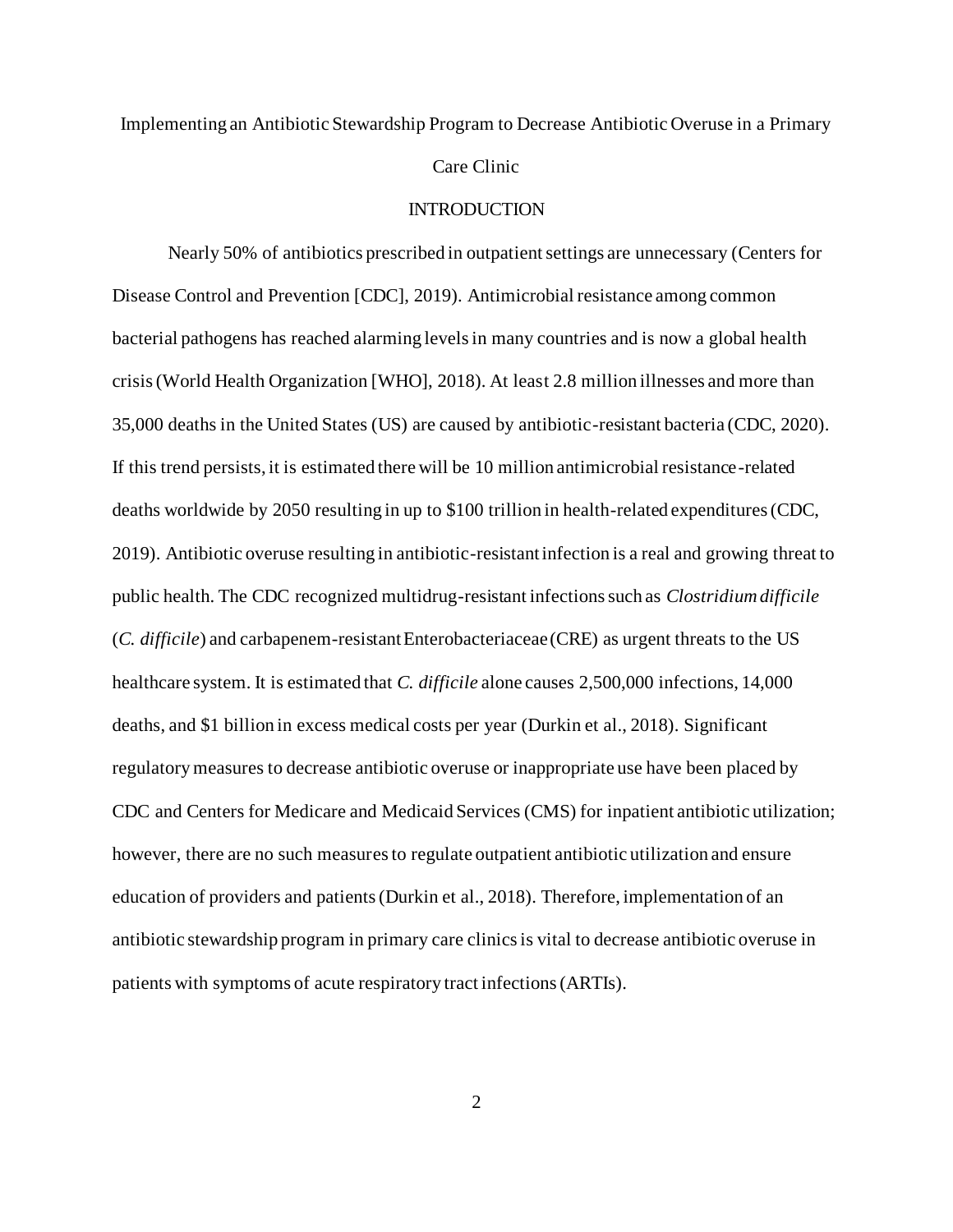#### <span id="page-11-0"></span>**Background**

Antibiotic stewardship refers to a set of coordinated strategies to improve the use of antimicrobial medications with the goal of enhancing patient health outcomes, reducing resistance to antibiotics, and decreasing unnecessary costs (The Society of Healthcare Epidemiology of America, 2019). Some of the actions for antibiotic stewardship include making accurate diagnoses, following antimicrobial use guidelines, regularly reviewing the need for therapy, delaying antibiotic prescription, and providing patient education on antibiotic use (CDC, 2020).

From 1982 to 2006, the percentage of antibiotics prescribed for upper respiratory infections increased from 43% to 71% (WHO, 2018). Treatment of viral respiratory tract conditions with antibiotics is particularly concerning. Worldwide, ARTIs are common reasons for seeking outpatient care in urgent care clinics, emergency departments, medical offices, or retail clinics (Palms et al., 2018). Among visits for inappropriate antibiotic prescriptions for ARTIs, the highest antibiotic prescription rate was observed in urgent care centers, followed by emergency departments, medical offices, and retail clinics i.e., 45.7%, 24.6%, 17%, and 14.4%, respectively (Palms et al, 2018).

The overuse of antibiotics is associated with antibiotic resistance, increased healthcare costs, and unnecessary adverse drug effects such as allergic reaction (rash, pruritus) and angioedema (severe swelling beneath the skin). Antibiotic resistance leads to longer hospital stays, higher medical costs, and increased mortality (CDC, 2019; File et al., 2014). The Joint Commission estimated that in the US, annually, one billion dollars is spent on unnecessary antibiotics for ARTIs (Joint Commission, 2016). Antibiotics are the most common cause of adverse drug events (ADE) and account for seven of the top ten drugs leading to emergency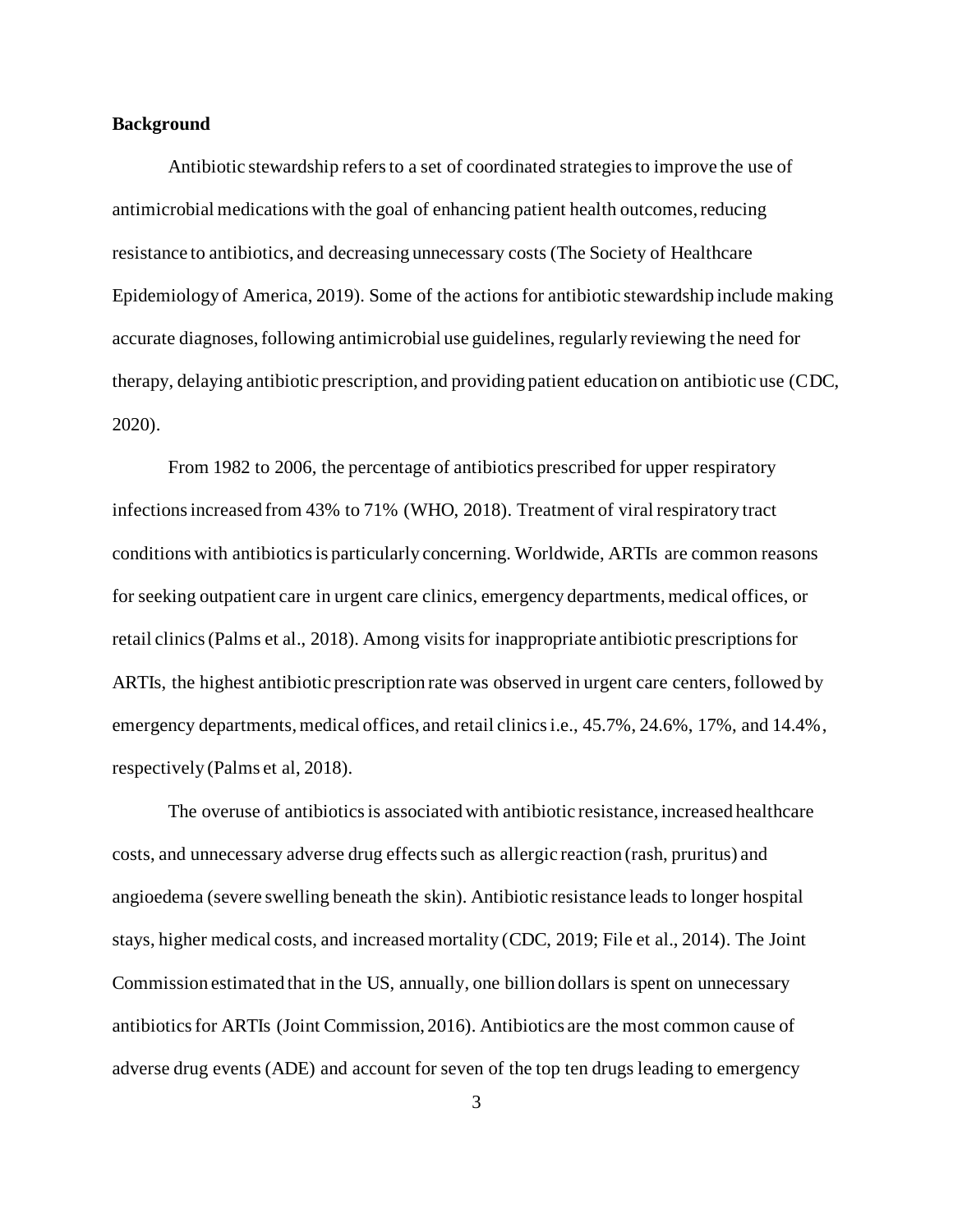room visits (CDC, 2019). It is important to protect the efficacy of existing antibiotics, so they remain effective therapies in treating infections in the coming years (Cope, 2018). Developing a new antibiotic is not the solution to the increasing problem of antibiotic resistance. It requires a great deal of time, effort, cost, and scientific research to develop new drugs. Therefore, antibiotic stewardship is an essential step to combat this growing global concern of antibiotic resistance (CDC, 2020).

#### <span id="page-12-0"></span>**Review of Literature**

Antibiotic overuse for the treatment of ARTIs is very common even though the majority of ARTIs are caused by viruses(CDC, 2020). A qualitative study by Tillekeratne et al. (2017) found that primary care providers' (PCPs) perceived patient demand as the main reason antibiotics are prescribed for ARTIs. This finding suggests over-prescription may be a direct result of patients' lack of knowledge about the appropriate use of antibiotics. A survey *(n =* 113*)* done by Broniatowski et al. (2014) revealed that most patients are not aware of the difference between viral and bacterial infections. Another qualitative study done by Yates et al. (2018) found the primary barriers to reducing inappropriate antibiotic prescribing included patient education and expectations, system-level factors, and time constraints. These researchers suggested patient education on the appropriate use of antibiotics was needed, as many providers experience a high demand for an antibiotic prescription from their patients.

Many providers are familiar with antibiotic prescribing guidelines but fail to implement them into practice (Radecky, 2014). They report prescribing antibiotics for ARTIs to satisfy patients and keep them in the practice or shorten the duration of the visit. Some providers report prescribing antibiotics because they want to avoid being perceived as doing nothing or because they lack the energy to resist the demand (Radecky, 2014; Shaw Teng Pan et al., 2016). A survey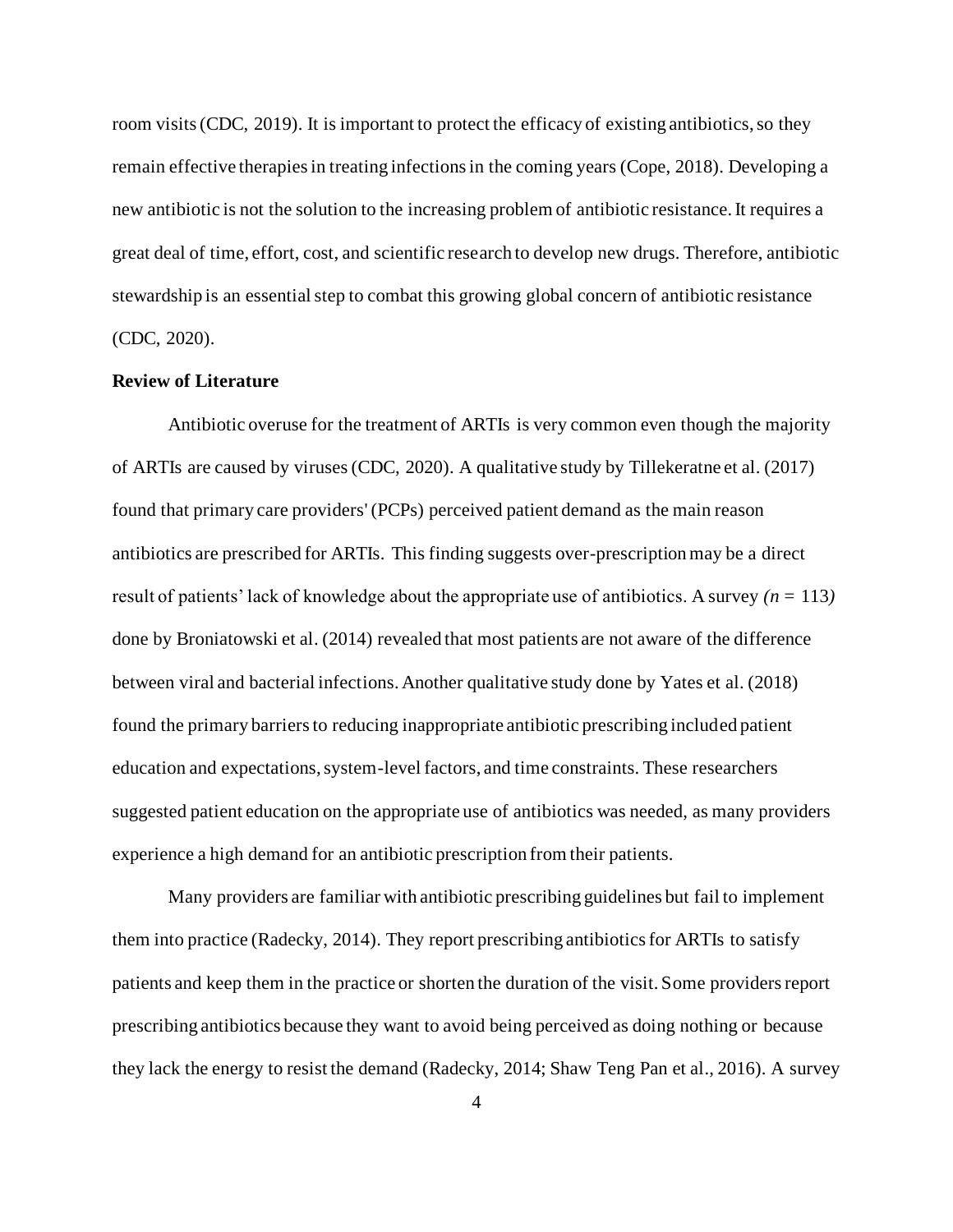done by Davis et al. (2017) explored patients' awareness and perceptions of the appropriate use of antibiotics. The study ( $n = 119$ ) showed that 53% of patients incorrectly believed antibiotics work well for treating viral infections. The patients reported experiencing confusion about which illnesses may be treated by antibiotics and reported unclear communication from providers about the appropriate use of antibiotics. PCPs' lack of knowledge and lack of comfort with effective strategies for reducing antibiotic prescribing is a major challenge in health care today and a focus of this quality improvement (QI) project. The above studies support the need to improve patient and provider knowledge on antibiotic stewardship.

Studies have shown that outpatient antibiotic stewardship measures that focus on patient and provider educational interventions are effective strategies in decreasing antibiotic overuse in ARTIs. A quasi-experimental pretest-posttest study (*n = 207*) by Chiswell et al. (2019) showed that antibiotic prescription for ARTIs decreased significantly from 56.3% (pre-intervention group) to 28.8% (post-intervention group)  $(p < .01)$ , after implementation of a combined patient and provider educational intervention program. A non-randomized controlled intervention trial  $(n = 192)$  by Milani et al. (2019) revealed provider and patient education and provider feedback led to inappropriate antibiotic prescription reduction from 51.9% to 31% (*p* < .001). A cluster randomized controlled trial  $(n = 1009)$  in primary care by Dekker (2018), which used online training for general practitioners(GPs) and an information booklet for patients, demonstrated 21% antibiotic prescription in the intervention group compared to 33% in the usual care group, post intervention. A descriptive survey  $(n = 145)$ , which used an animation series featuring different animals and key messages on ARTIs, reported 63% of patients responded by not asking GPs for an antibiotic next time they had an ARTI compared to 75% in the pre-intervention group (*p < .*001; Lecky et al., 2017).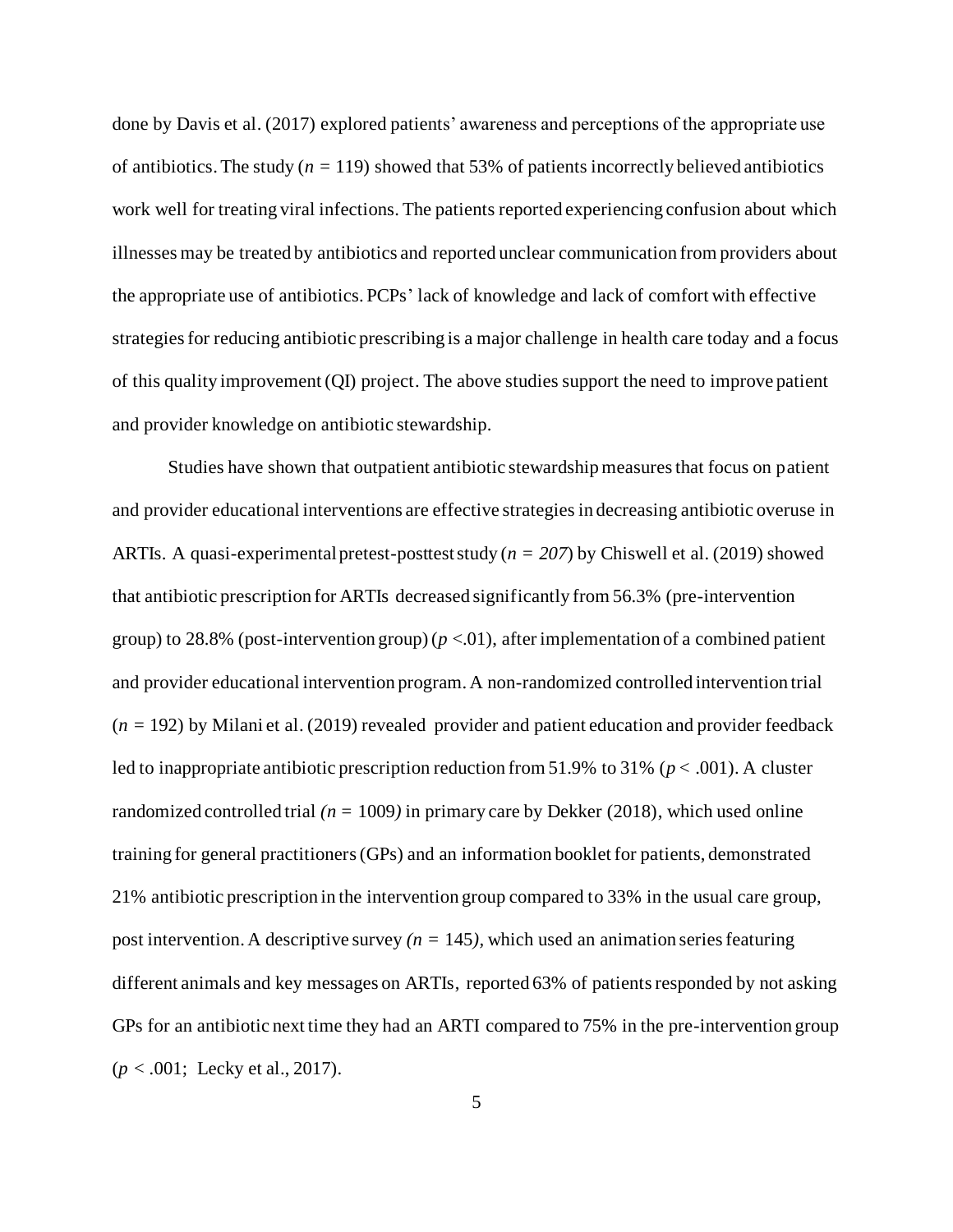#### <span id="page-14-0"></span>**Problem Description in the Setting**

This QI project was conducted in a primary care clinic located in North Texas. This clinic provided healthcare services to medically underserved residents who were living at or below 200% of the federal poverty line. Many of these adults had lower health literacy levels and were often unable to understand basic health information needed to make appropriate health decisions. In this clinic, prior to the QI project, there were no measures in place to prevent antibiotic overuse or over prescription. The clinic staff perceived that some patients came to the clinic for quick problem resolution and wanted antibiotics regardless of the nature of their illness. They felt the desire for antibiotics by patients was likely due to misconceptions about viral illness and its treatment. These misconceptions were likely compounded by clinicians' limited willingness to educate these patients on appropriate antibiotic use during office visits due to time constraints and other clinical demands.

An organizational assessment of providers' antibiotic prescribing practice was conducted. A retrospective chart review, including all adult patients with any diagnosis of ARTIs (common cold, pharyngitis, laryngitis, upper respiratory infection, sinusitis, bronchitis) seen from January to March 2020, was conducted to assess baseline antibiotic prescription rate. The organizational assessment data determined gaps in practice in this medically underserved setting. Among 222 charts reviewed, 18 had a diagnosis of ARTIs and 9 were prescribed antibiotics. Thus, the three months average antibiotic prescription rate was 50%. Therefore, a patient and provider-focused educational intervention was determined to be the best intervention to decrease antibiotic prescription in this clinic.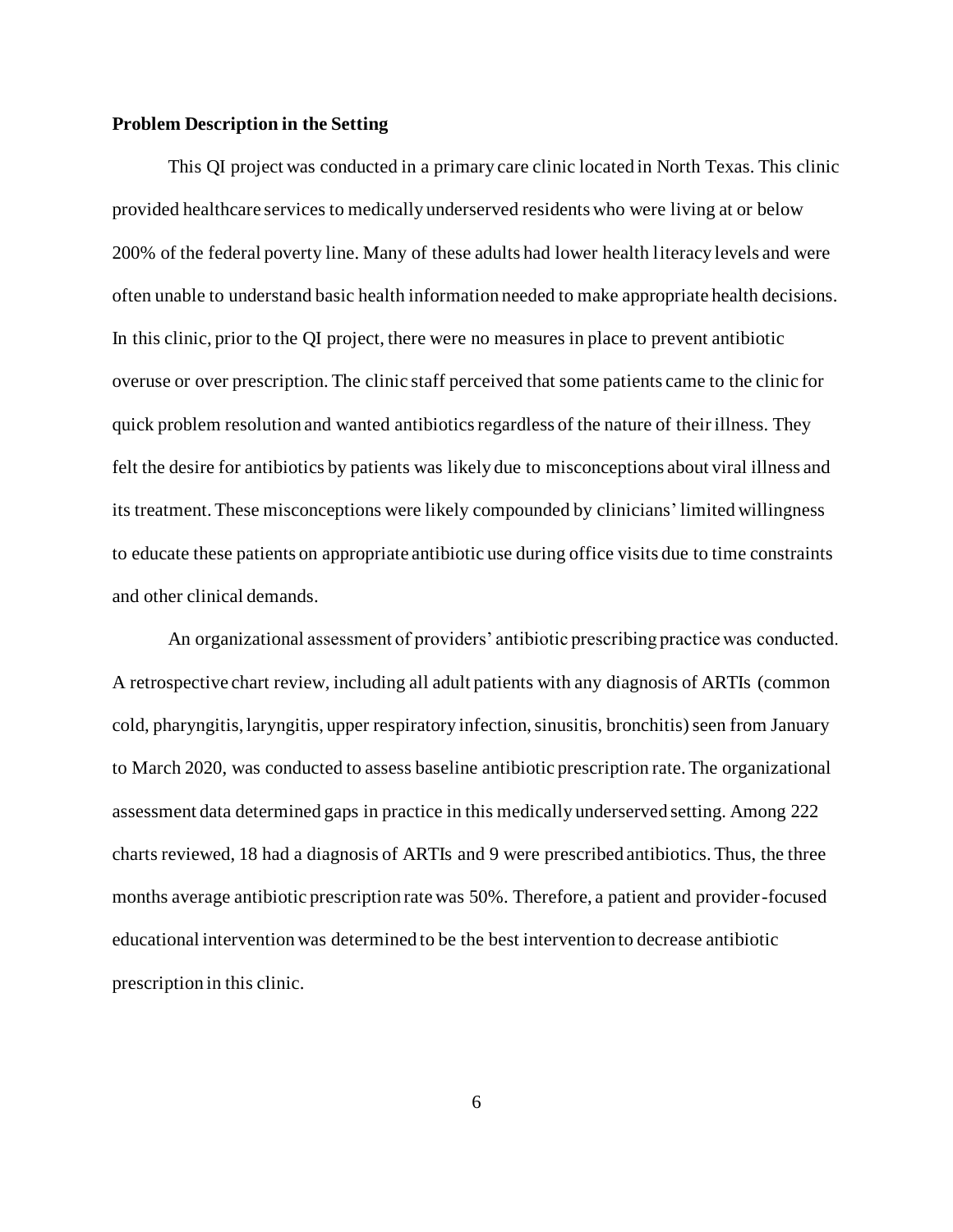#### <span id="page-15-0"></span>**Project Purpose and Aims**

The purpose of this QI project was to increase adult patients' knowledge and improve their attitude toward appropriate antibiotic use in ARTIs and to decrease antibiotic overprescription by providers through the implementation of an antibiotic stewardship program in a North Texas primary care clinic. The clinical question guiding this QI project was: Does implementation of an antibiotic stewardship program in a North Texas primary care clinic increase patients' knowledge of appropriate antibiotic use, improve their attitude towards antibiotic use, and decrease over-prescription of antibiotics by providers, following a threemonth intervention?

The specific aims for the project were:

Aim #1: To increase patients' knowledge of appropriate antibiotic use in ARTIs after an educational intervention. Patients' knowledge was measured using a modified version of the Knowledge, Attitude, and Practice (KAP) survey (Panagakou et al., 2011). The modified version of the survey was referred to as the KA survey. Questions 1-6 of the KA survey were used to measure knowledge. Possible scores ranged from 6 (*all incorrect*) to 18 (*all correct*). The goal was for patients to significantly improve their score and/or to achieve a mean survey score of at least 14, post-intervention, indicating 75% of questions were answered to indicate a good understanding of appropriate antibiotic prescribing and use.

Aim #2: To improve patients' attitudes toward appropriate antibiotic use in ARTIs after an educational intervention. Patients' attitude toward antibiotic use was measured using questions 7-12 of the KA survey. Possible scores ranged from 6 (*all incorrect*) to 18 (*all correct*). The goal was for patients to significantly improve their score and/or to achieve a mean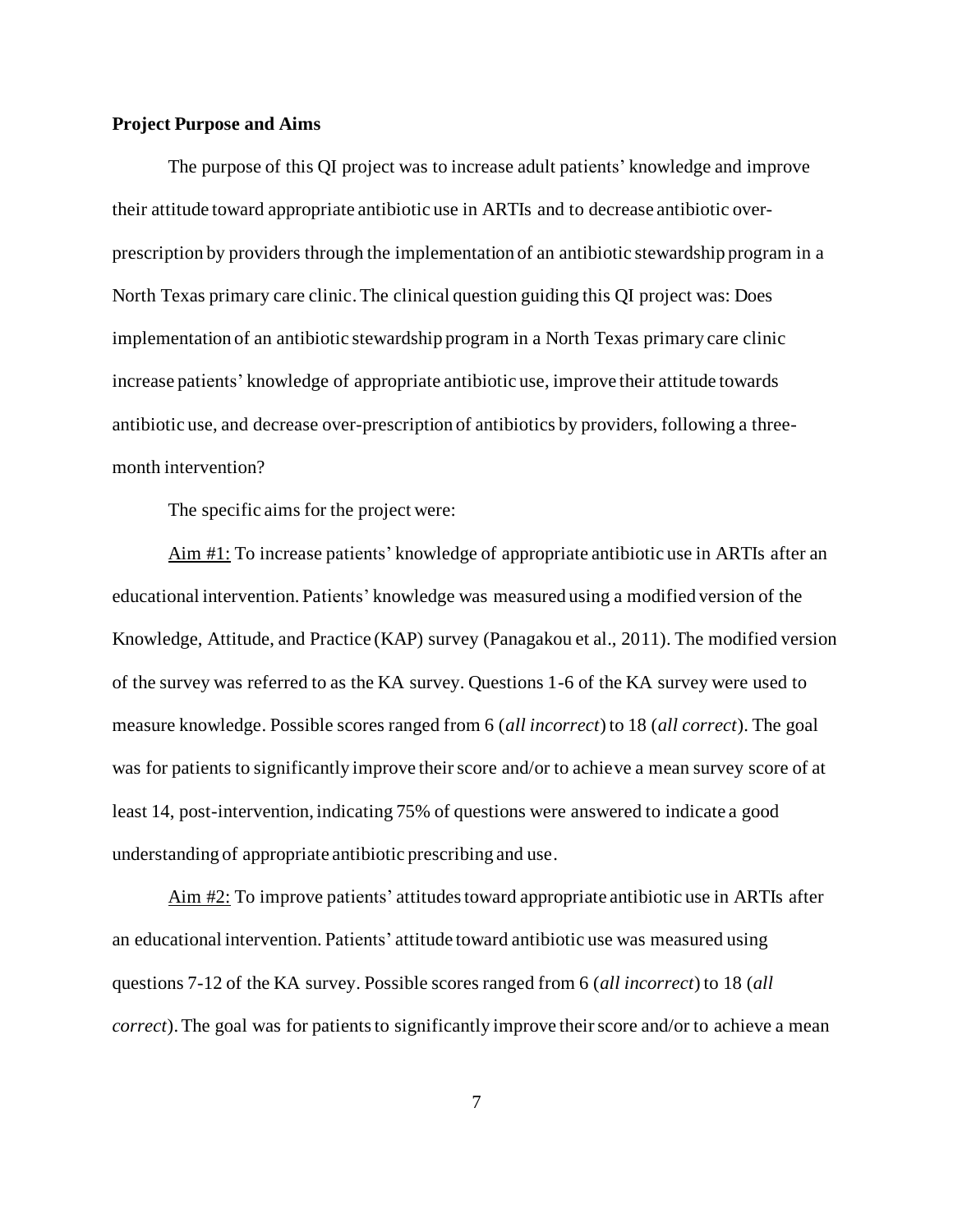score of at least 14, post-intervention, indicating 75% of questions were answered to indicate a positive attitude toward appropriate antibiotic prescribing and use.

Aim #3: To improve provider antibiotic prescribing practices for ARTIs in the primary care clinic after an educational intervention for providers. The specific goal was to decrease antibiotic prescription rates for ARTIs by at least 20% in three months, when compared to the 50% prescription rate found during the retrospective chart review from 2020. Because CDC (2020) estimated that 30-50% of antibiotic prescriptions in the U.S. are unnecessary, and the White House National Action Plan for Combating Antibiotic-Resistant Bacteria (White House, 2015) sought to reduce overall national antibiotic use by 50% by the year 2020, a 20% reduction was thought to be reasonable for this clinic over a three-month period.

This project aligned with DNP Essential I, *Scientific Underpinning of Practice* and DNP Essential VII, *Clinical Prevention and Population Health for Improving the Nation's Health* (American Association of Colleges of Nursing, 2006). DNP Essential I focused on using nursing science-based concepts to assess and improve health care delivery. In this project, I used evidence-based interventions to decrease antibiotic prescription in patients with ARTIs. DNP Essential VII focused on the analysis of epidemiological data in the development, implementation, and evaluation of clinical prevention and population health programs. This project applied research evidence that showed that patient and provider focused educational interventions improved antibiotic use in ARTIs. The project outcome demonstrated decreased antibiotic overuse after the intervention. This project also aligned with the NONPF competency: *Scientific Foundation* and *Quality* (The National Organization of Nurse Practitioner Faculties, 2014). This project planned to apply evidence to improve the quality of current practice and it incorporated research findings to enhance practice methods and patient outcomes.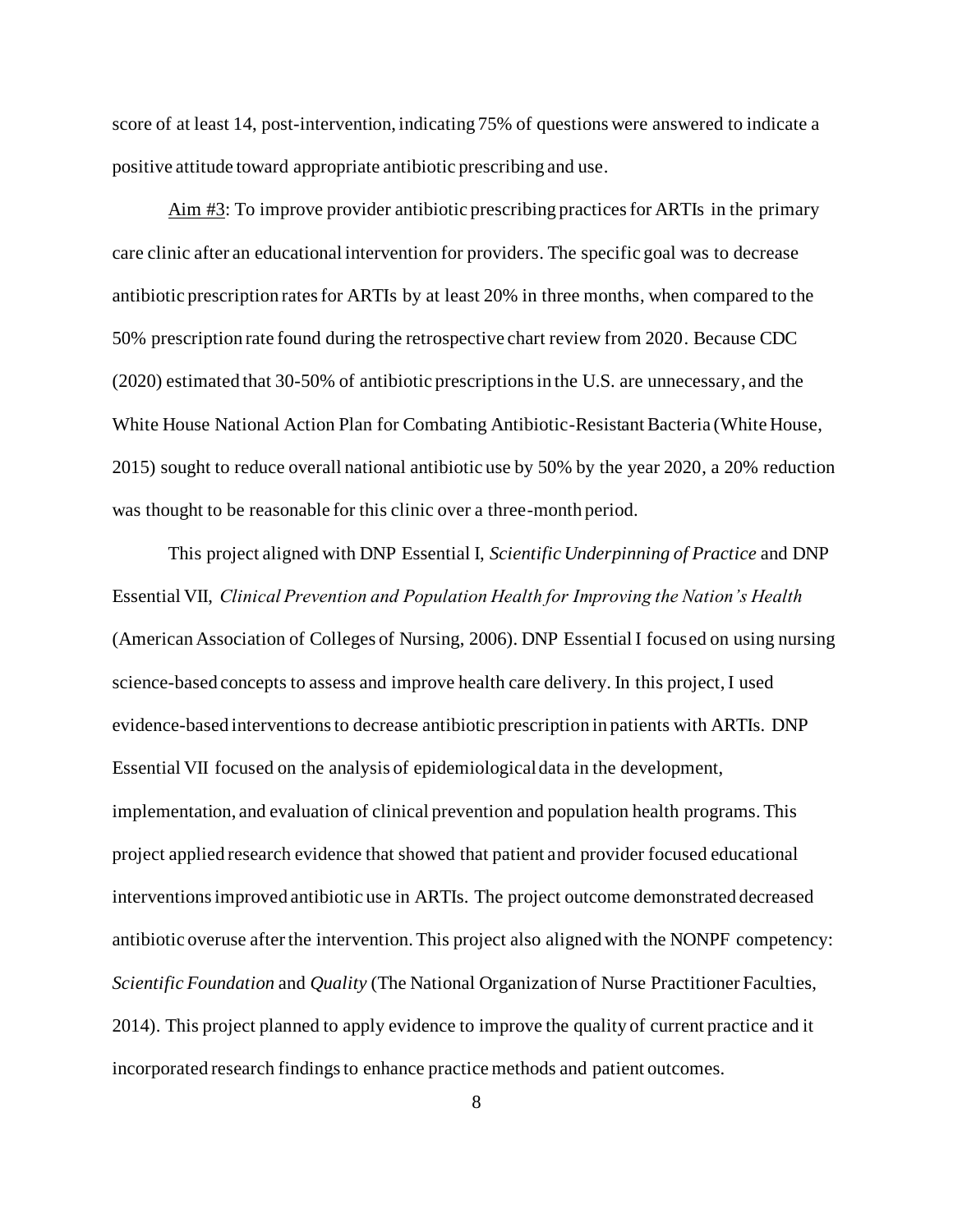#### <span id="page-17-0"></span>**Guiding Frameworks**

This project used the Plan-Do-Study-Act (PDSA) QI model developed by W. Shewhart in the 1920s. It is a commonly used in the QI process in health care settings (Nelson et al., 2007). PDSA is a cyclical model, just as a circle; it has no end. The PDSA model allows the project to be tested on a small scale and allows for ongoing changes to be made. It is a four-step model. "Plan" means recognizing an opportunity and planning a change. "Do" refers to testing the change. The "Study" refers to reviewing the test and analyzing the results, and "Act" means taking actions based on what was learned (American Medical Association, 2016). The PDSA cycle should be repeated for continuous improvement of the project (see Figure 1, the Flow Diagram Describing the PDSA Cycle).

This project was also guided by Havelock's Change Theory which was formulated by Ronald G. Havelock (Havelock, 1973). Havelock's Change Theory has been formulated to expand on Lewin's Change Model to manage change through planning and monitoring. It accounts for the fluid, rather than linear nature of affecting change in a relational environment such as outpatient or inpatient facilities. Havelock's theory consists of six steps: (1) Building a relationship; (2) Diagnosing a problem; (3) Acquiring resources for change; (4) Selecting a pathway for the solution; (5) Establishing and accepting change; and (6) Maintaining and separation. A trusting relationship was built with the clinic administrator and staff before implementing the project. To help diagnose the problem, an organizational assessment was done in the primary care clinic to determine if over-prescription of antibiotics was a problem. A literature review was done to determine best practices for the project implementation and reliable and valid measurement tools. The final aspects of the theory will be discussed later in the paper (see Figure 2, the Flow Diagram Describing the Havelock's Change Theory).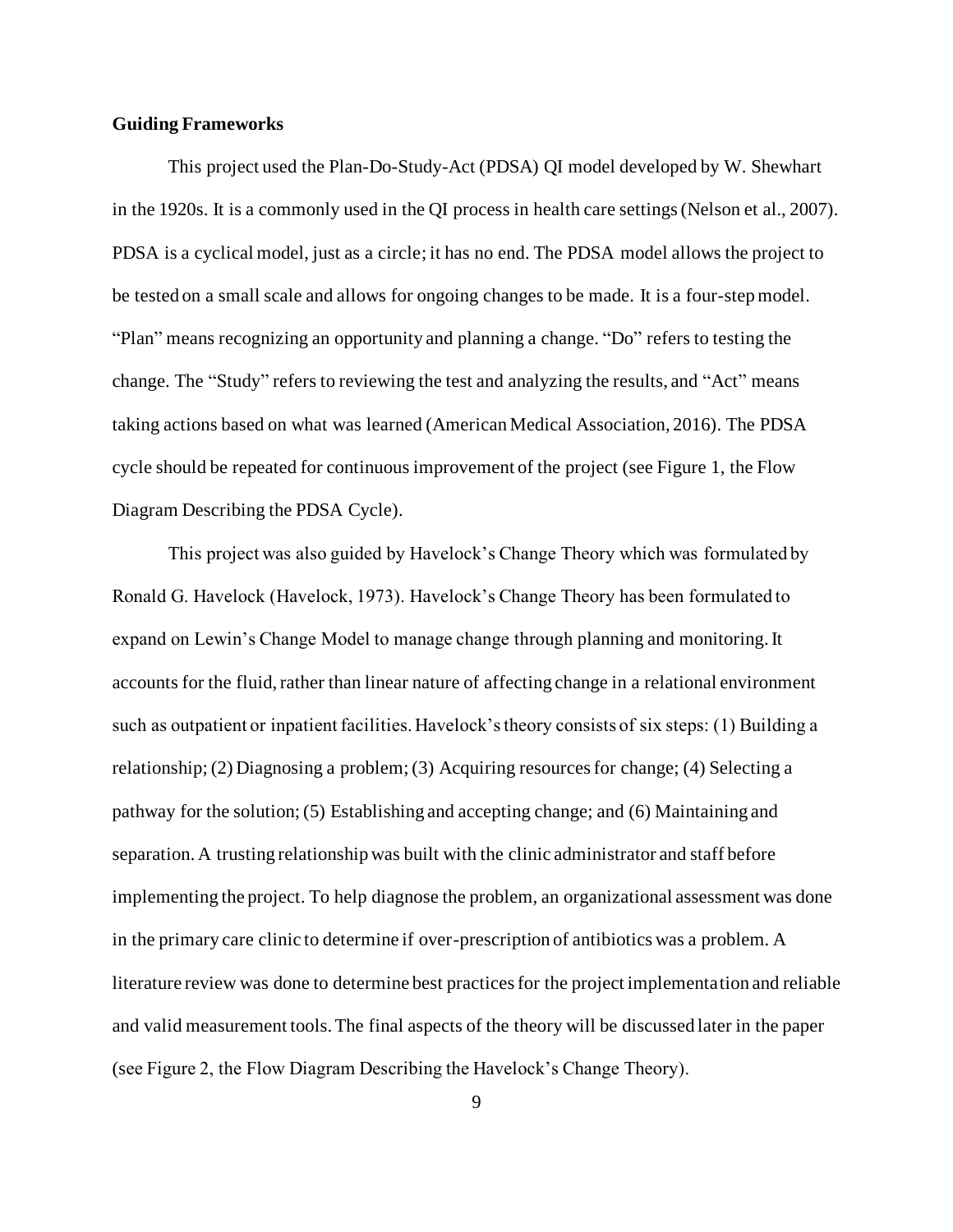#### **METHODS**

#### <span id="page-18-1"></span><span id="page-18-0"></span>**Ethical Considerations**

This project was reviewed by the Texas A&M University-Corpus Christi Research Compliance Office and received a determination of "Not Human Subjects Research" and permission to proceed as a quality improvement project (see Appendix A). Personal Health Information (PHI) was collected for project purposes only and all data was deidentified. The data was stored in a password protected computer to which only the Project Director (PD) had access. A letter of support was provided by the Executive Director of the clinic agreeing to fully support the project (see Appendix B).

#### <span id="page-18-2"></span>**Project Design**

This QI project used a before and after design to apply CDC's antibiotic stewardship educational intervention to improve patients' knowledge and attitude regarding antibiotic use and decrease inappropriate antibiotic prescribing practices by providers for adults with ARTIs in a North Texas primary care clinic. The clinic's leadership team expressed concern regarding a lack of measures to guide providers and educate patients on the need for antibiotics in ARTI diagnoses to prevent antibiotic overuse. Given that many patients attending the clinic had lower health literacy levels and little time was currently available to educate them, it was decided an evidence-based educational intervention, measuring improvements before and after the intervention, was needed to approach the problem of antibiotic over-prescription in the clinic.

Various potential barriers that could have affected the success of this quality improvement project were identified, including time delays, slowing clinic workflow, lack of participation from patients and providers due to time constraints, and low clinic census due to fear of coronavirus disease 2019 (COVID-19). These factors were mitigated by ensuring patient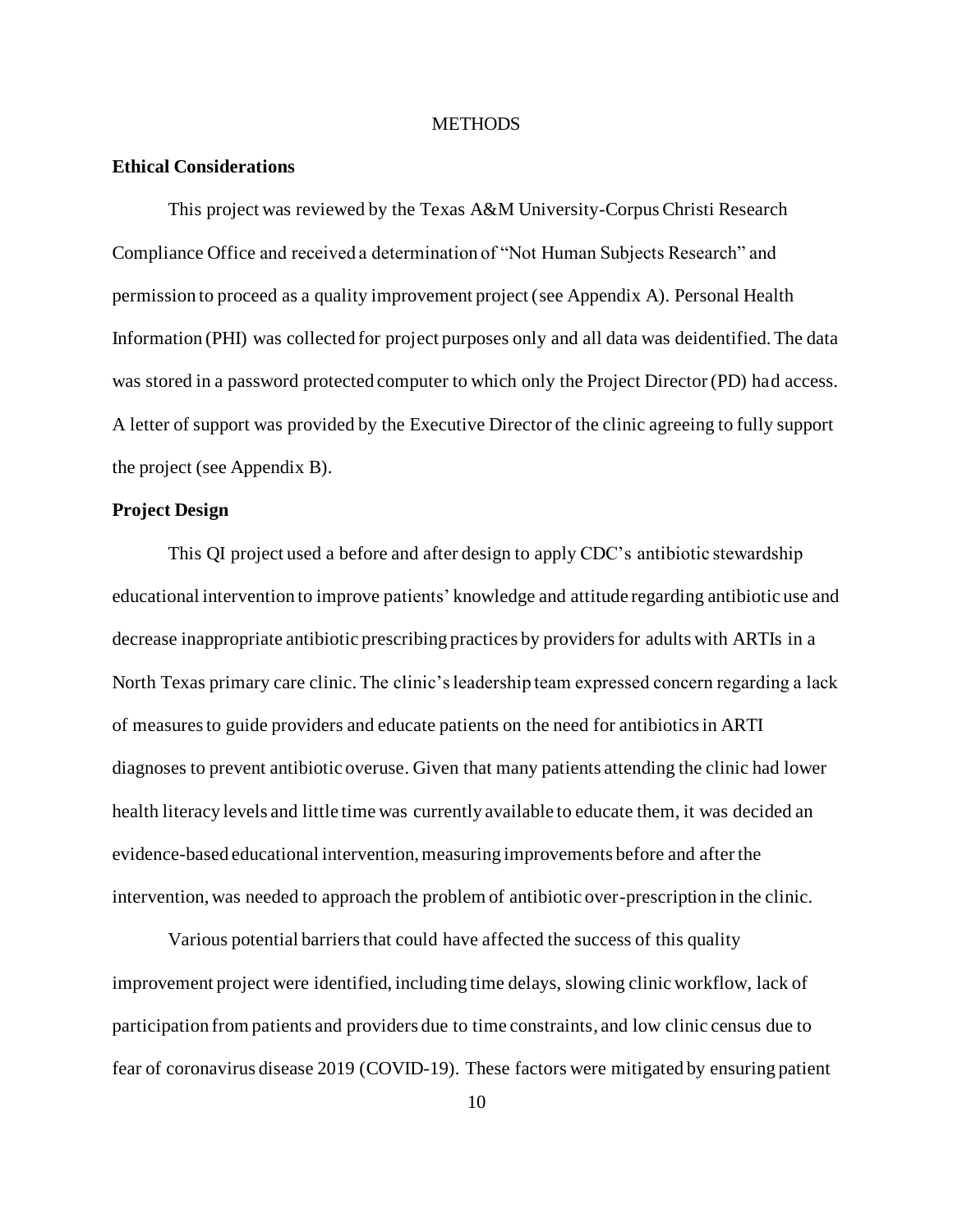educational intervention time was only 5-10 mins, using an abbreviated survey, recruiting only on days with lighter schedules, and carrying out the intervention with patients after the office visit or when most feasible, based on clinic workflow. Provider participation was encouraged by using shorter training sessions awarding continuing education units (CEUs).

#### <span id="page-19-0"></span>**Intervention**

This project used CDC's *Be Antibiotic Aware* toolkit (CDC, 2021) to increase patients' knowledge of antibiotics and improve their attitude towards antibiotic use in ARTIs. The toolkit consists of resources to help healthcare providers educate patients and families about antibiotic use and risks of potential side effects (CDC, 2021). The second part of the project entailed provider education using a training activity *To Prescribe or Not to Prescribe? Antibiotics and Outpatient Infections*from Stanford University (Stanford Medicine, 2016). This training provided a practical approach to the management of common outpatient infections.

I introduced the project to the primary care clinic's medical director, providers, nurse manager, office manager, and clinical staff during a weekly clinic meeting prior to implementing the project. After the meeting, I displayed the CDC's posters *Viruses or Bacteria, What's Got You Sick?* and *Do You Need Antibiotics?* (CDC, 2020) in the patient exam rooms. The posters remained in place throughout the project implementation phase. I requested the clinic providers complete Stanford University's online training activity on management of common outpatient infections: *To Prescribe or Not to Prescribe? Antibiotics and Outpatient Infections* (Stanford Medicine, 2016). The providers completed the training during down time in the clinic or at their convenience. They accessed it through CDC's website. The training was 1.75 hours long and consisted of the following sections:

1. Define the scope and implications of antibiotic misuse in an outpatient setting.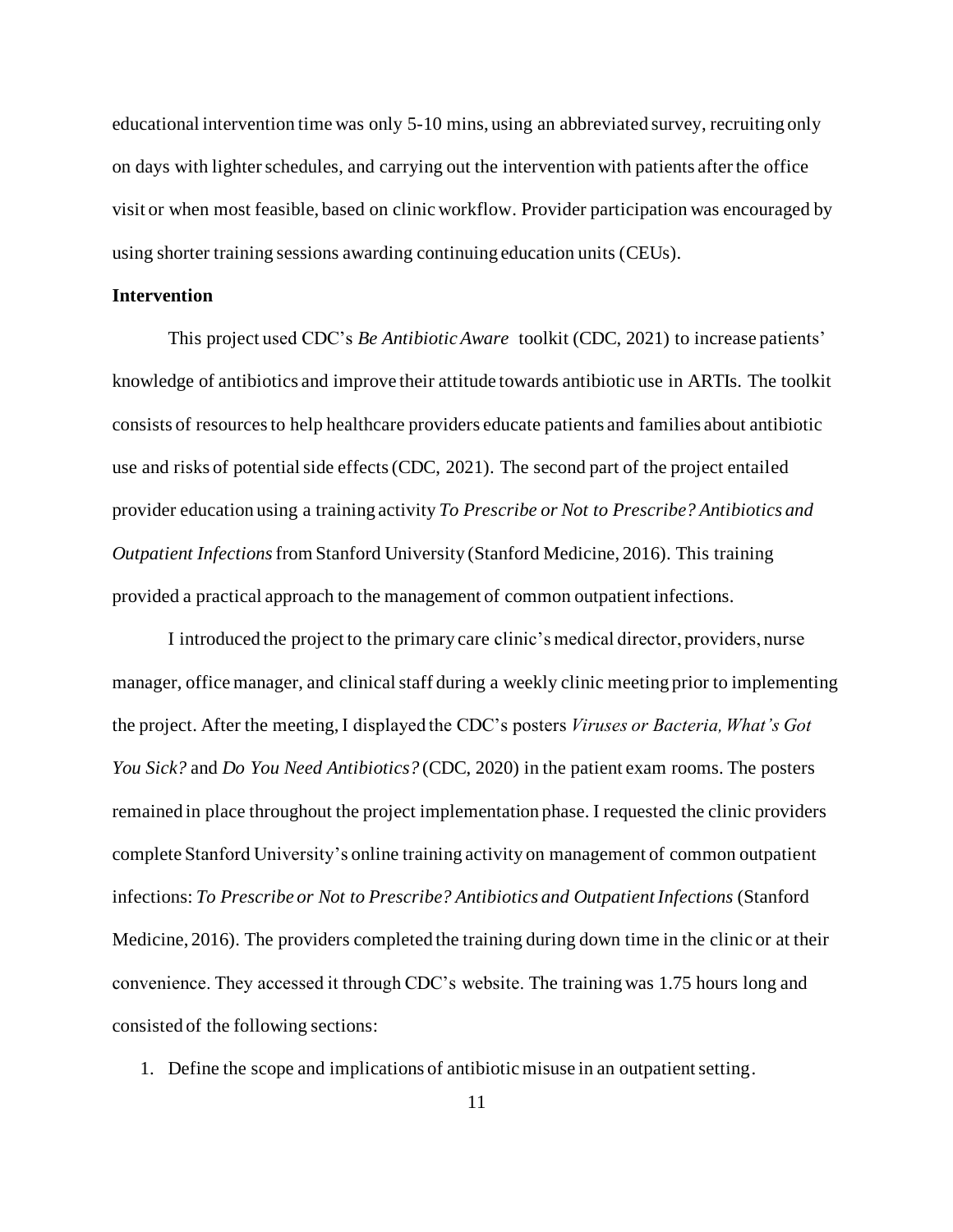- 2. Recognize when antimicrobials are indicated in common outpatient infections.
- 3. Select the most appropriate antimicrobial choice and duration of therapy for common outpatient bacterial infections; and
- 4. Employ effective communication strategies when discussing antibiotic decisions with patients.

<span id="page-20-0"></span>I recruited patients for the project based on the inclusion criteria described earlier. I asked each patient to complete a brief KA Survey. The survey took approximately five minutes to complete. After the survey, I implemented the educational part of the intervention in the patient exam room or waiting room. The first part of the education was watching a 3:47-minute-long video, *Snort, Sniffle, Sneeze: No Antibiotics Please!* Next, the I used the brochure *Antibiotics Aren't Always the Answer* and *Viruses or Bacterial What's Got You Sick?* to further review and reinforce the appropriate use of antibiotics. The educational part of the intervention took approximately seven minutes. After answering patients' questions, I asked them to complete the post-intervention KA survey.

#### **Data Collection**

A convenience sample was recruited from all interested patients attending the clinic during the three-month data collection period of the project and meeting inclusion criteria. Participants were included if they were: (1) adults18 years or above (2) English speaking and (3) were interested in participating in the project. Originally, the inclusion criteria included a diagnosis of ARTIs, however, due to the COVID-19 restrictions, this criterion was removed to allow more patients to participate.

Throughout the three-month project, at the beginning of the visit, I asked the patients meeting criteria to complete the pre-intervention KA survey. The survey consisted of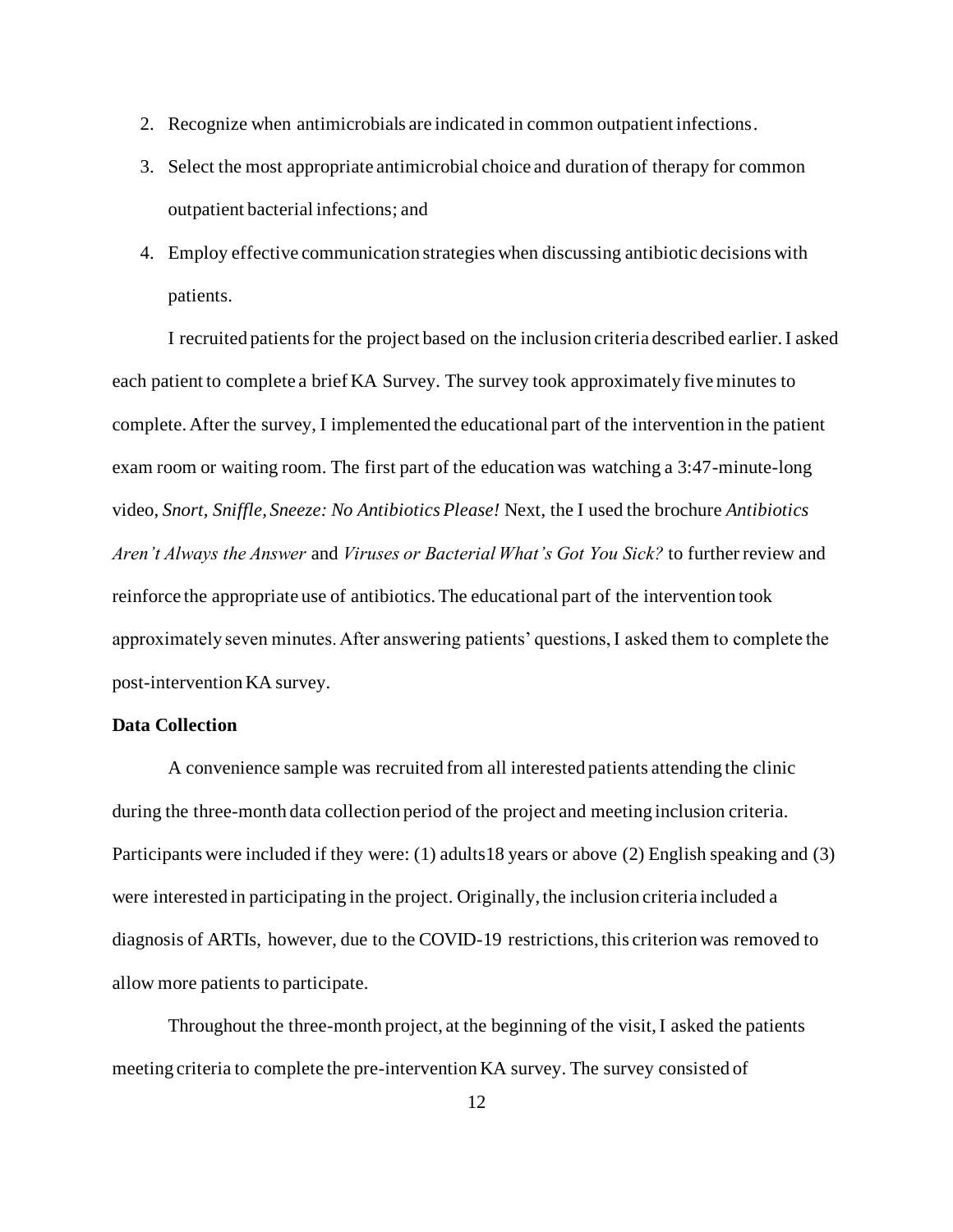demographic information (age, gender, race, and education), knowledge on antibiotic use, and attitude towards antibiotic use in ARTIs. After the educational intervention as described above, the participants filled out the post-intervention KA survey.

At one month, two months and three months post-intervention, I reviewed charts of all patients meeting criteria to assess the antibiotic prescription rate for ARTIs. A retrospective chart review from the same time frame the year before was done to obtain a baseline prescription rate. Please refer to the Project Timeline (Appendix D) for a visual diagram of the estimated time it took to conduct this project from the organizational assessments to dissemination of results.

#### <span id="page-21-0"></span>**Measurement Tools**

The KAP survey (Panagakou et al., 2011) was modified and adapted to assess patients' knowledge and attitude regarding antibiotic use in ARTIs. Permission from the author was received to use and modify the survey for this QI project (See Appendix C). In the Panagakou et al. (2011) study, Greek researchers sampled 5264 participants from all geographical areas of Greece through a school-based stratified geographical clustering sample and found the original KAP survey had a marginally acceptable internal reliability (Cronbach's alpha =  $0.68$ ). The modified KA survey had two sections. The first section consisted of six questions which assessed patients' knowledge of antibiotic use and the second section had six questions which assessed patients' attitude towards antibiotic use. The three-point Likert scale was used for scoring. The participants chose either agree, uncertain, or disagree. Each question was assigned a value of three-points if correctly answered, two if uncertain, and one if incorrect. Thus, the score for the knowledge section ranged from 6 (*all incorrect*) to 18 (*all correct*). Similarly, the score for the attitude section ranged from 6 (*all incorrect*) to 18 (*all correct*). The knowledge portion of the survey consisted of questions such as: "Antibiotics should be given to all patients who develop a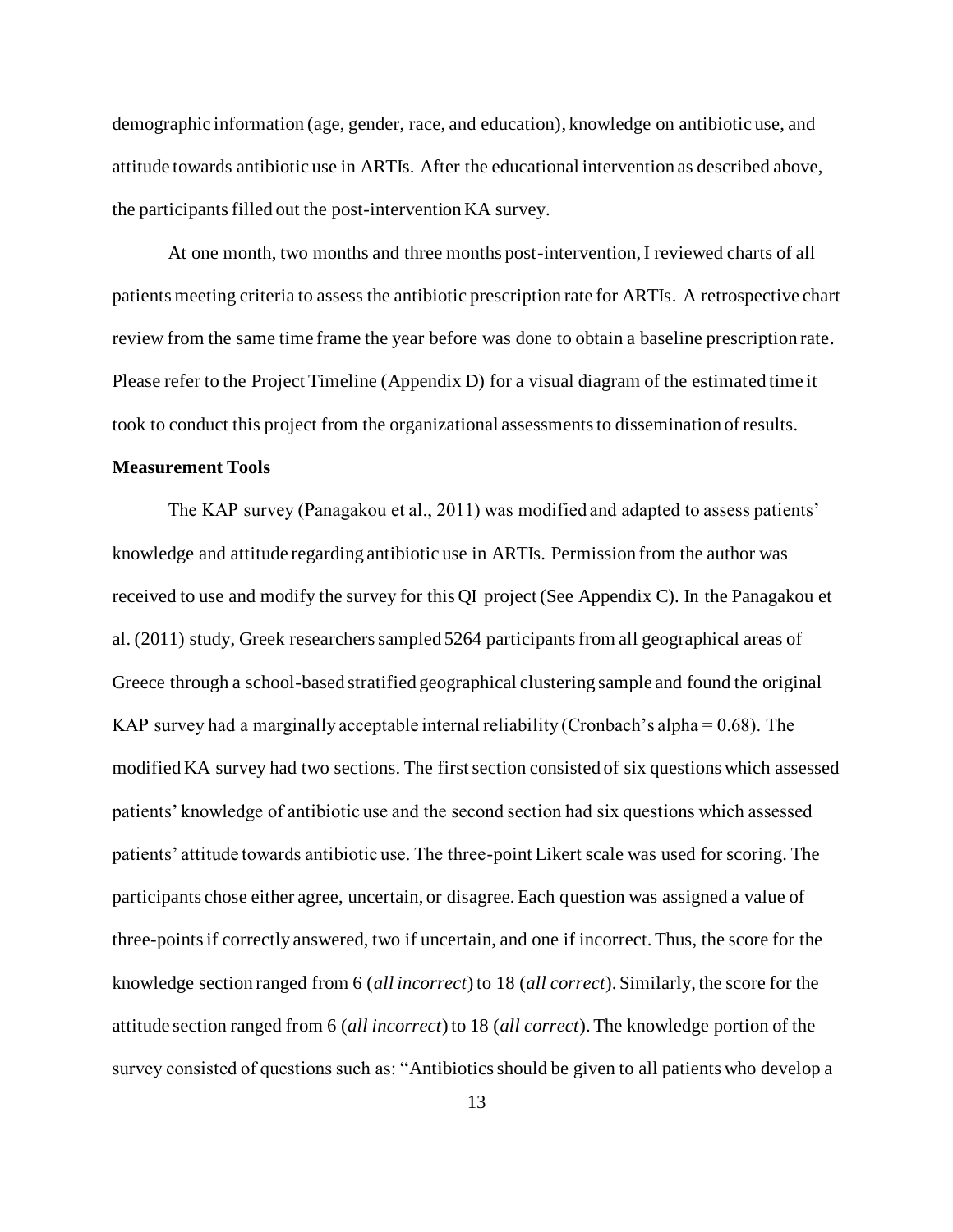fever" and "Antibiotics do not have any side effects"; the attitude portion consisted of questions such as: "Do you believe that antibiotics are used too much and unnecessarily?" "Or would you reuse any leftover antibiotics whenever you present with similar symptoms of a URTI (i.e., Sore throat, flu, cold)?" To determine the antibiotic prescription rate of providers in this clinic for adults with symptoms of ARTIs, I conducted a retrospective chart review using the Athenahealth electronic health record (EHR). It is a CMS and Office of the National Coordinator for Health Information Technology (ONC) certified EHR.

#### <span id="page-22-0"></span>**Data Analysis**

The data analysis was conducted using SPSS version 27. The demographic data of the participants, age, gender, ethnicity, and education level was analyzed using descriptive statistics. Histograms were used to test for normality. To determine if Specific Aims #1 and #2 were met, post intervention mean knowledge and mean attitude survey scores were calculated to determine if the goal mean score of 14 was met post intervention. In addition, a paired t test was used to compare mean scores pre and post intervention to determine if a significant difference was achieved. Mean scores and t- test results were displayed in a data table and change in mean knowledge and attitude was displayed using a bar chart. To determine if Specific Aim #3 was met, frequencies were used to analyze the antibiotic prescription rate for the previous year and compared it to one month, two months, and three months post-intervention rates using a run chart to see changes over time.

#### RESULTS

<span id="page-22-1"></span>While implementing the educational portion of the project to patients, I found that when the clinic was busy, it was difficult to complete the education and both surveys at one time, therefore some patients stayed after the visit to finish the final survey and were offered a \$5 gift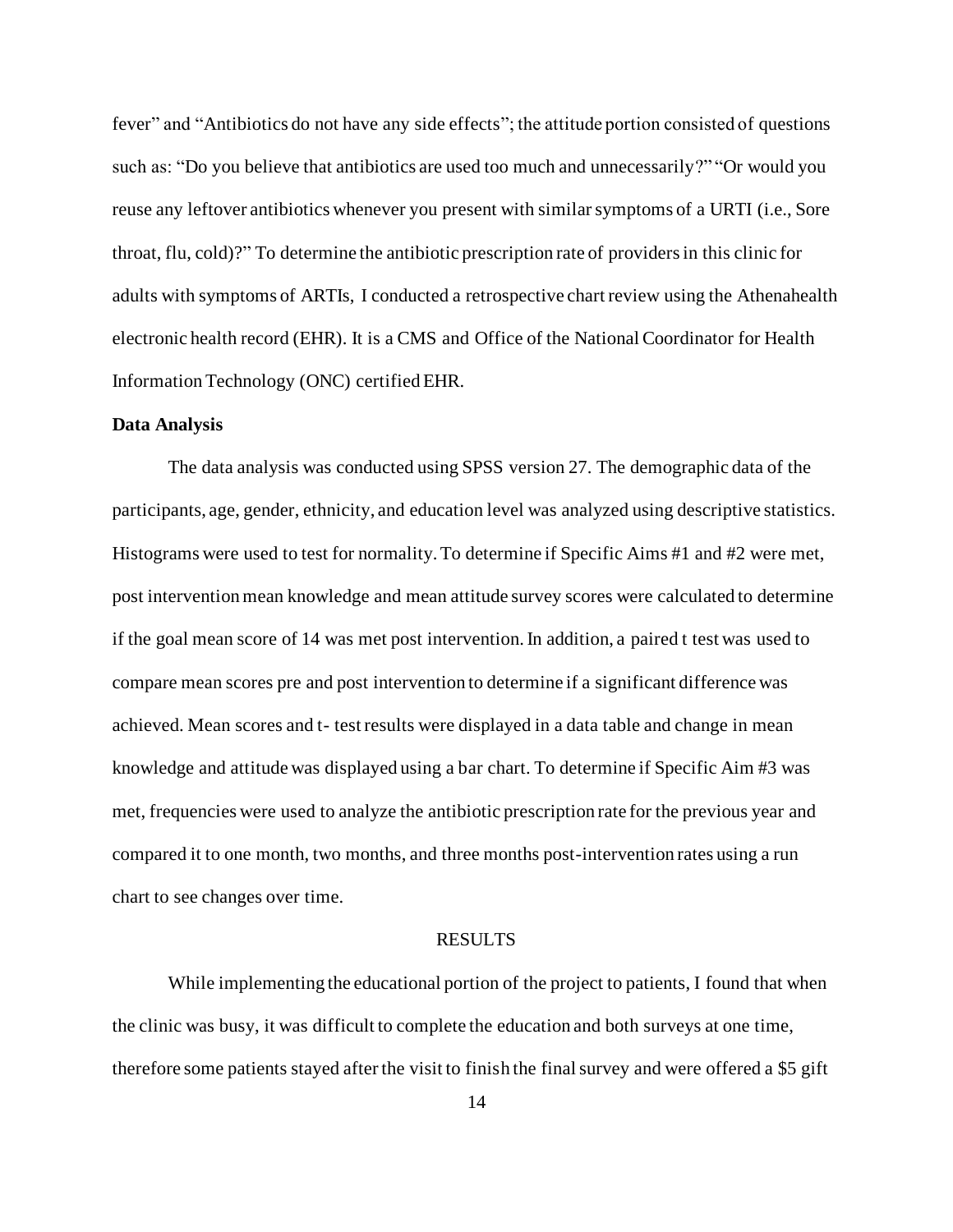card for the extra time taken. There were 22 patients enrolled in the project; however, two patients were unable to complete all parts of the intervention due to time constraints. Due to the COVID-19 pandemic, patient office visits were decreased, and fewer patients were willing to take part in the project as it involved spending time with a different person other than the provider and they feared COVID-19 exposure.

I introduced the project to the available providers during pre-clinic meetings. In addition to two part-time providers, the project site was run by a few volunteer providers. During clinic down time, I discussed the purpose and aim of the project with the providers individually and requested them to complete the online training activity. There were five providers enrolled in the project but only two providers completed the training. This lack of participation was likely mainly due to the non-profit nature of the clinic and the majority of the providers were part-time volunteers. I was unable to contact all the volunteer providers or follow up with the recruited providers in a timely manner.

At one month, two months and three months post-intervention (January to March 2021), I reviewed the charts of all the patients meeting criteria to assess the antibiotic prescription rate for ARTIs. I also conducted a retrospective chart review from January to March 2020 to obtain a baseline prescription rate for comparison purposes.

The mean age of the patient participants ( $N = 20$ ) was 50.2 years (*SD*=12.17) among which 70% were female and 30% were male. The majority were Caucasian (60%) and had some high school education (55%). See Table 2, The Demographics Table.

Aim #1: There was a significant increase in patients' knowledge of appropriate antibiotic use in ARTIs after the educational intervention ( $M = 16.10$ ,  $SD = 1.02$ ) when compared to pre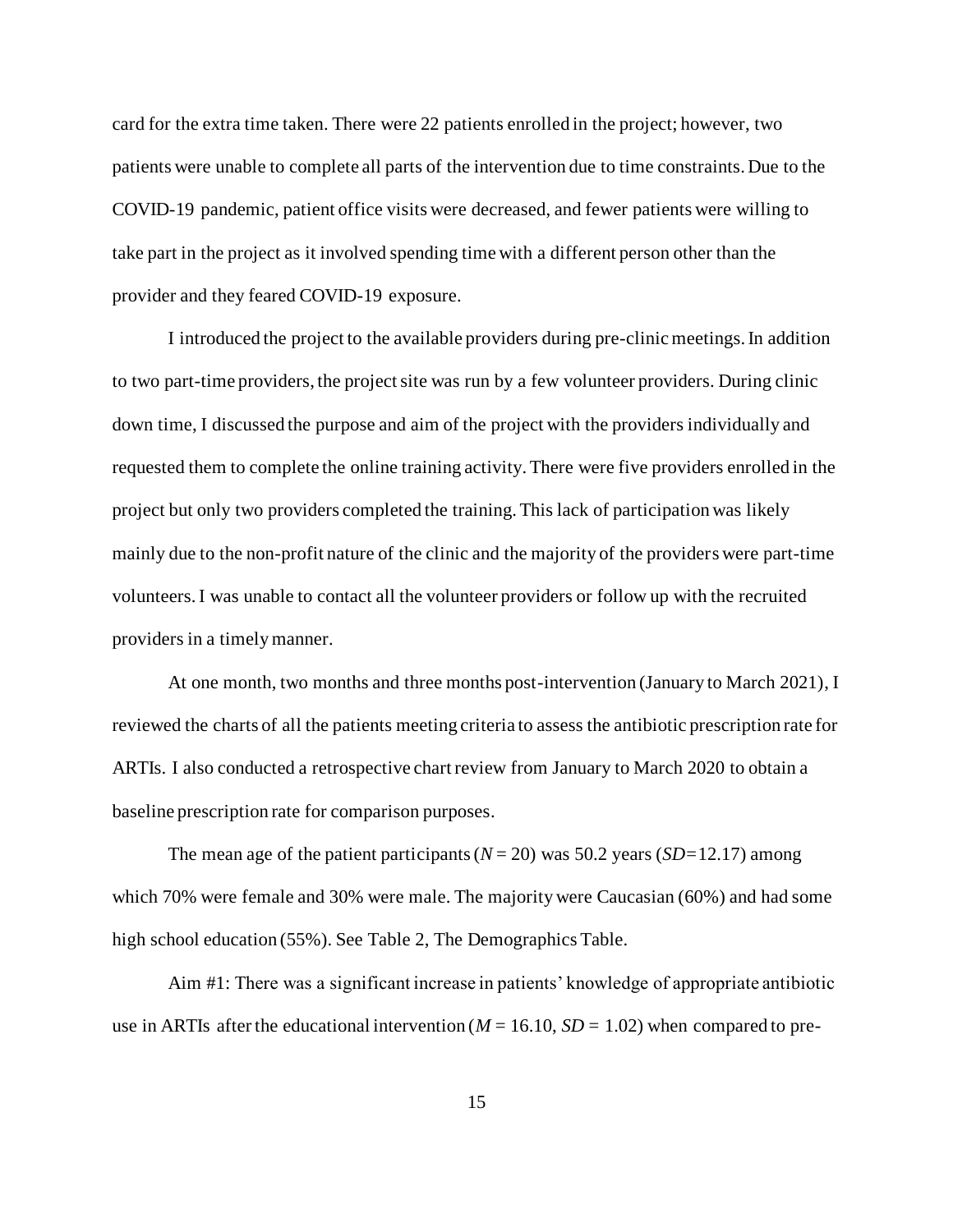intervention ( $M = 12.30$ ,  $SD = 2.00$ ;  $t(19) = -9.79$ ,  $p < .001$ ,  $d = 2.19$ ). See Table 3 and Figure 3, Pre- and Post- Intervention Knowledge and Attitude Scores Comparison.

Aim#2: After the educational intervention there was a significant improvement in patients' attitude toward appropriate antibiotic use in ARTIs. The mean pre-intervention attitude score was 13.90 (*SD*= 1.45) and mean post intervention attitude score was 16.75 (*SD* = .79)*;*  $t(19) = -10.39$ ,  $p < .001$ ,  $d = 2.32$ . See Table 3 and Figure 3, Pre- and Post-Intervention Knowledge and Attitude Scores Comparisons.

Aim#3: There was a gradual but definite improvement in the antibiotic prescription rate by providers after the educational intervention. The retrospective chart review from January to March 2020 showed an antibiotic prescription rate of 50% (total charts reviewed = 222, patients with ARTI diagnosis  $= 18$  and patients prescribed antibiotics  $= 9$ ). The chart review from January to March 2021 revealed an overall antibiotic prescription rate of 34.78% (total charts reviewed = 309, patients with ARTI diagnosis = 23 and patients prescribed antibiotics = 8). Thus, there was a 15% improvement or decrease in antibiotic prescription rate in 2021 compared to the same months in 2020 (See Figures 4 &5, ARTIs Diagnosis and Antibiotic Prescription in 2020 and 2021 and Figure 6, Run Chart Comparing Antibiotic Prescription Rate in 2020 and 2021).

#### **DISCUSSION**

<span id="page-24-0"></span>Provider and patient education interventions were effective strategies in promoting antibiotic stewardship in a primary care setting and improving inappropriate antibiotic use in ARTIs. In terms of clinical outcomes, the patient-focused educational intervention significantly increased patients' knowledge and improved their attitude towards appropriate antibiotic use in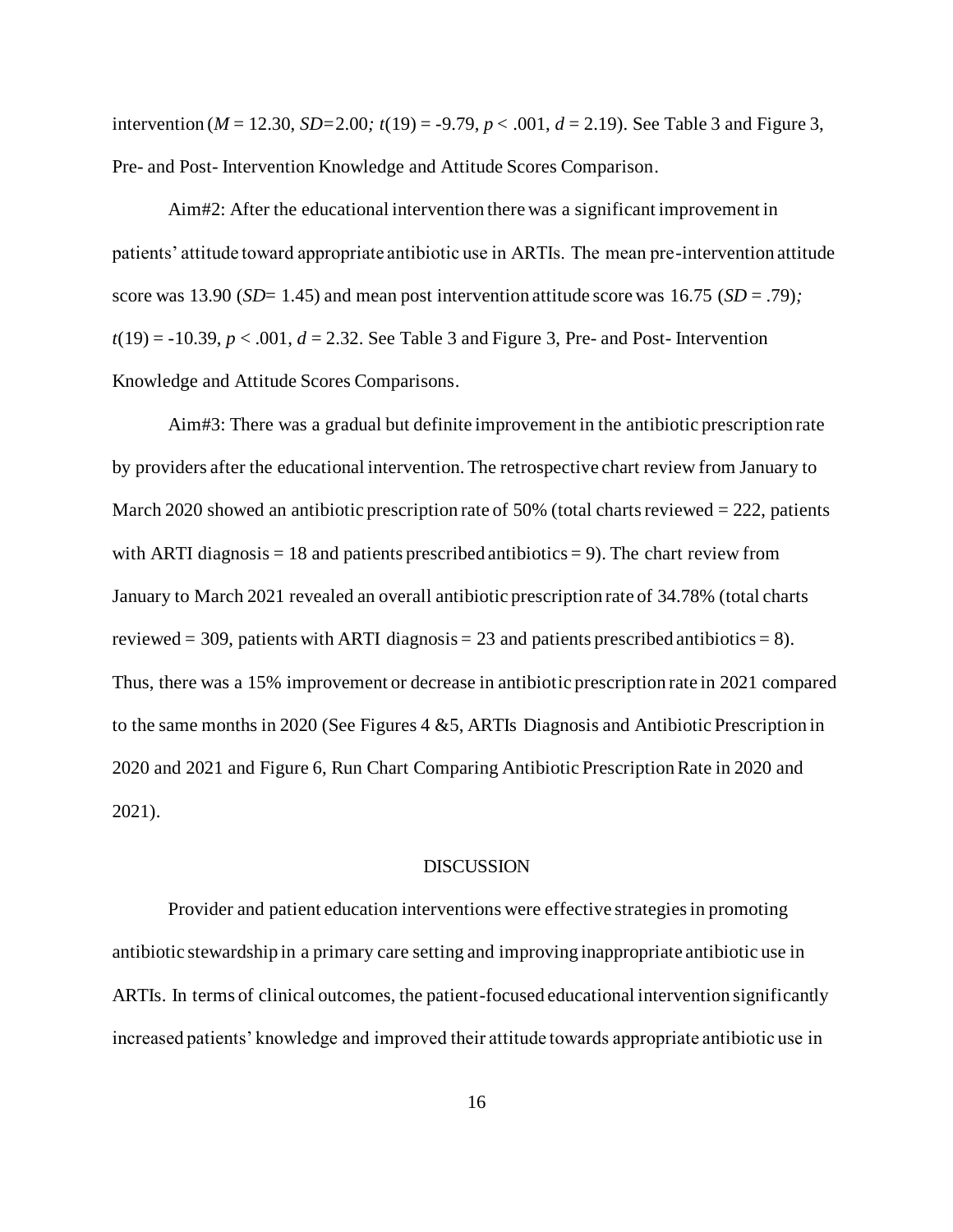ARTIs. The provider educational training focusing on the CDC's treatment guidelines also resulted in a decreased antibiotic prescription rate in ARTIs.

Despite the challenges brought by the COVID-19 pandemic, our first goal for patients to achieve a mean knowledge survey score of at least 14 post intervention was exceeded as the mean score after patient education was 16.10*.* The goal to achieve a mean attitude survey score of at least 14 post intervention was also exceeded by a mean post-education patient attitude score of 16.75. These findings indicate that for this primary care clinic, patient-focused educational interventions such as video messages helped improve patients' knowledge and attitude toward antibiotic use in ARTIs and decreased antibiotic demands by patients who were being treated for ARTIs. This intervention also helped providers spend less time educating patients and increased their comfort level in discussing management of viral ARTIs with patients.

Our third goal was to decrease antibiotic prescription rates for patients with ARTIs by at least 20%. This goal was partially met as the antibiotic prescription rate decreased by15% by the end of the project period from 50% (or 1 out of every 2 patients) to 35% (1 out of every 3 patients), a clinically significant difference. The lower-than-expected improvement may have been due to restrictions placed by the COVID-19 pandemic. Fewer people were seeking healthcare for mild illnesses and there were fewer infections due to implementation of COVID-19 precaution measures such as social distancing and wearing face coverings (CDC, 2020). Only two providers completed the educational training because the clinic was a nonprofit and most of the providers in the clinic were part-time volunteers. Therefore, I could not follow-up with the providers on a regular basis and they might not have been able to invest the time to complete the educational training, due to other full-time employment demands. More provider participation may have helped further decrease the antibiotic prescription rate. These positive findings help the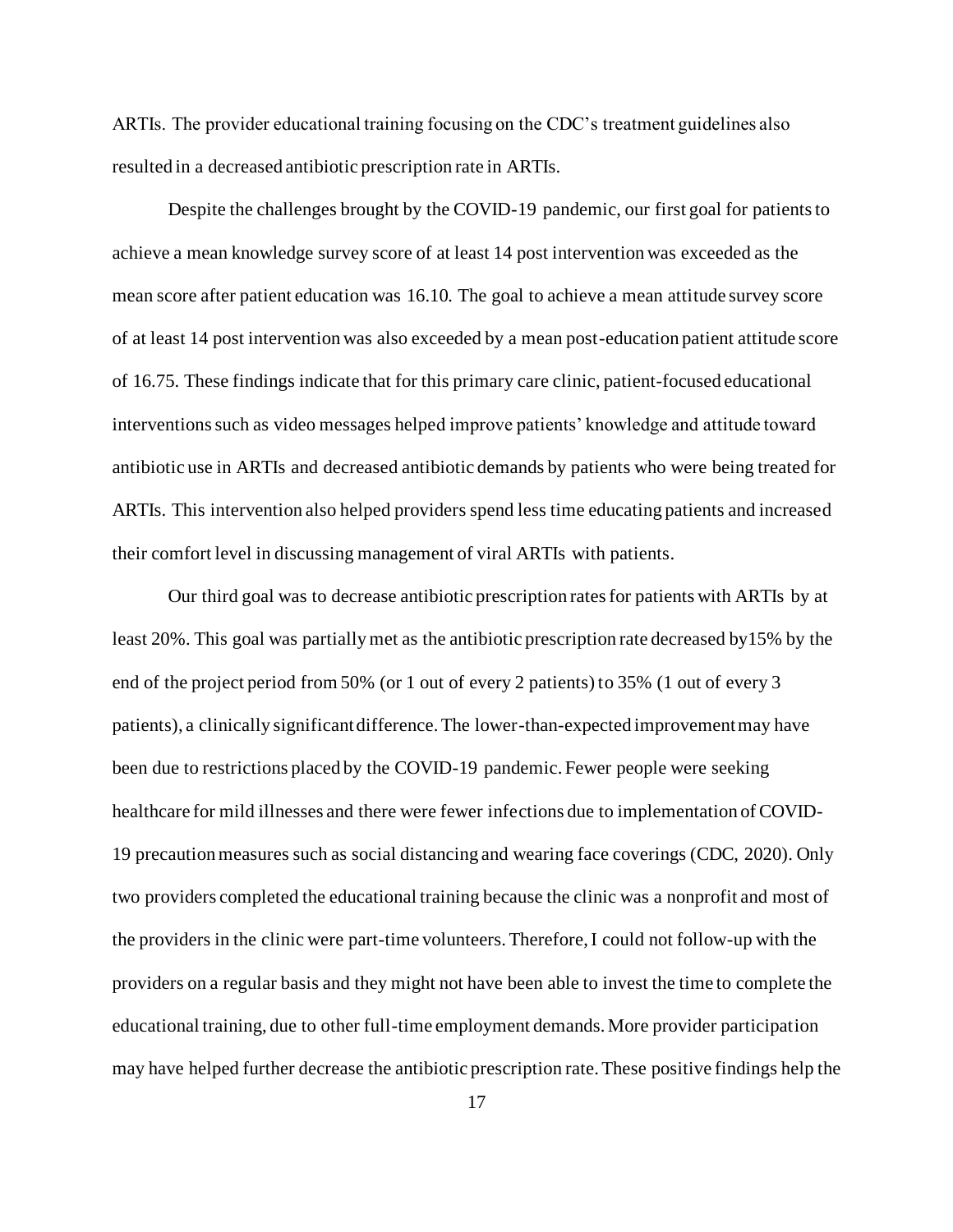clinic director support the need to develop a policy to recommend all new providers in the clinic, take Stanford University's online training. In addition, providers now have easy access to CDC's treatment guidelines on ARTI diagnoses and brochures/pamphlets available for patient education.

The results of this QI project were consistent with other similar studies. In this QI project patients' knowledge and attitude toward appropriate antibiotic use in ARTIs improved significantly after watching a 3:47 min long educational video from the CDC. Similarly, a randomized controlled trial (RCT) conducted by Goggin et al. (2020) to assess the impact of a 90-second animated video on parents' interest in receiving antibiotics for their child revealed that after watching the video, parents' average antibiotic interest rate significantly decreased by 10 points (*Pre-M* = 57, *post-M* = 47.5,  $p < .001$ ). The sample in the Goggin et al. (2020) study were all parents of minor children, whereas the sample from this QI project were adult patients, who were not necessarily parents. Many of the adultsin this QI project had lower health literacy levels and were often unable to understand basic health information needed to make appropriate health decisions. Studies have shown that addressing issues of health literacy may be helpful in removing barriers to care and promoting provider-patient partnership in care (Shaw et al., 2009). Therefore, through education, both studies support that increasing patient or parent knowledge regarding appropriate antibiotic use can result in decreasing their interest in receiving antibiotics.

A QI project conducted by Durante et al. (2017) in an outpatient setting to determine whether provider education would reduce antibiotic prescription revealed that incorporating provider educational interventions can improve antibiotic prescription in patients with upper respiratory infection (URI) symptoms. In the pre-intervention group, 85% received antibiotics for URI symptoms compared to 79% in the post-intervention group ( $p = .514$ ). Although, this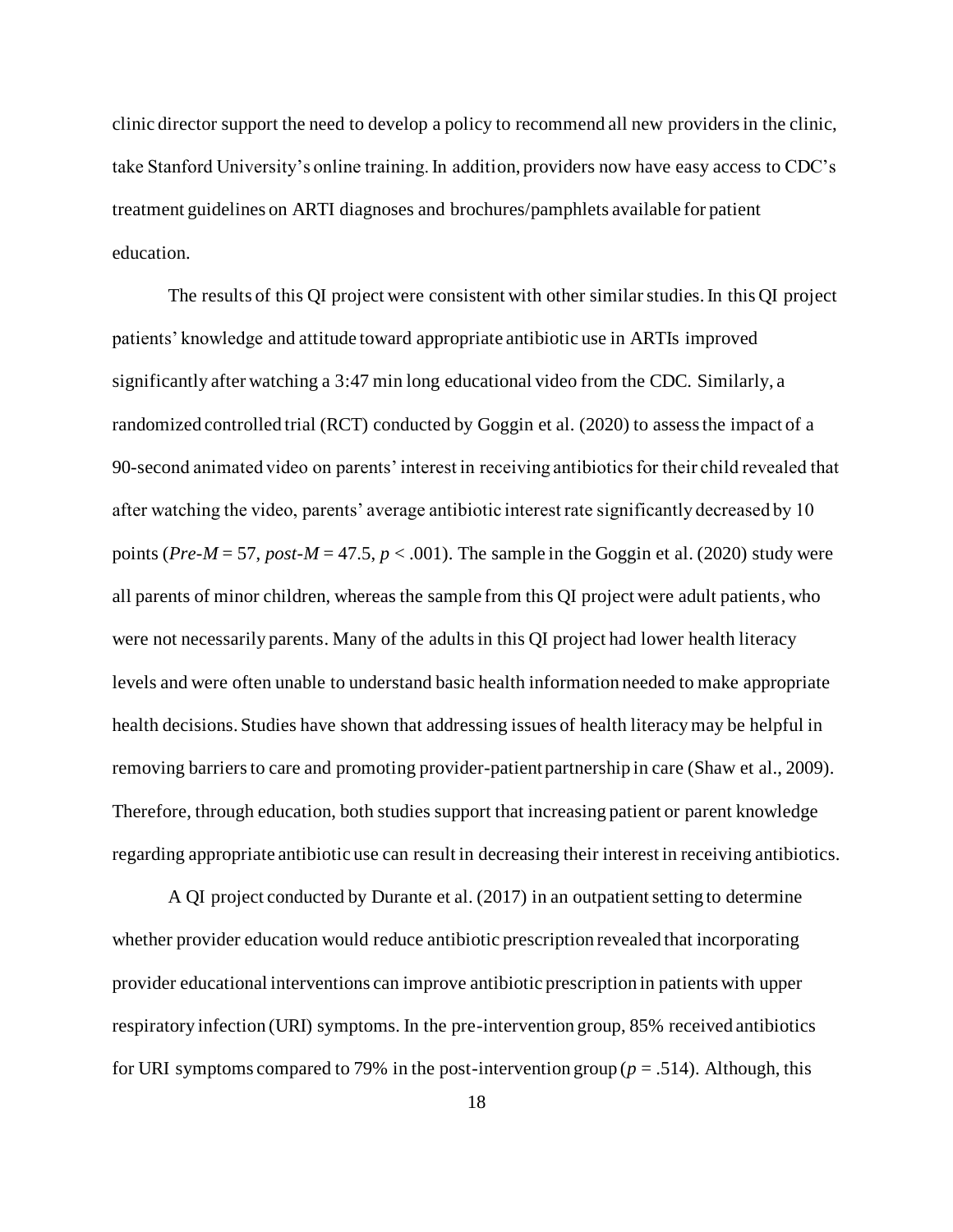finding was not statistically significant, there was a 6% reduction in antibiotic prescription rate which was clinically significant (Durante et al., 2017). A quasi-experimental pretest-posttest study  $(n = 207)$  by Chiswell et al. (2019) also showed that antibiotic prescriptions for ARTI diagnoses decreased significantly from 56.3% (pre-intervention group) to 28.8% (postintervention group) ( $p < .01$ ), following a combined patient and provider educational intervention program. Similarly, this QI project showed a 15% improvement on antibiotic prescription rate after implementing an educational intervention for patients and providers.

A systematic review of interventions to reduce childhood antibiotic prescription for URTIs conducted via an electronic literature search of publications between 1980 and December 2015 showed that educational interventions targeting clinicians and patients were more effective in reducing antibiotic prescribing for URIs than those of either group alone (Hu et al., 2016). The review found that a patient-clinician communication approach was the most effective intervention in reducing antibiotic prescription for URIs. Similarly in this QI project, the provider training from the Stanford University focused on employing effective communication strategies when discussing antibiotic decisions with patients. Providers need to balance patient expectations with best practice treatment. This means it is essential to use effective communication skills to explain the difference between viral and bacterial infections and the best course of treatment to feel better now and to feel better when future infections may strike.

#### <span id="page-27-0"></span>**Limitations**

One of the major limitations in the project was the COVID-19 pandemic. Due to COVID-19 exposure concerns and clinic restrictions, overall clinic census was low, and very few patients presented with symptoms of ARTIs which led to a reduction in the sample size. In addition, just prior to the implementation of the project, the medical director of the clinic was changed and one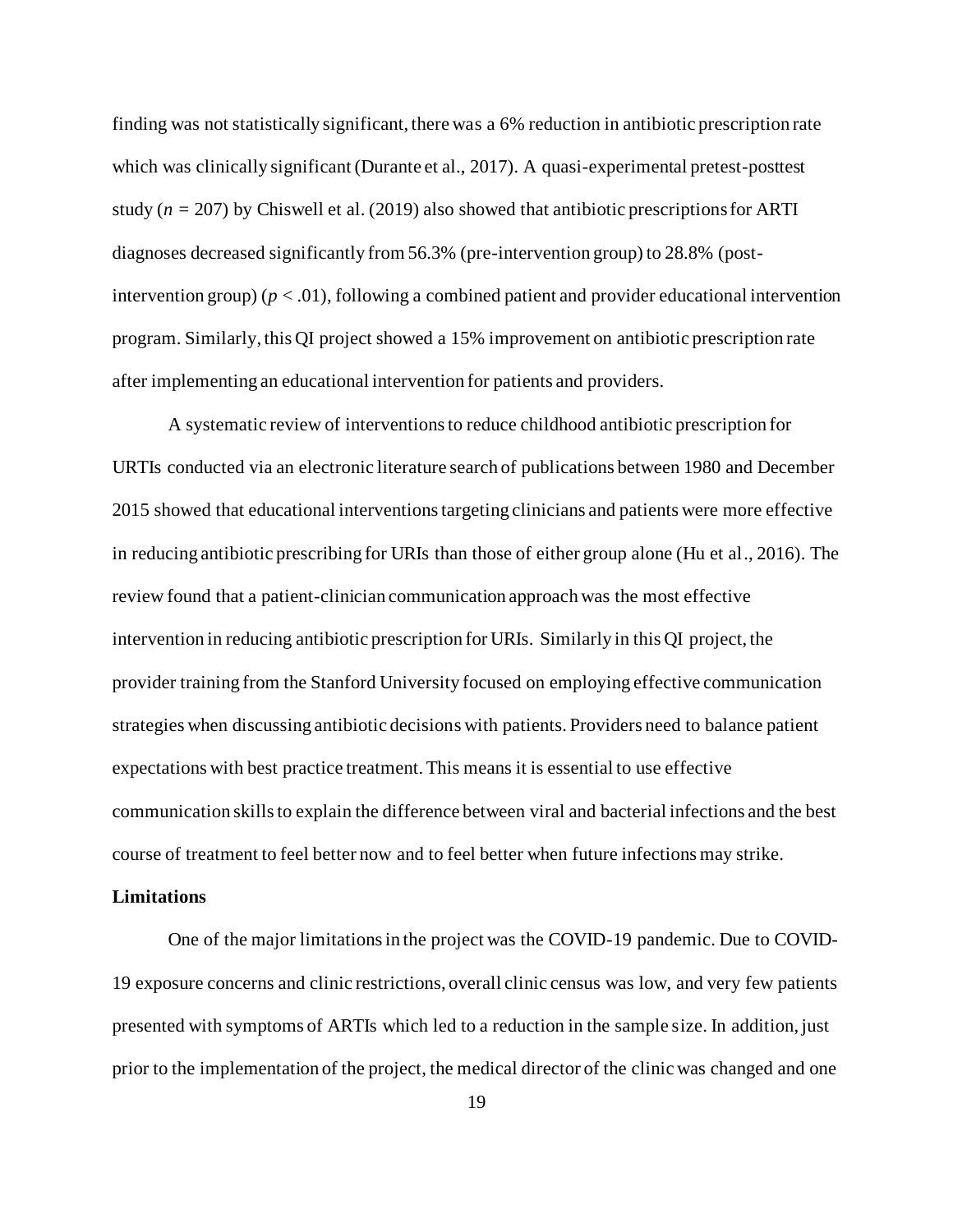of the nursing staff transitioned to a provider role. The new medical director brought up a concern regarding how the project implementation might impact the clinic workflow. Due to this concern, we decided to enroll patients on the days when the clinic schedule was lighter or when patients were waiting for the provider or after the clinic visit was over. Also due to time concerns, we only enrolled English-speaking patients so that clinic providers were not slowed down by having to wait for an interpreter to ensure the patient understood the education provided. By doing so, the clinic workflow was not impacted during the project intervention.

Another limitation of the project was the limited number of provider enrolled in the training. This could have been due to the nonprofit nature of the clinic. The majority of the providers in the clinic were volunteer providers and some of them were conducting virtual visits from their home. As a new employee in the clinic, I was unable to contact all volunteer providers or follow up with the recruited providers in a timely manner due to changes in clinic administration.. Therefore, only two providers completed the provider training. Improved communication with volunteer providers could help recruit more providers to complete the training in the next PDSA cycle. After the pandemic subsides, more in-person visits by providers and an influx of patients with symptoms of ARTIs will increase the ability of the clinic to apply the educational initiative to a larger sample. Therefore, in next PDSA cycle, both the patient and provider sample size can be increased and patient provider education on antibiotic use in ARTIs can be continued to be standardized to improve more judicious antibiotic use in ARTIs.

#### <span id="page-28-0"></span>**Interpretation**

This QI project was guided by the PDSA model. As discussed earlier, PDSA is a fourstep cyclical model. Recognizing an opportunity and planning a change is the first step. Project implementation is the second step of the cycle. Analysis or evaluation is the third step, and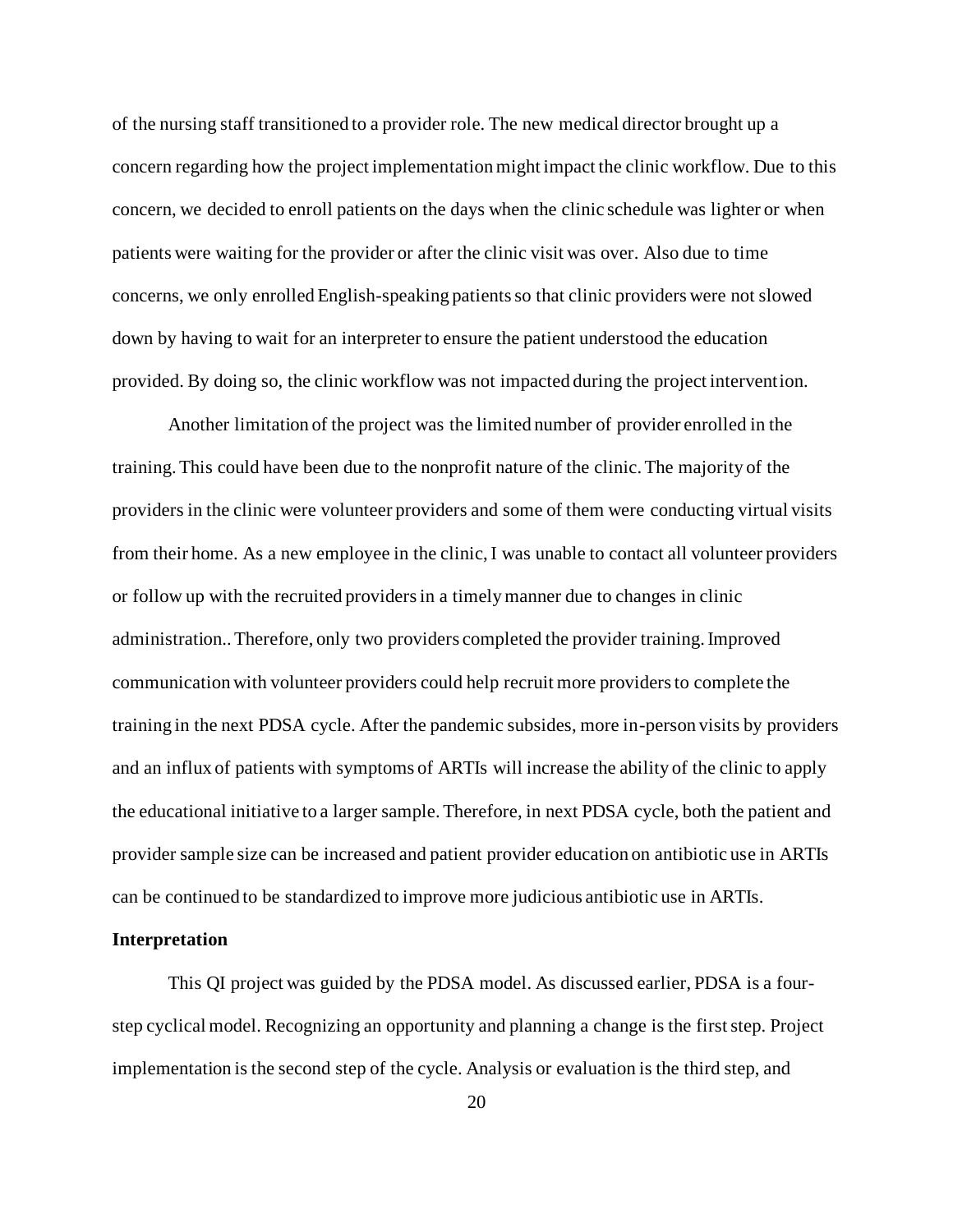continuing interventions isthe last step of the cycle. This QI project was also guided by the conceptual framework, Havelock's Change Theory. Building a relationship, diagnosis a problem, and acquiring resources for change are the first three steps. The fourth step, selecting a pathway for solution, guided this study in the implementation of patient and provider specific educational interventions. These interventions increased patients' knowledge on antibiotics, improved their attitude toward antibiotic use, and decreased antibiotic prescriptions in ARTIs. The fifth and six steps of the theory are establishing and accepting change, and maintenance and separation.

This project is the first PDSA cycle. In this cycle, we were able to achieve the first and second goal of the project by improving patients' knowledge and attitude toward antibiotic. There was also improvement in antibiotic prescription rate in ARTIs, but the goal was not met. Due to the unusual challenges placed by the pandemic, implementation of QI project focusing on patients with symptoms of ARTIs can produce results in the next PDSA cycle to come closer to proposed goals. The second PDSA cycle can focus on ensuring that educational videos are played both in English and Spanish languages, patient educational brochures and pamphlets are available in both the languages, and all provides complete the training.

Due to restrictions and risks associated with the COVID-19 pandemic, the antibiotic prescription rate may have been skewed because fewer patients with minor ARTIs and more patients with serious infections were presenting, increasing the need for antibiotics in patients' who were seen. Also, due to the similarities in symptoms between COVID and ARTIs, if a patient tested negative for COVID, providers may have been more inclined to order antibiotics as fewer other viruses were seen during this time. The antibiotic prescription rate for ARTIs was zero in February, most likely due to the clinic closure in the wake of a deadly freeze in Texas. In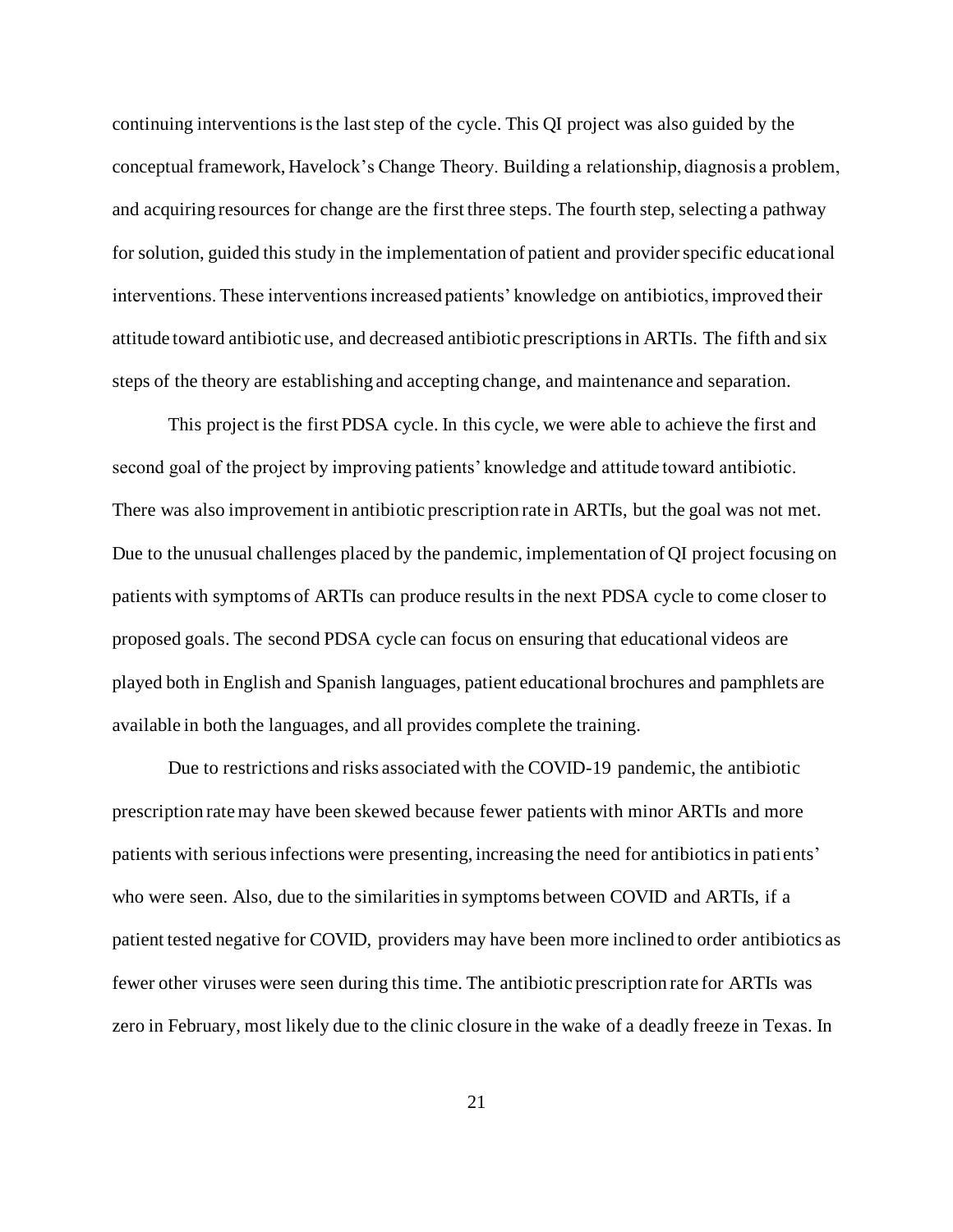addition, since most providers did not complete the education, there was a decreased likelihood they would change their prescribing practices.

The patient and provider education on antibiotic use in ARTIs should be standardized for the outcome of the project to be sustainable. The result of the project will be shared with the executive director and medical director focusing on the benefits of the project outcomes. The CDC's patient educational videos on antibiotic use will be played on the patient waiting room television. The CDC's brochures and pamphlets on antibiotics and ARTIs will be made available in the patient exam rooms and copies can be made whenever needed. For providers, a resource binder will be created based on the CDC's treatment guidelines. The clinic director will be recommended to ask new providers to complete the provider training from Stanford University. It is easily accessible and free of cost. The clinic's medical director will be urged to require a biannual antibiotic prescription rate audit with provider feedback to continue prevention and monitoring of inappropriate antibiotic use.

#### <span id="page-30-0"></span>**Conclusion**

This project illustrated the impact of combined patient and provider-specific educational interventions in increasing patients' knowledge on antibiotics, improving their attitude towards antibiotic use, and decreasing antibiotic prescription rates for ARTIs. In the future, the patient and provider educational intervention on antibiotic use in ARTIs should be standardized to see the continuous improvement in antibiotic prescription rate. Providers should practice effective communication strategies when discussing antibiotic decisions with their patients. Providers need to be educated on current evidence-based guidelines to ensure the quality of healthcare and patient safety. Administrators should focus on implementing the quality improvement measures to track inappropriate antibiotics use in ARTIs and giving regular feedback to the providers.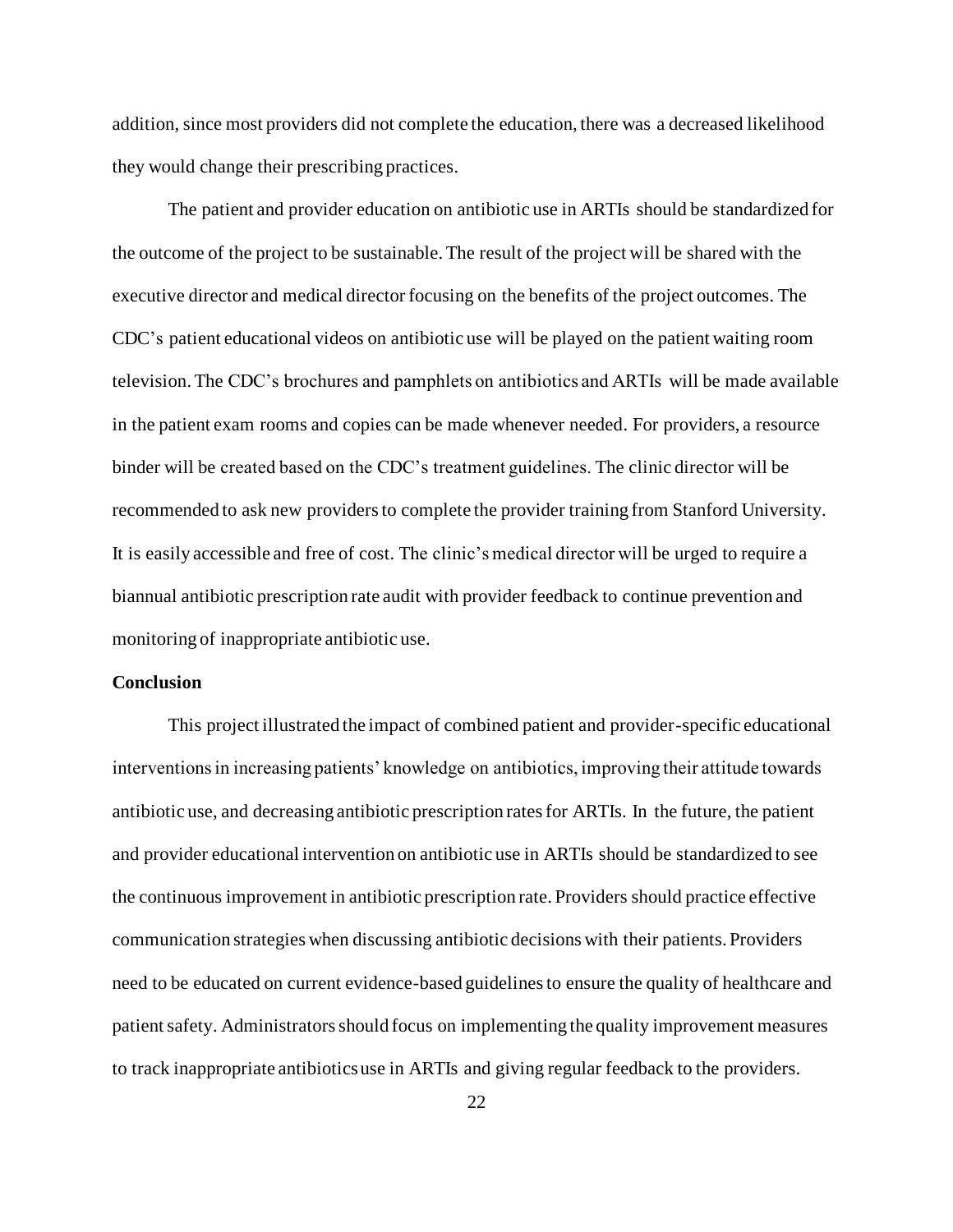There should be a collaboration with other healthcare professionals such as pharmacists to reinforce the educational needs of patients. This project's findings should also encourage clinicians to advocate for policies requiring outpatient care facilities to establish an antibiotic stewardship program.

This QI project can be duplicated in an urgent care setting where the majority of patients present with symptoms of ARTIs. Patients come to an urgent care clinic for quick problem resolution and may demand antibiotics regardless of their illnesses. The desire for antibiotics may be caused by a misconception about viral illness and treatment. These misconceptions can be compounded by clinicians' limited willingnessto educate patients on appropriate antibiotic use during office visits due to time constraints and other demands. Educating patients on the indicated treatments for viral ARTIs and providers on the importance of educating patients can be a key measure in preventing antibiotic resistance.

Incorporating relatively inexpensive technology in patient education such as an interactive computerized education module or animation videos can be more effective in providing patient education while consuming less of the providers' time. More research is needed to identify the long-term effects of these programs. Computerized patient education using a touchscreen format could be helpful in educational strategies to accommodate people with language barriers and low literacy rates. Further research is needed to explore enhancement of patient education and quality of care through other computerized platforms such as tablets or mobile devices.

23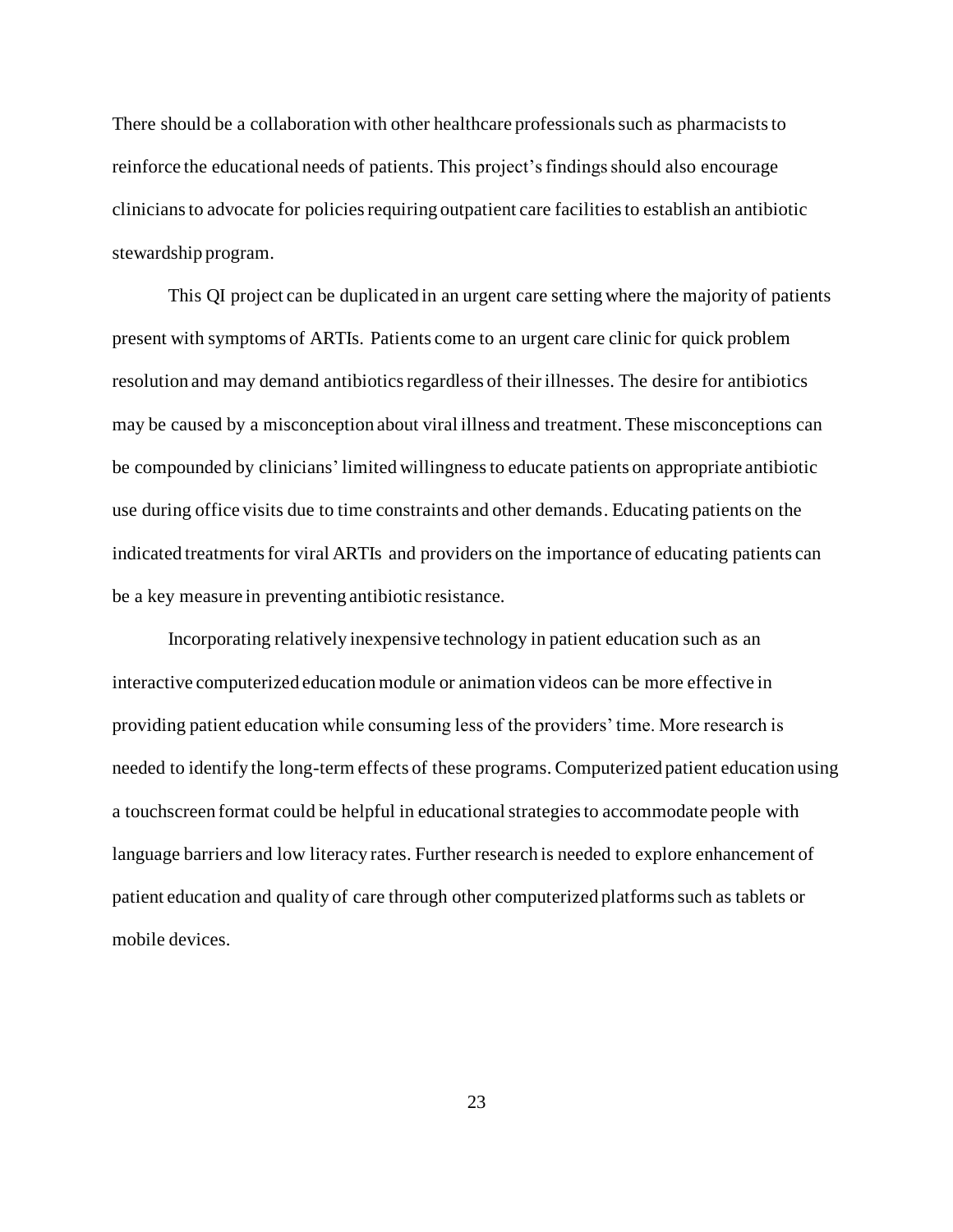#### REFERENCES

<span id="page-32-0"></span>American Association of Colleges of Nursing. (2006). *The essentials of doctoral education for advanced nursing practice*. Washington, DC.

https://www.aacnnursing.org/Portals/42/Publications/DNPEssentials.pdf

- American Medical Association (2016). *Plan-Do-Study-Act (PDSA)*. https://edhub.amaassn.org/steps-forward/module/2702507
- Broniatowski, D. A., Klein, E. Y., & Reyna, V. K. (2014). Germs are germs, and why not take a risk? Patients' expectations for prescribing antibiotics in an inner-city emergency department. *Medical Decision Making, 35*(1), 60-67. doi: 10.1177/0272989X14553472.
- Centers for Disease Control and Prevention (2019). *Adverse drug events from specific medicines*. https://www.cdc.gov/medicationsafety/ adverse-drug-events-specific-medicines.html
- Centers for Disease Control and Prevention (2020). *Antibiotic/Antimicrobial resistance (AR/AMR)*. https://www.cdc.gov/drugresistance/index.html
- Centers for Disease Control and Prevention (2021). *Be antibiotic aware partner toolkit*. https://www.cdc.gov/antibiotic-use /week/toolkit.html
- Chiswell, E., Hampton, D., & Okoli, C.T.C. (2019). Effect of patient and provider education on antibiotic overuse for respiratory tract infections. *Journal of Healthcare Quality, 41*(3), e13-e20. doi: 10.1097/jhq.0000000000000144
- Cope, A. L. (2018). Why are we still prescribing so many antibiotics? *Dental Health, 57* (4), 20- 24.
- Davis, M. E., Liu, T. L., Taylor, Y. J., Davidson, L., Schmid, M., Yates, T., Scotton, J., & Spencer, M. D. (2017). Exploring patient awareness and perceptions of the appropriate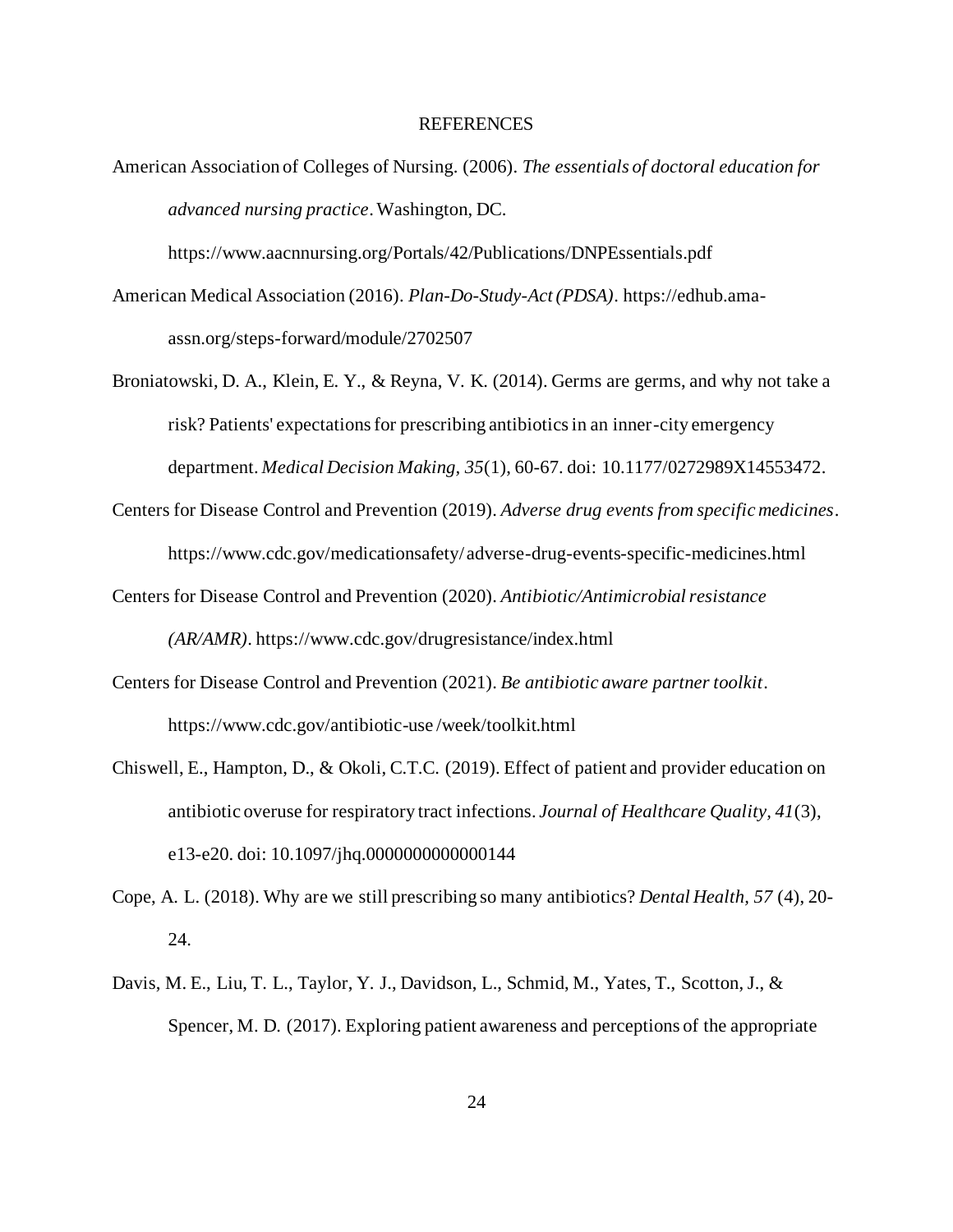use of antibiotics: A mixed-methods study. *Antibiotics (Basel, Switzerland)*, *6*(4), 23. https://doi.org/10.3390/antibiotics6040023

- Dekker, A. R. J., Verheij, T.J.M., Broekhuizen, B.D.L., Butler, C.C., Cals, J.W.L., Francis, N.A., Little, O., Sanders, E. A.M., Yardley, L., Zuithoff, N.P.A., & Van der Velden, A.W (2018). Effectiveness of general practitioner online training and an information booklet for parents on antibiotic prescribing for children with respiratory tract infection in primary care: A cluster randomized controlled trial. *Journal of Antimicrobial Chemotherapy, 73*(5), 1416‐1422. doi: 10.1093/jac/dkx542
- Durante, J., McBride, J., Miklo, L., Killeen, M., & Creech, C. (2017). Implementation of an educational intervention to reduce inappropriate antibiotic use in upper respiratory infections. *Journal of Doctoral Nursing Practice, 10* (1), 45-49. doi: 10.1891/2380- 9418.10.1.45
- Durkin, M., Jafarzadeh, S.R., Hsueh, K., Sallah, Y.H., Munshi, K.D., Henderson, R.R., & Fraser, V.J. (2018). Outpatient antibiotic prescription trends in the United States: A national cohort study. *Infection Control & Hospital Epidemiology, 39*(5), 584-589.
- Goggin, K., Hurley, E. A., Bradley-Ewing, A., Bickford, C., Lee, B. R., Pina, K., De Miranda, E. D., Mackenzie, A., Yu, D., Weltmer, K., Linnemayr, S., Butler, C. C., Miller, M., Newland, J. G., & Myers, A. L. (2020). Reductions in parent interest in receiving antibiotics following a 90-second video intervention in outpatient pediatric clinics. *The Journal of Pediatrics*, *225*, 138–145.e1. https://doi.org/10.1016/j.jpeds.2020.06.027
- Havelock R.G, (1982). *The change agent's guide to innovation in education*. Educational Technology Publications.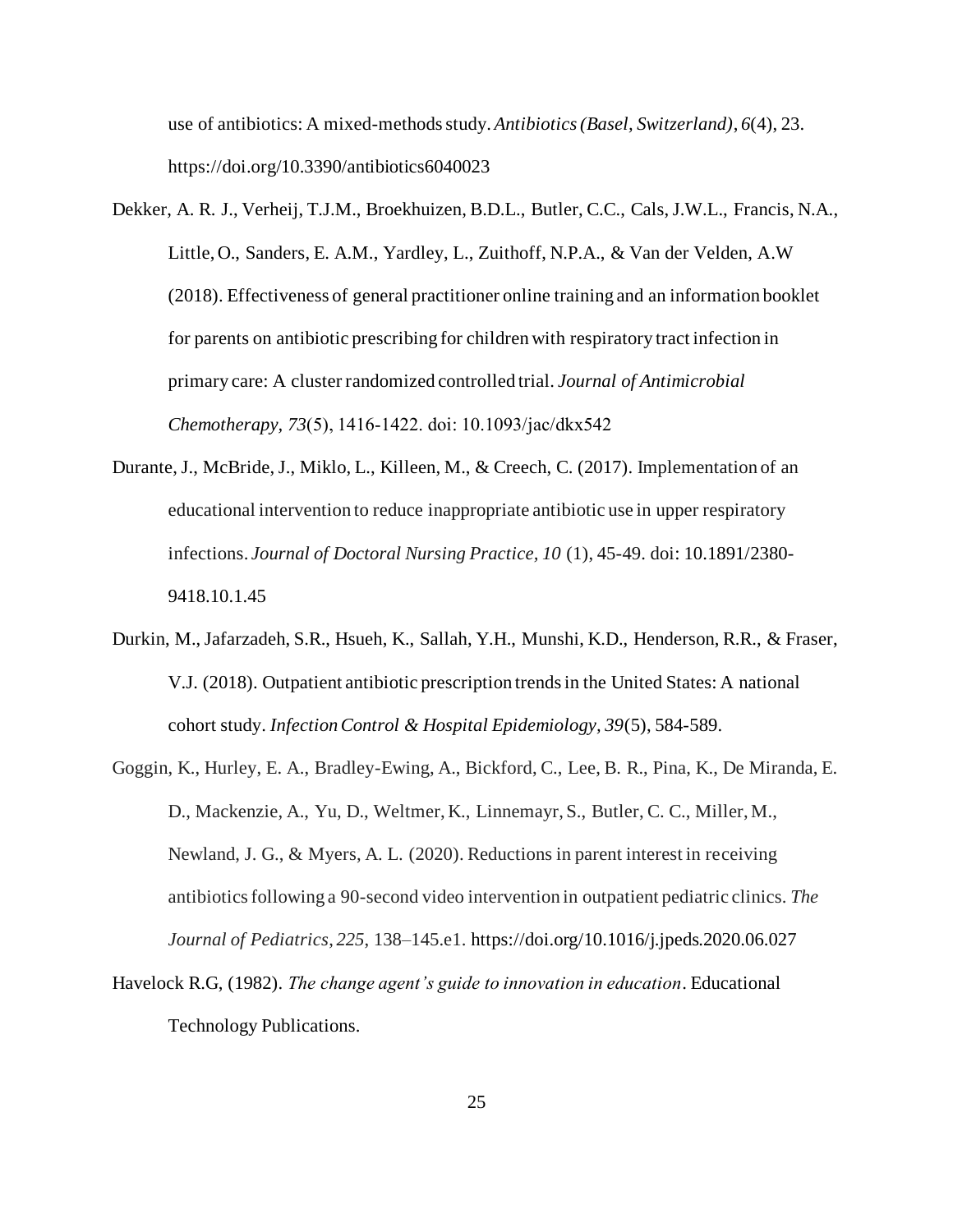- Hu, Y., Walley, J., Chou, R., Tucker, J. D., Harwell, J. I., Wu, X., Yin, J., Zou, G., & Wei, X. (2016). Interventions to reduce childhood antibiotic prescribing for upper respiratory infections: Systematic review and meta-analysis. *Journal of Epidemiology and Community Health*, *70*(12), 1162–1170. https://doi.org/10.1136/jech-2015-206543
- Joint Commission. (2016). *Proceedings from the National summit on overuse*. http://www.jointcommission.org/overuse\_summit/
- Lecky, D. M., Dhilon, H., Verlander, N.Q., & MCNulty, C.A.M. (2017). Animations designed to raise patient awareness of prudent antibiotic use: Patient recall of key messages and their immediate effect on patient attitude. *BMC Research Notes, 10*, 1-6. doi: 10.1186/s13104- 017-3048-0
- Milani, R. V., Wilt, J.K., Entwisle, J., Hand, J., Cazabon, P., & Bohan, J. G. (2019). Reducing inappropriate outpatient antibiotic prescribing: Normative comparison using unblinded provider reports. *BMJ Open Quarterly, 8*(1). doi: 10.1136/bmjoq-2018-000351
- Nelson, E.C., Batalden, P.B., & Godfrey, M.M. (2007). *Quality by design: A clinical microsystem approach*. Jossey-Bass
- Palms, D.L., Hicks, L.A., Bartoces, M., Hersh, A.l., Zetts, R., Hyun, D. Y., & Fleming-Dutra, K.E. (2018). Comparison of antibiotic prescribing in retail clinics, urgent care centers, emergency departments, and traditional ambulatory care settings in the United States. *JAMA Internal Medicine, 78*(9), 1267-1269. doi:10.1001/jamainternmed.2018.1632
- Panagakou, S. G., Spyridis, N., Papaevangelou, V., Theodoridou, K. M., Goutziana, G. P., Theodoridou, M. N., Syrogiannopoulos, G. A., & Hadjichristodoulou, C. S. (2011). Antibiotic use for upper respiratory tract infections in children: a cross-sectional survey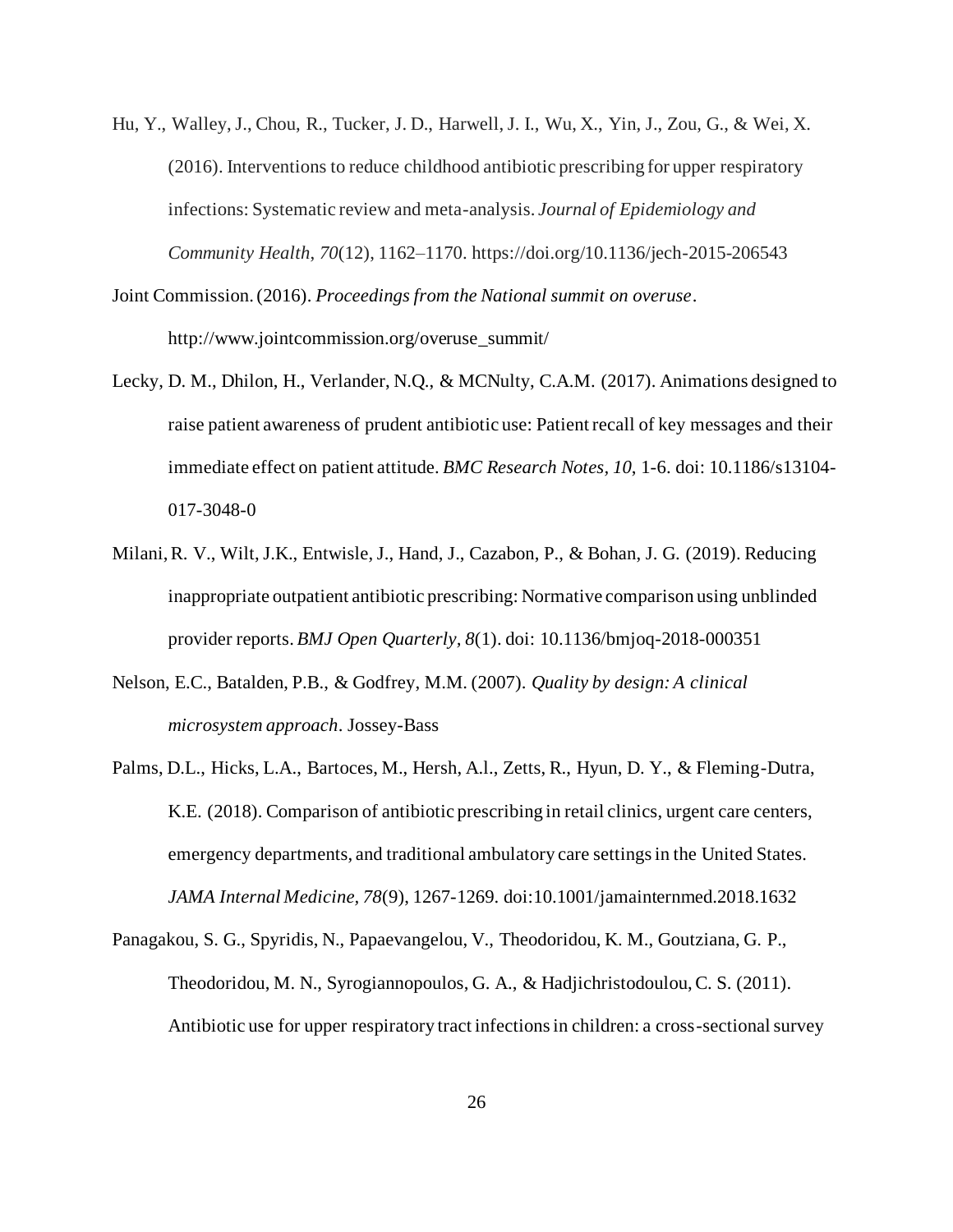of knowledge, attitudes, and practices (KAP) of parents in Greece. *BMC Pediatrics*, *11*, 60. https://doi.org/10.1186/1471-2431-11-60

- Radecky, R. (2014). *Emergency physicians don't follow evidence when prescribing antibiotics, and that needs to change.* http://www.acepnow.com/article/ emergency-physicians-dont-follow-evidence-prescribing- dent-follow-evidenceprescribingantibiotics-needs-change/
- Shaw, A., Ibrahim, S., Reid, F., Ussher, M., & Rowlands, G. (2009). Patients' perspectives of the doctor-patient relationship and information giving across a range of literacy levels. *Patient Education and Counseling*, *75*(1), 114–120. https://doi.org/10.1016/j.pec.2008.09.026
- Shaw Teng Pan, D., Huixin Huang, J., Hui Min Lee, M., I-Cheng Chen, M., Ee Hui, G., Jiang, L., Wen Chen Chong, J., Sin Leo, Y., Hong Lee, T., Siong Wong, C., Weng Keong Loh, V., Zhongxian Poh, A., Yean Tham, T., Man Wong, Wei, & Fong Seng, L. (2016). Knowledge, attitudes, and practices towards antibiotic use in upper respiratory tract infections among patients seeking primary health care in Singapore. *BMC Family Practice,17*, 1-9. doi: 10.1186/s12875-016-0547-3
- Standfort Medicine (2016). *To prescribe or not to prescribe? Antibiotics and outpatient infections*. https://stanford.cloud-cme.com/course/courseoverview?P=0&EID=20758

Tillekeratne, L.G., Bodinayake, C.K., Dabrera, T., Nagahawatte, A., Arachchi, W. K., Sooriyaarachchi, A., Stewart,k., Watt, M., Ostbye, T., & Woods, C.W. (2017). Antibiotics overuse for acute respiratory tract infections in Sri Lanka: A qualitative study of outpatients and their physicians. *BMC Family Practice, 18*(17). doi: 10.1186/s12875- 017-0619-z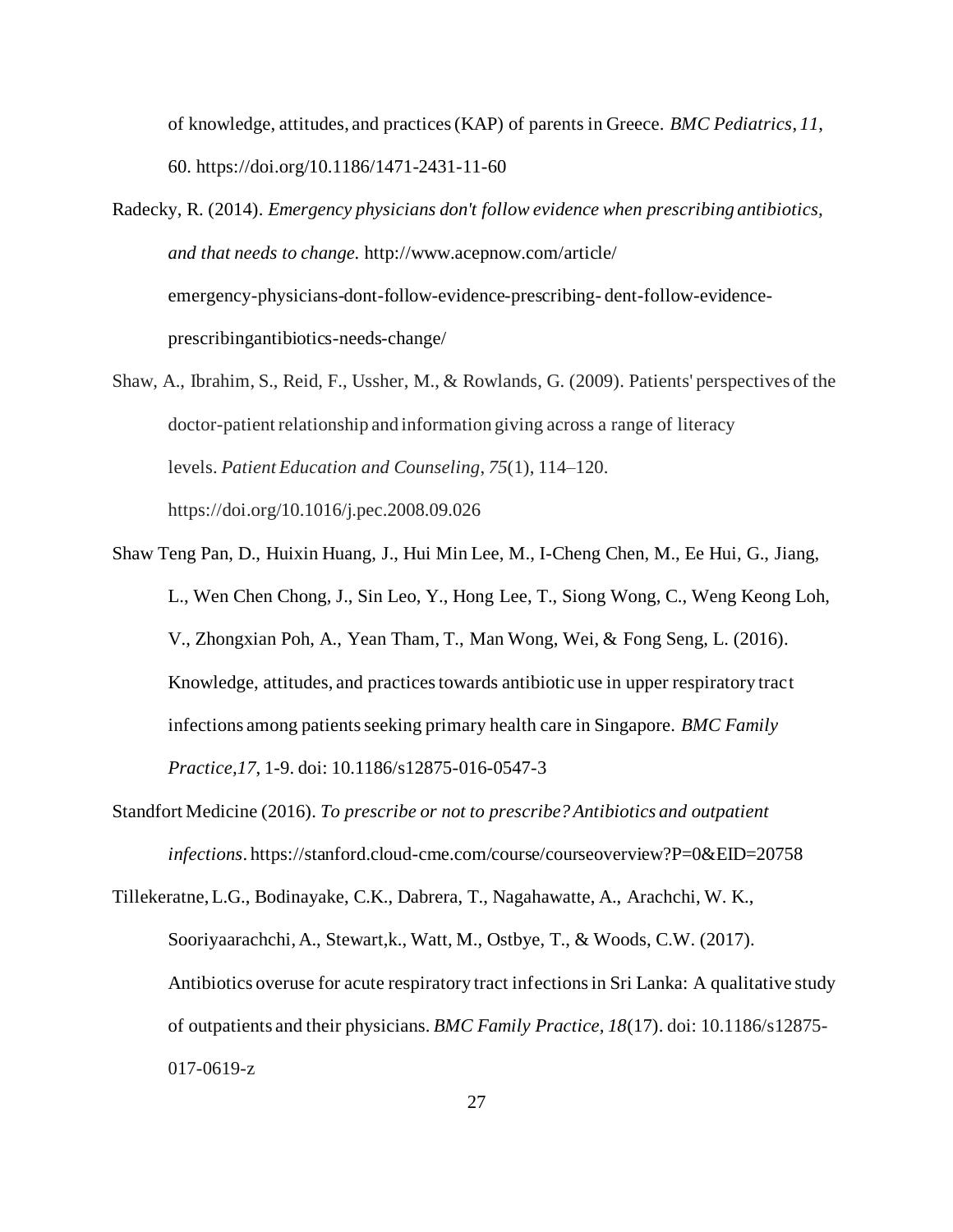The National Organization of Nurse Practitioner Faculties (2014). *Nurse practitioner core competencies content*.

https://cdn.ymaws.com/www.nonpf.org/resource/resmgr/competencies/20170516\_NPCor eCompsContentF.pdf

- The Society of Healthcare Epidemiology of America (2019). *Antimicrobial stewardship*. https://www.shea-online.org/index.php/practice-resources/priority-topics/antimicrobialstewardship
- White House (2015). *National action plan for combating antibiotic-resistant bacteria* https://www.cdc.gov/drugresistance/pdf/national\_action\_plan\_for\_combating\_antiboticresistant\_bacteria.pdf.
- World Health Organization (2018). *Antimicrobial resistance*. https://www.who.int/newsroom/fact-sheets/detail/antimicrobial-resistance
- Yates, T. D., Davis, M. E., Taylor, Y. J., Davidson, L., Connor, C. D., Buehler, K., & Spencer, M. D. (2018). Not a magic pill: a qualitative exploration of provider perspectives on antibiotic prescribing in the outpatient setting. *BMC Family Practice*, *19*(1), 96. https://doi.org/10.1186/s12875-018-0788-4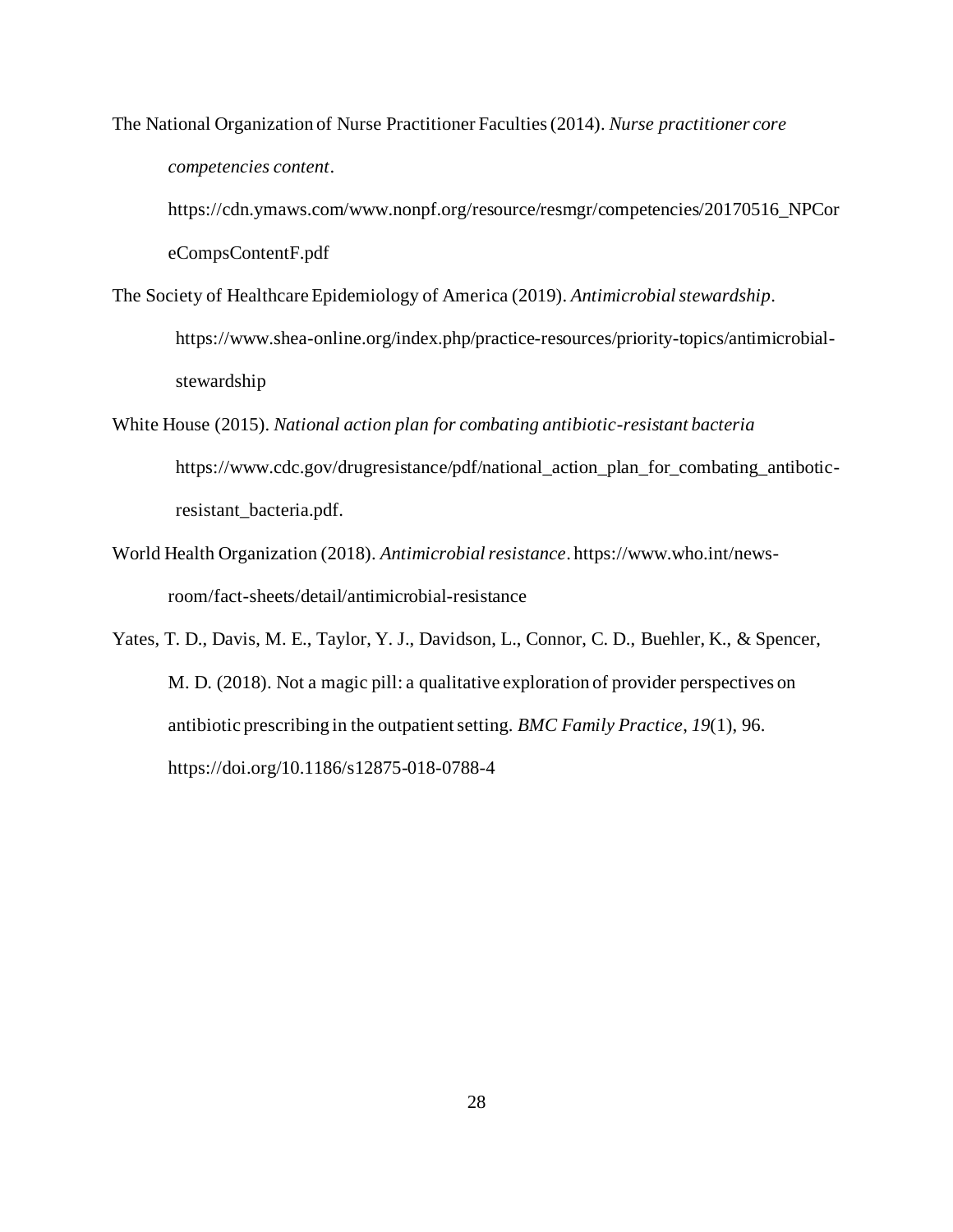# <span id="page-37-0"></span>**Table 1**

# *Project Timeline*

| <b>Task</b>                | Aug  | Sept. | Oct. | Nov. | Dec. | Jan. | Feb. | Mar. | <b>April</b> | <b>May</b> |
|----------------------------|------|-------|------|------|------|------|------|------|--------------|------------|
|                            | 2020 | 2020  | 2020 | 2020 | 2020 | 2021 | 2021 | 2021 | 2021         | 2021       |
| Organizational             |      |       |      |      |      |      |      |      |              |            |
| Assessment<br>Selection of |      |       |      |      |      |      |      |      |              |            |
|                            |      |       |      |      |      |      |      |      |              |            |
| intervention               |      |       |      |      |      |      |      |      |              |            |
| Draft project              |      |       |      |      |      |      |      |      |              |            |
| Proposal                   |      |       |      |      |      |      |      |      |              |            |
| <b>Obtain Letter</b>       |      |       |      |      |      |      |      |      |              |            |
| of Support                 |      |       |      |      |      |      |      |      |              |            |
| Project                    |      |       |      |      |      |      |      |      |              |            |
| Proposal                   |      |       |      |      |      |      |      |      |              |            |
| Submission                 |      |       |      |      |      |      |      |      |              |            |
| Proposal                   |      |       |      |      |      |      |      |      |              |            |
| Approval                   |      |       |      |      |      |      |      |      |              |            |
| <b>TAMUCC</b>              |      |       |      |      |      |      |      |      |              |            |
| <b>IRB</b> Approval        |      |       |      |      |      |      |      |      |              |            |
| Provider                   |      |       |      |      |      |      |      |      |              |            |
| Training                   |      |       |      |      |      |      |      |      |              |            |
|                            |      |       |      |      |      |      |      |      |              |            |
| Data collection            |      |       |      |      |      |      |      |      |              |            |
| Pre-                       |      |       |      |      |      |      |      |      |              |            |
| intervention               |      |       |      |      |      |      |      |      |              |            |
| KA survey                  |      |       |      |      |      |      |      |      |              |            |
| Patient                    |      |       |      |      |      |      |      |      |              |            |
| Education                  |      |       |      |      |      |      |      |      |              |            |
| Post-                      |      |       |      |      |      |      |      |      |              |            |
| intervention               |      |       |      |      |      |      |      |      |              |            |
| <b>KA Survey</b>           |      |       |      |      |      |      |      |      |              |            |
| Retrospective              |      |       |      |      |      |      |      |      |              |            |
| <b>Chart Review</b>        |      |       |      |      |      |      |      |      |              |            |
| Data Analysis              |      |       |      |      |      |      |      |      |              |            |
|                            |      |       |      |      |      |      |      |      |              |            |
| Dissemination              |      |       |      |      |      |      |      |      |              |            |
| of Results                 |      |       |      |      |      |      |      |      |              |            |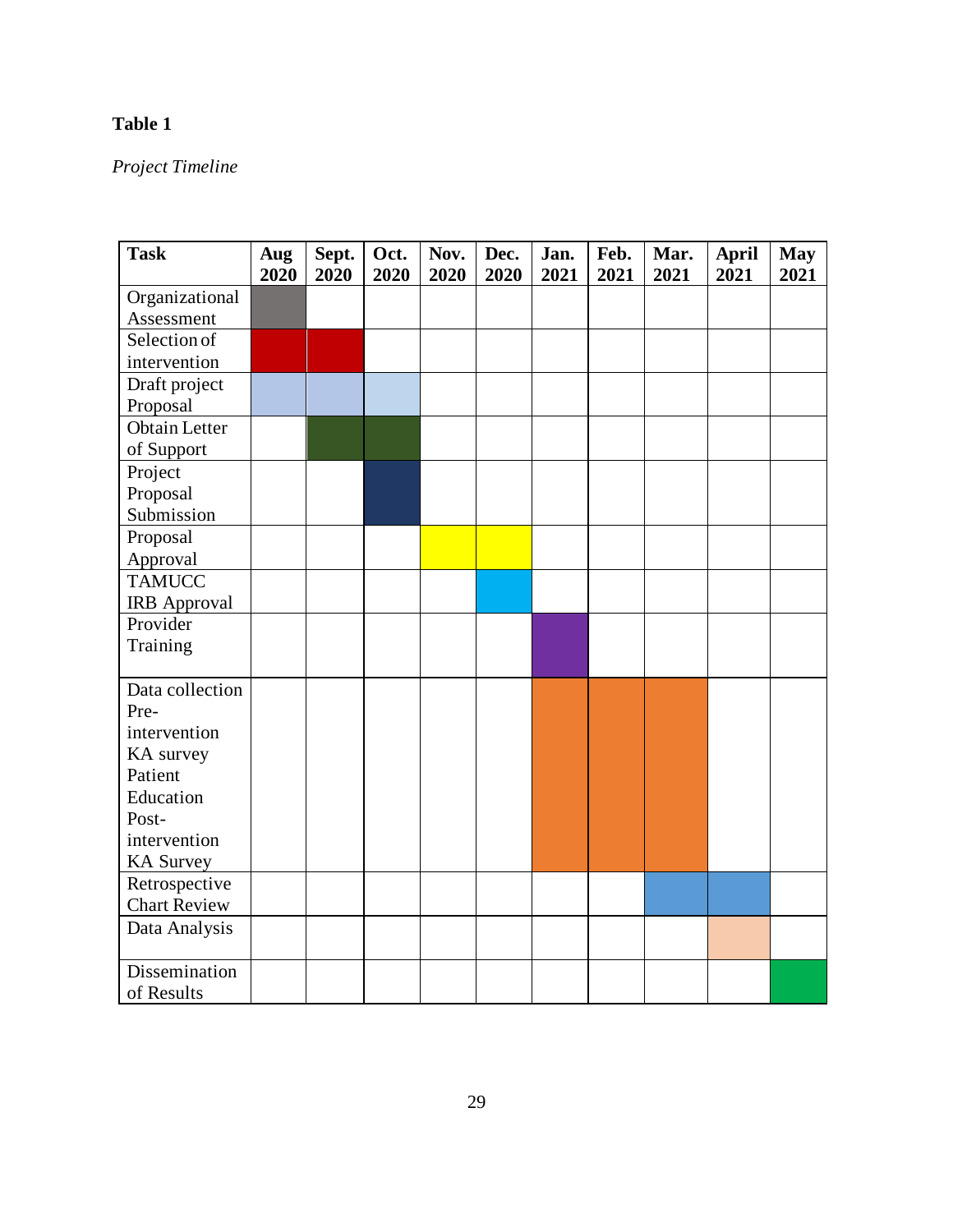# <span id="page-38-0"></span>**Table 2**

| Characteristic<br>$N$ (%) or |              |
|------------------------------|--------------|
|                              | Mean $(SD)$  |
| Gender                       |              |
| Male                         | 6(30%)       |
| Female                       | 14 (70%)     |
| Age (years)                  | 50.2 (12.17) |
| Race                         |              |
| Caucasian                    | 12 (60%)     |
| African American             | 4(20%)       |
| Hispanic                     | 4(20%)       |
| <b>Education Level</b>       |              |
| High School (Grade 9-12)     | 11 (55%)     |
| Middle School (Grade 6-8)    | 7(35%)       |
| Primary School (KG-5)        | 1(5%)        |
| None                         | 1(5%)        |

*Patients' Demographic Characteristics*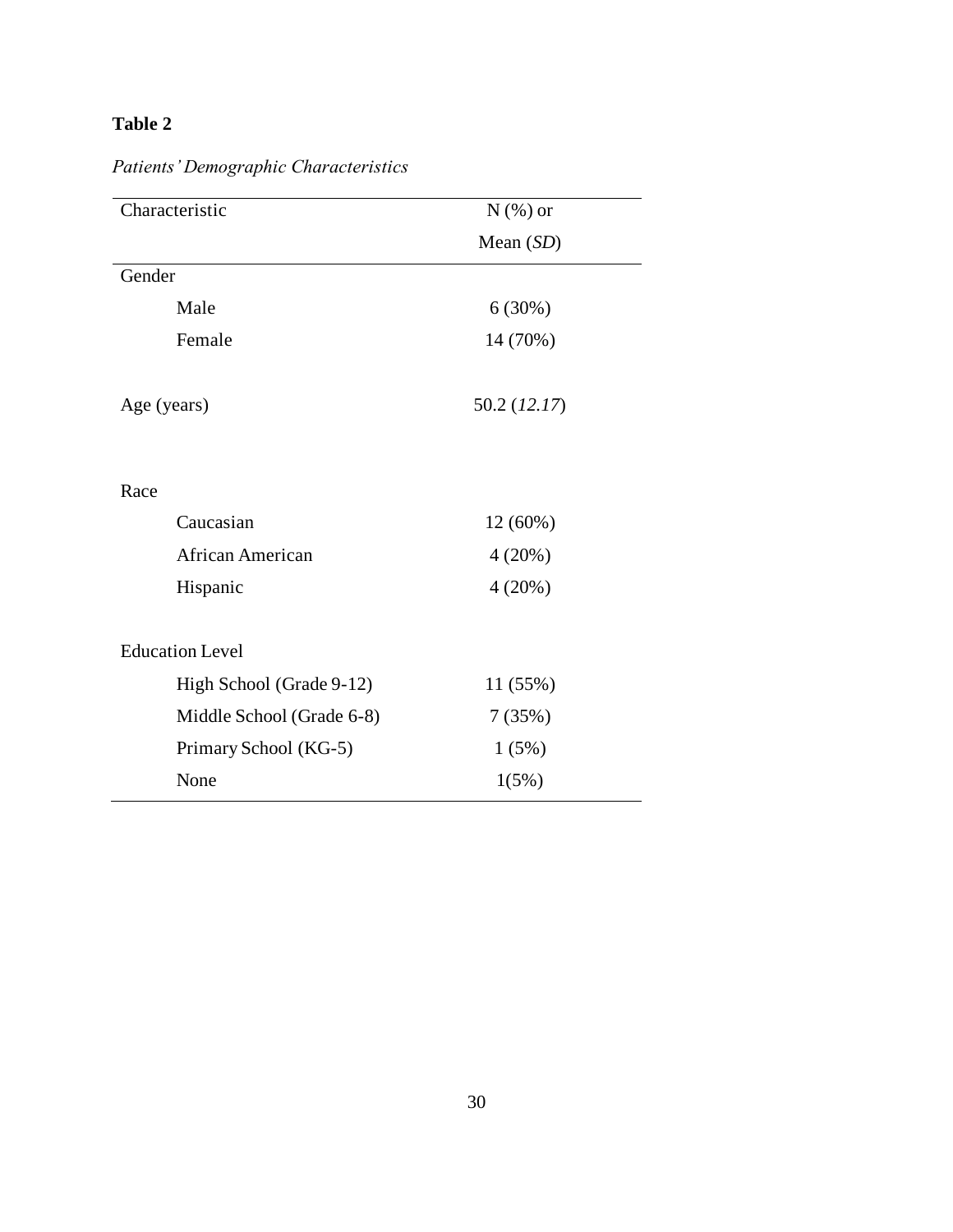# <span id="page-39-0"></span>**Table 3**

| Variables                           | Mean $(SD)$  | $t$ (df)     | $p$ -value | Cohen's $d$ |
|-------------------------------------|--------------|--------------|------------|-------------|
| Pre-Intervention                    |              |              |            |             |
| Knowledge Score                     | 12.30(2.00)  | $-9.80(19)$  | < 0.001    | 2.19        |
| Post Intervention                   |              |              |            |             |
| Knowledge Score                     | 16.10 (1.02) |              |            |             |
| Pre-Intervention                    |              |              |            |             |
| Attitude Score                      | 13.90 (1.45) | $-10.40(19)$ | < .001     | 2.32        |
| Post-Intervention<br>Attitude Score | 16.75(.79)   |              |            |             |

*Pre- and Post- Intervention Knowledge and Attitude Scores Comparisons (N=20)*

*SD* = standard deviation

df = degrees of freedom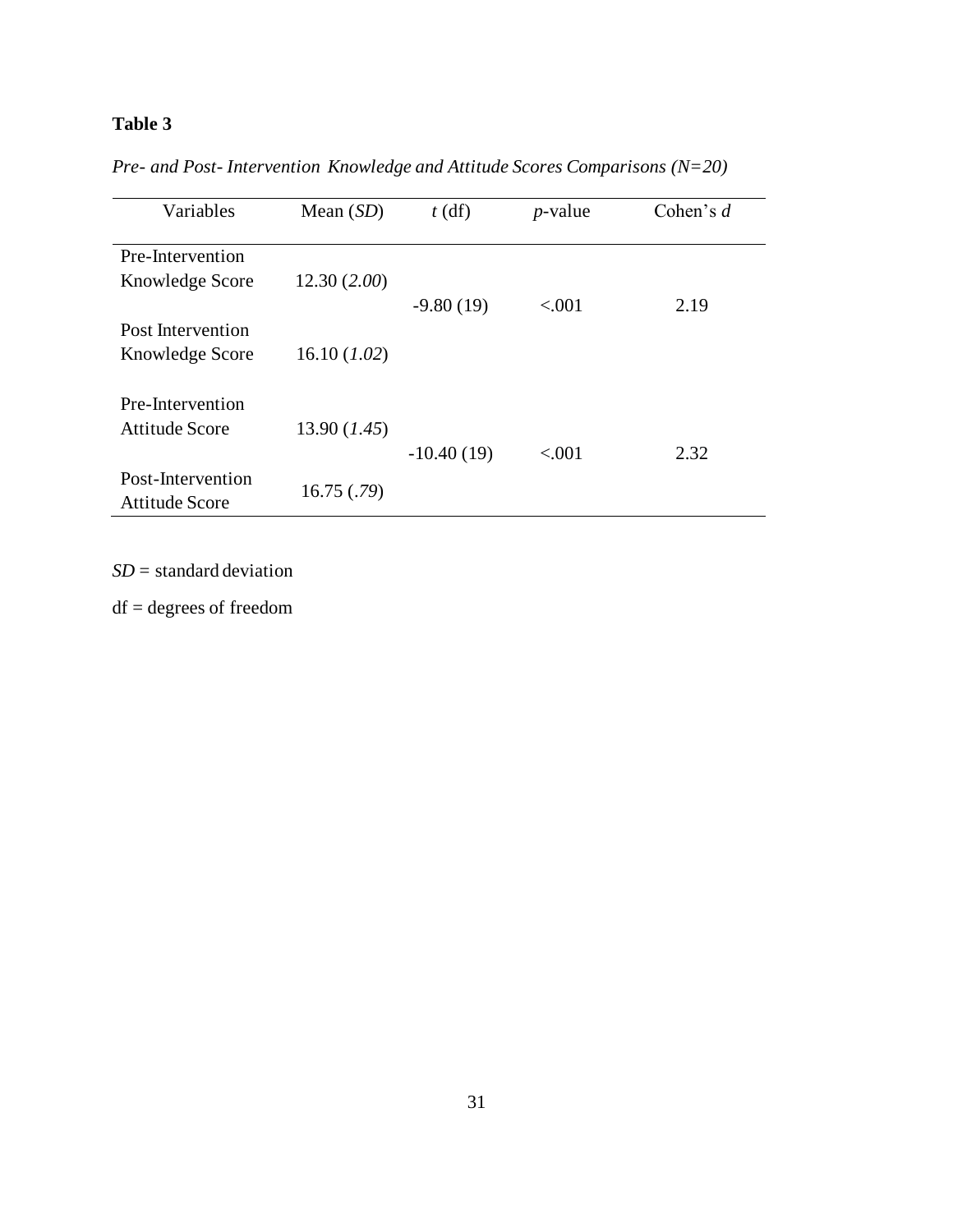### <span id="page-40-0"></span>*Flow Diagram Describing the Plan Do Study Act (PDSA) Cycle*

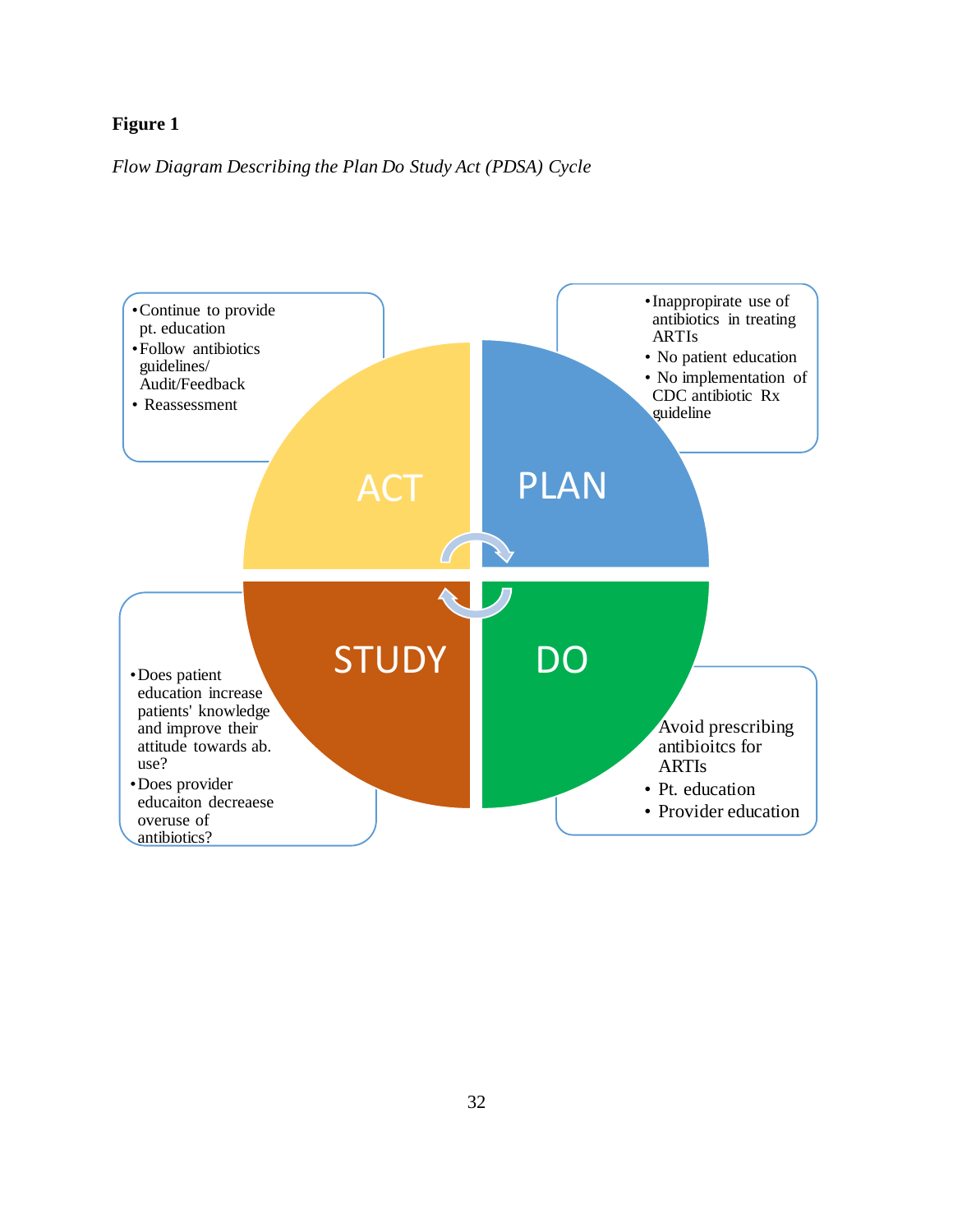<span id="page-41-0"></span>*Flow Diagram Describing Havelock's Change Theory* 

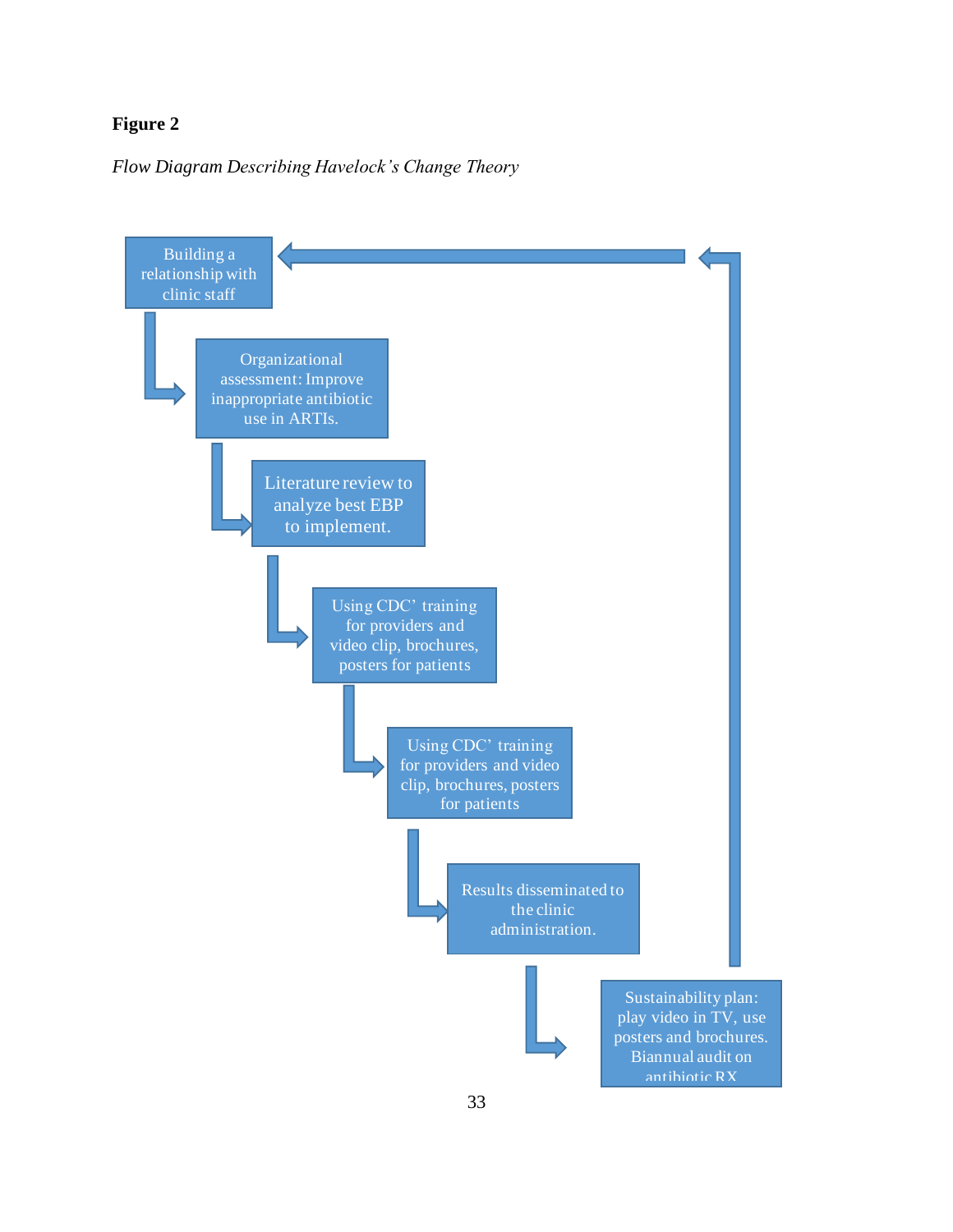<span id="page-42-0"></span>*Pre and Post Intervention Patients' Mean Knowledge and Mean Attitude Scores*

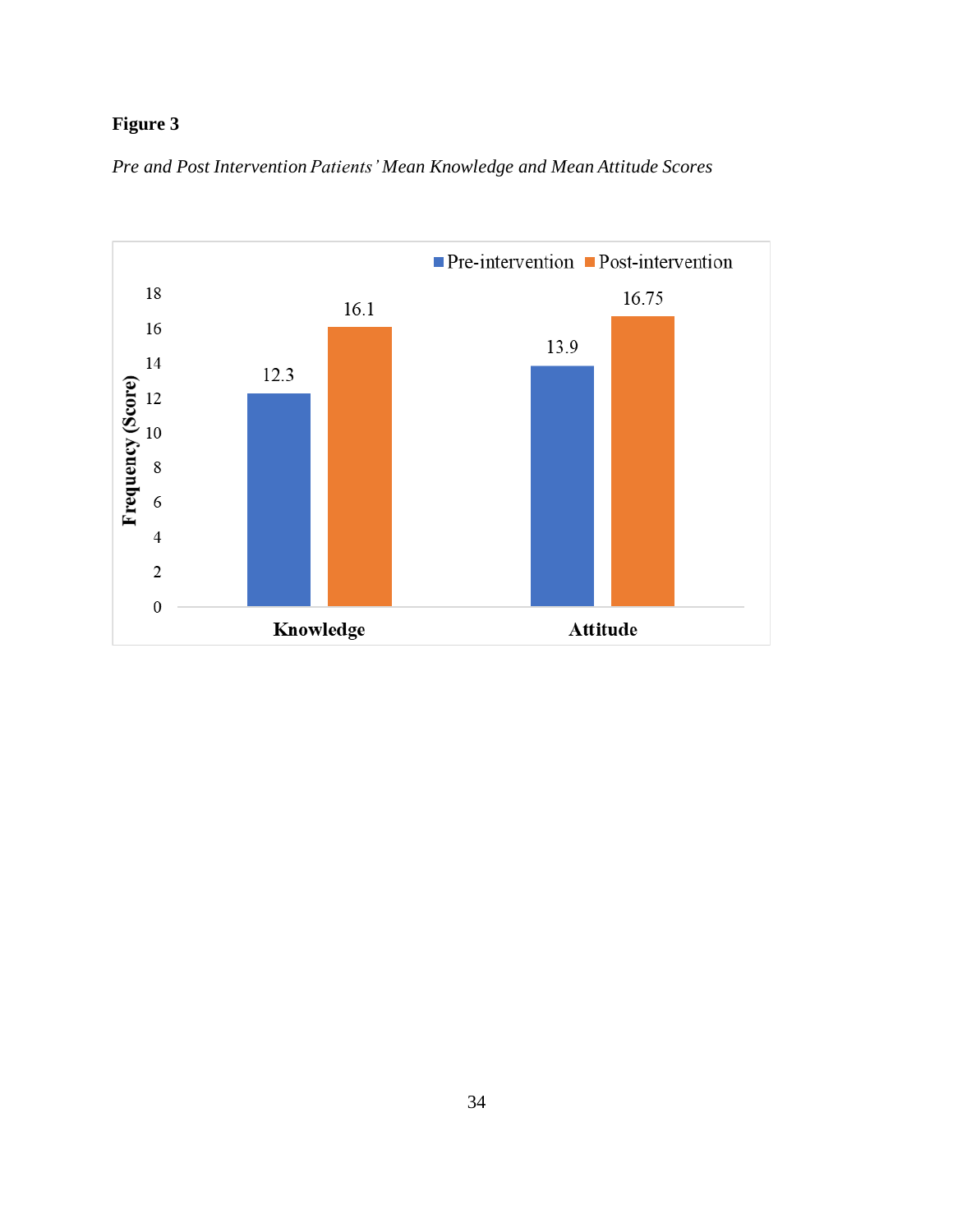<span id="page-43-0"></span>

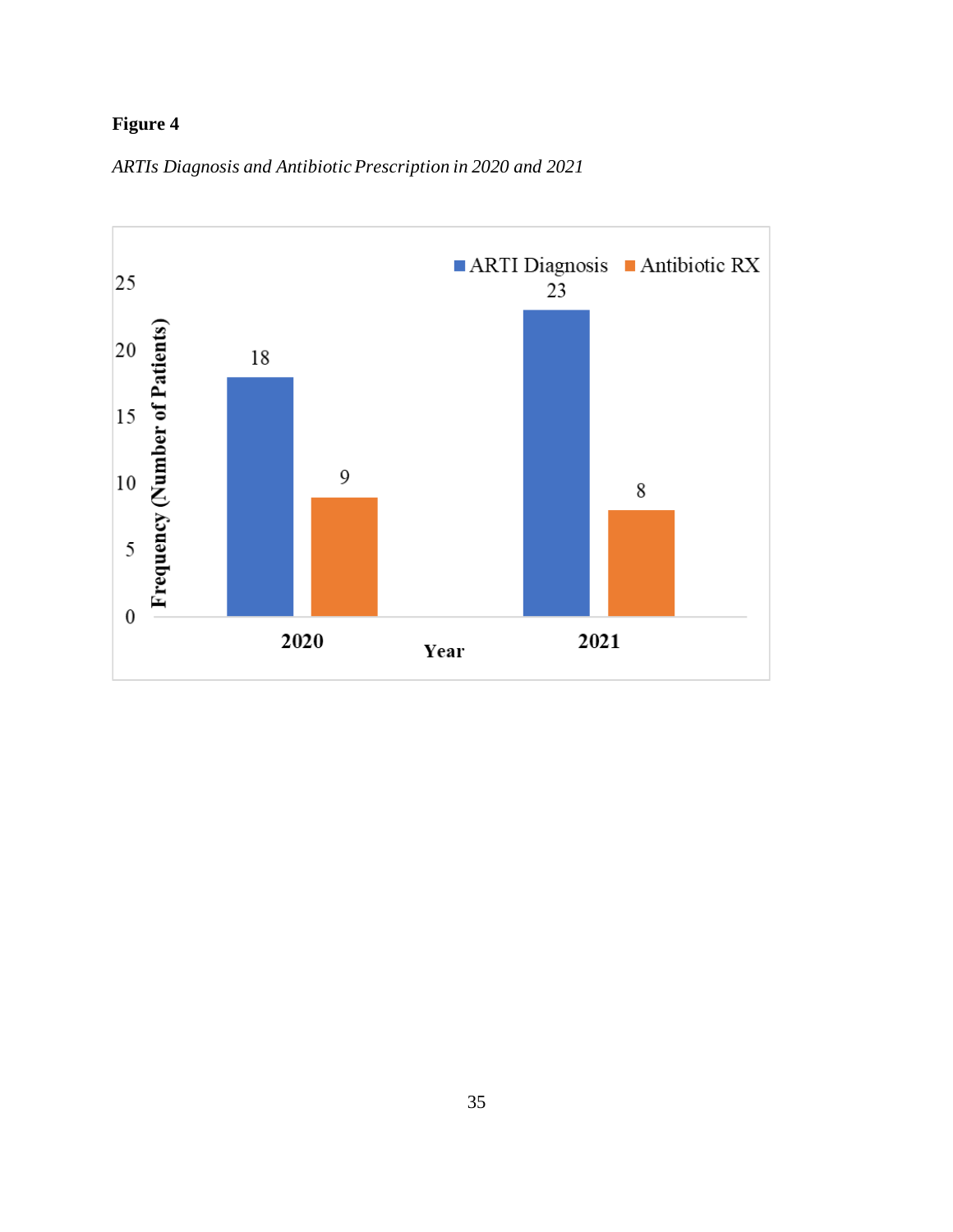<span id="page-44-0"></span>*Antibiotic Prescription Rate in 2020 and 2021*

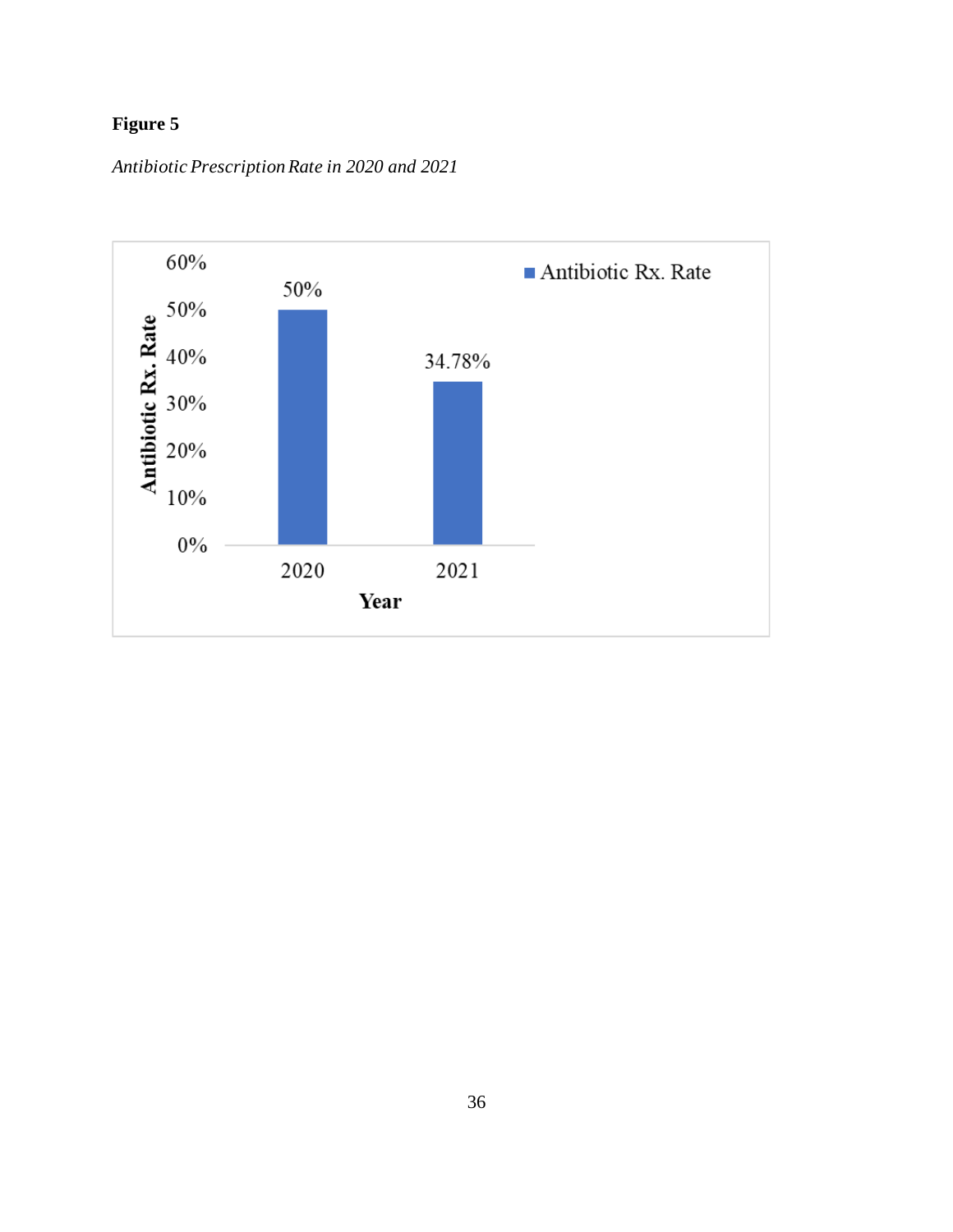<span id="page-45-0"></span>

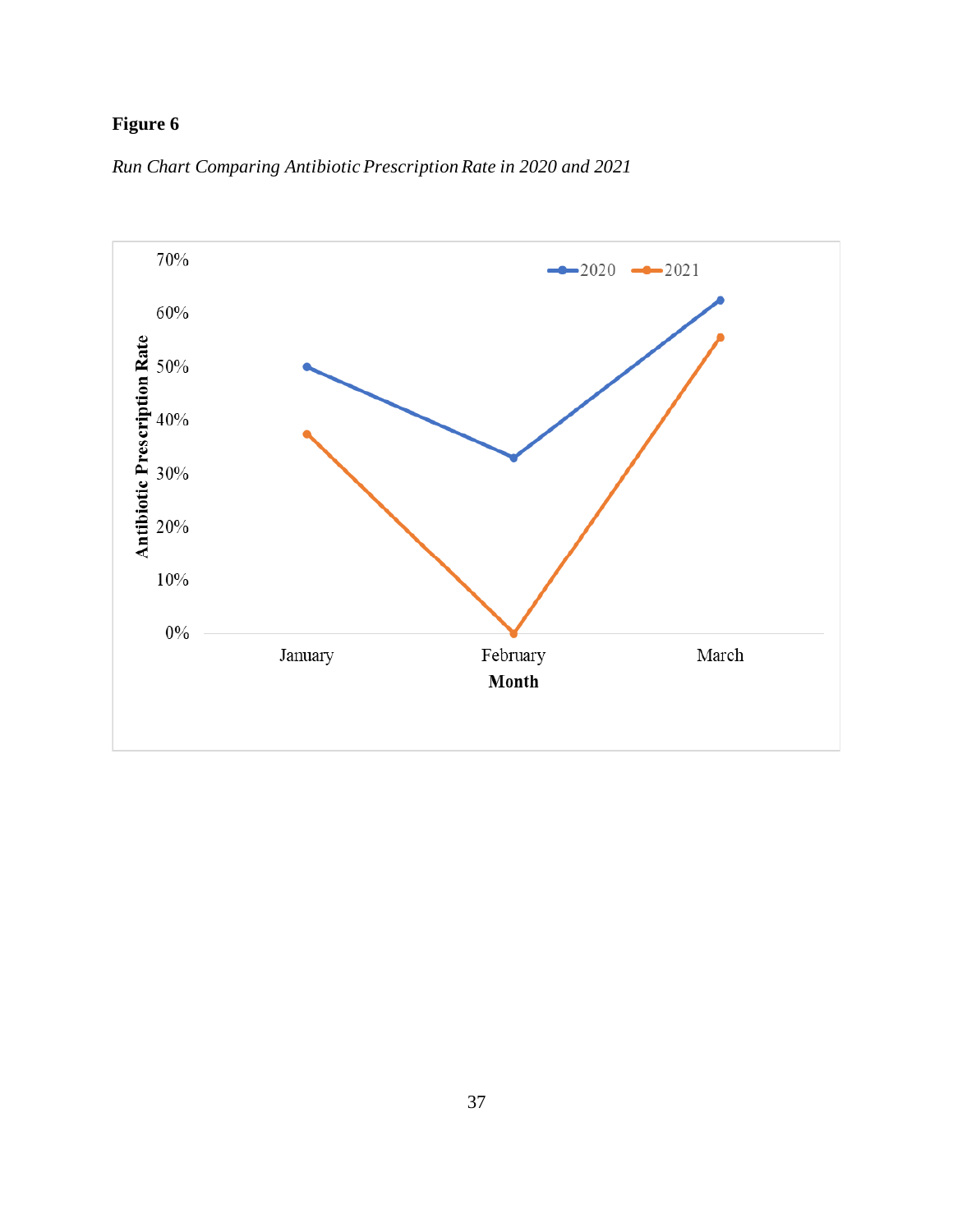## LIST OF APPENDICES

<span id="page-46-0"></span>

| <b>APPENDIX</b> | <b>PAGE</b> |
|-----------------|-------------|
|                 |             |
|                 |             |
|                 |             |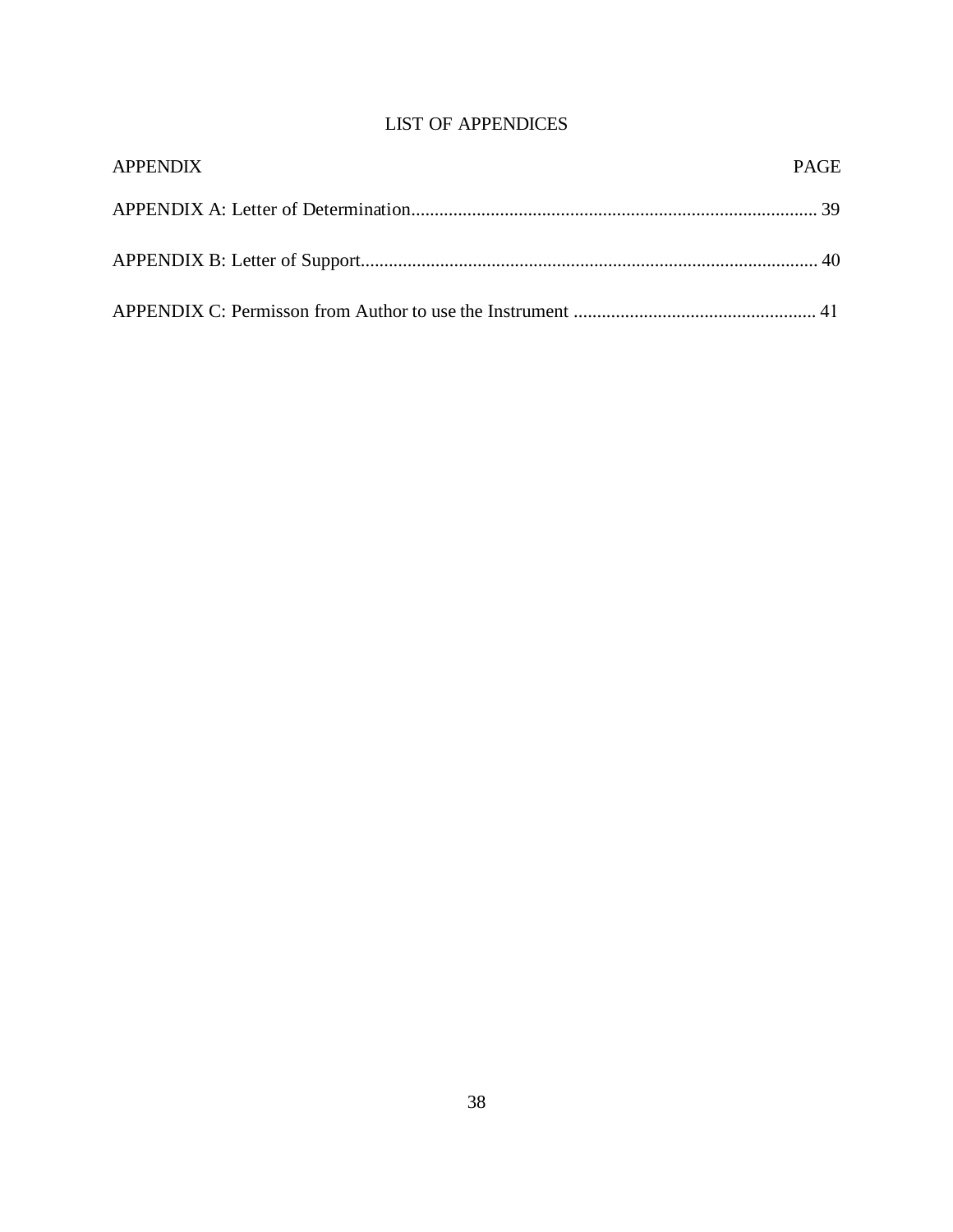### APPENDIX A: Letter of Determination

### Office of Research Compliance Letter of Determination

<span id="page-47-0"></span>Dear Sara Baldwin,

Activities meeting the DHHS definition of research or the FDA definition of clinical investigation and involve human subjects are subject to IRB review and approval.

On 11-17-2020, the Office of Research Compliance reviewed the project below and determined that the proposed activity does not meet the DHHS definition of research involving human subjects under 45 CFR 46.102:

| Type of<br>Review: | Not Human Subjects Determination                                                                              |
|--------------------|---------------------------------------------------------------------------------------------------------------|
| <b>IRB ID:</b>     | TAMU-CC-IRB-2020-11-12                                                                                        |
| Project Lead:      | Sara Baldwin                                                                                                  |
| Title:             | Implementing an Antibiotic Stewardship Program to Improve Antibiotic Use in<br>Adults in an Outpatient Clinic |
| Rationale:         |                                                                                                               |

Therefore, this project does not require IRB review. You may proceed with this project.

Limits to this determination:

- 1. This determination applies only to the activities described in the documents reviewed. Any planned changes require submission to the IRB to ensure that the research continues to meet criteria for a non-human subject research determination.
- 2. This project may NOT be referenced as "IRB approved".

The following statement can be included in the manuscript: "This Project was reviewed and determined to not meet the criteria for human subjects research by the Texas A&M University-Corpus Christi Institutional Review Board."

Please do not hesitate to contact the Office of Research Compliance with any questions.

Respectfully,

Germaine Hughes-Waters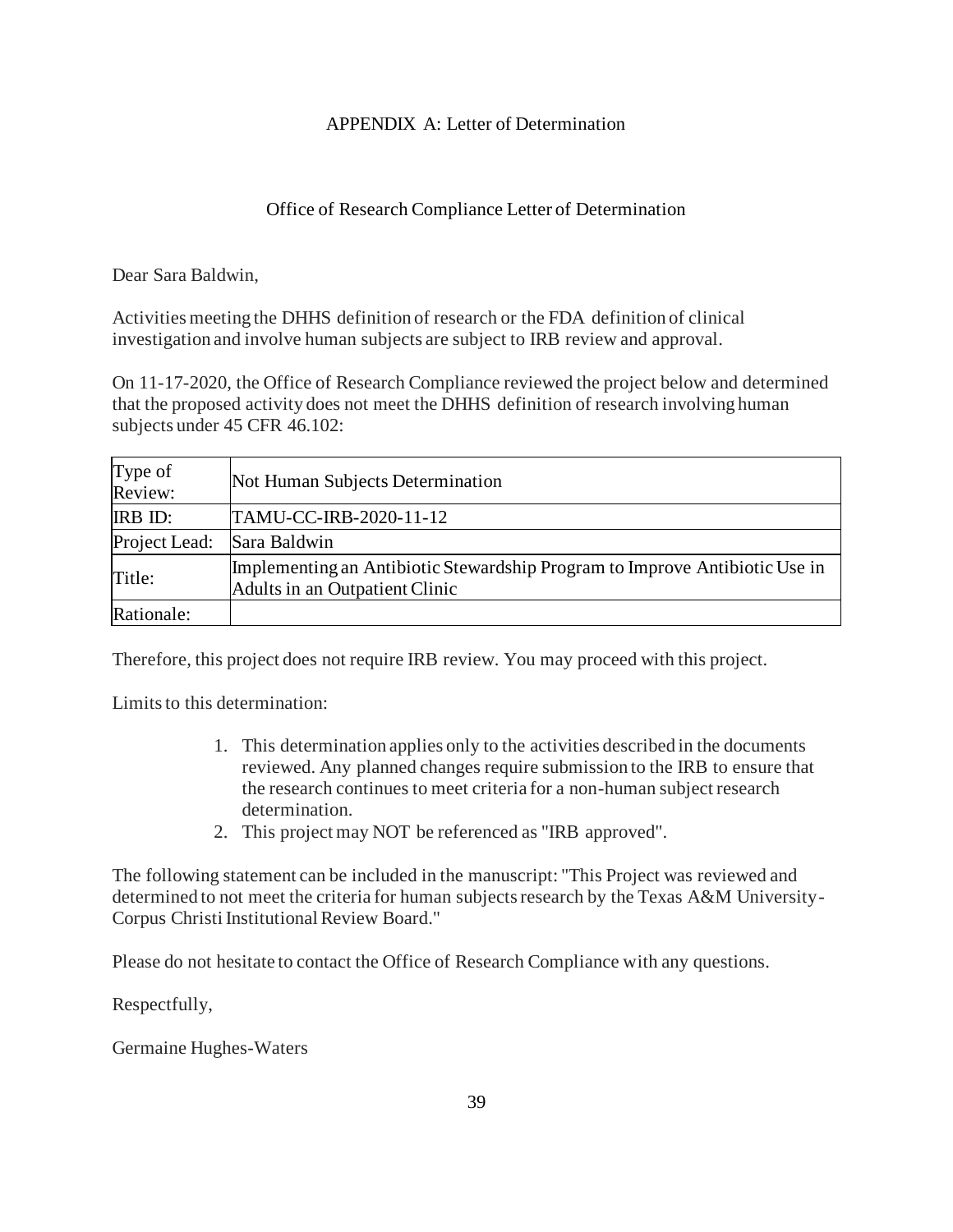#### APPENDIX B: Letter of Support

<span id="page-48-0"></span>10/26/2020

Dr. Sara Baldwin Associate Dean for Academic Programs College of Nursing and Health Sciences Texas A&M University – Corpus Christi 6300 Ocean Drive Corpus Christi, TX 78412 [Sara.baldwin@tamucc.edu](mailto:Sara.baldwin@tamucc.edu)

Dear Dr. Baldwin,

The purpose of this letter is to provide Sabita Sigdel, a Doctor of Nursing Practice student at Texas A&M University College of Nursing and Health Sciences, support in conducting a quality improvement project at  $TX$ . The project, implementing an antibiotic stewardship program to improve antibiotic use in adults, entails implementing antibiotic stewardship education to patients and providers to improve inappropriate antibiotic use.

The purpose of this project is to determine if implementation of an antibiotic stewardship program can increase patient's knowledge and attitude towards antibiotic use and decrease overuse and over prescription of antibiotics. Was selected for this project because mission is to provide healthcare services to

at or below 200% of the Federal poverty line and adults living below the poverty level have

. Sabita Sigdel will be working at this institution and has an interest in improving care at this facility.

I, Clinic, do hereby fully support Sabita Sigdel in the conduct of this quality improvement project, implementing an antibiotic stewardship program to improve antibiotic use in adults at

I also approve Sabita Sigdel to access protected health information (PHI) for purposes of conducting this quality improvement project. She has signed a HIPAA release form.

Sincerely,

. Executive Director

\_\_\_\_\_\_\_\_\_\_\_\_\_\_\_\_\_\_\_\_\_\_\_\_\_\_\_\_\_\_\_\_\_\_\_